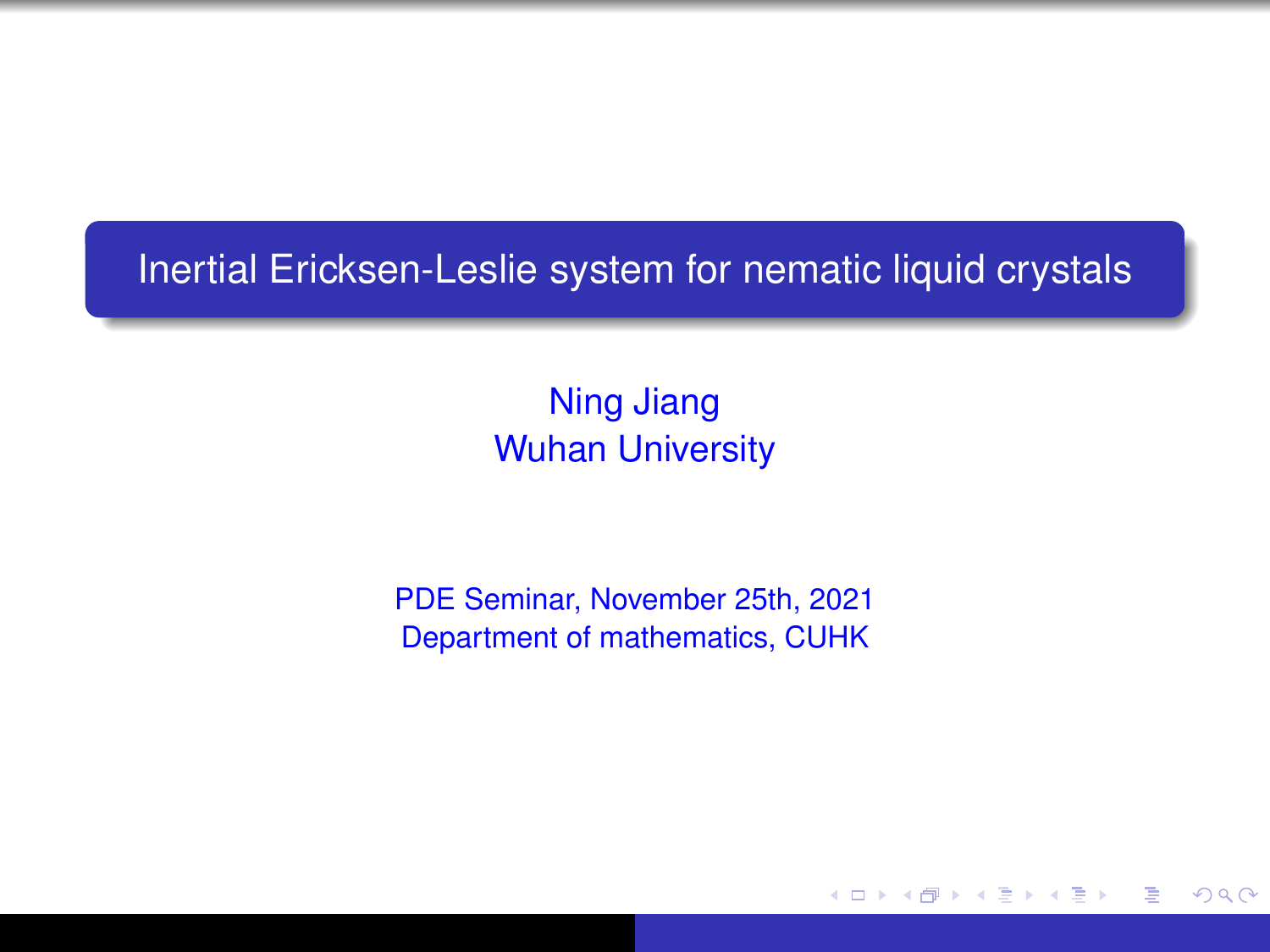- Yi-long Luo (SCUT) ;
- Shaojun Tang (WUT)
- o Jiaxi Huang (PKU) & Lifeng Zhao (USTC);

イロト イ母 トイラ トイラト

 $2Q$ 

- Zarnescu (BCAM) ;
- Liang Guo & Fucai Li (NJU) ;
- Feng Cheng (Hu Bei U.)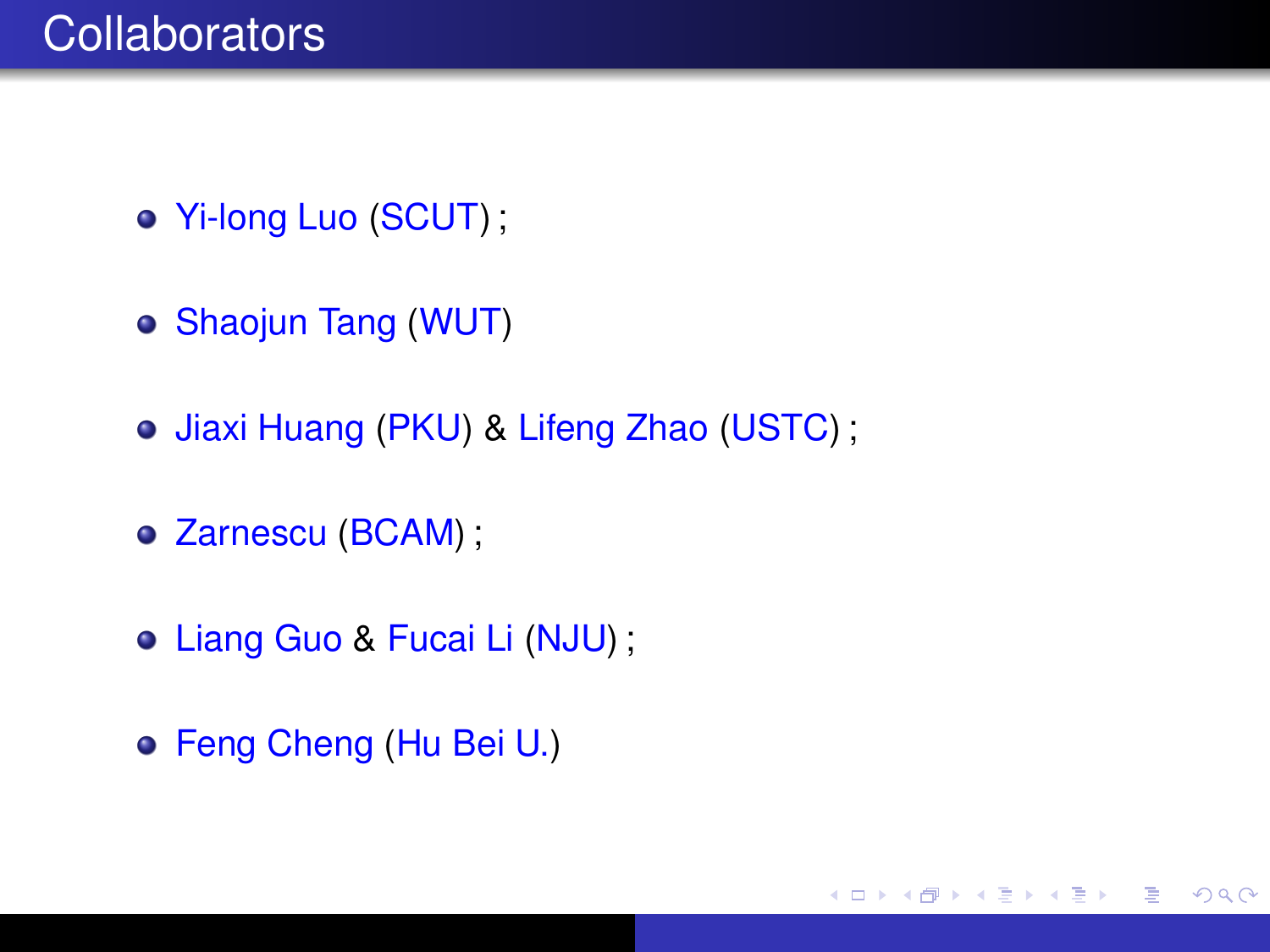- Inertial Ericksen-Leslie system for nematic liquid crystals ;
- Well-posedness for incompressible and compressible models  $(\lambda_1 < 0$  and  $\lambda_1 = 0$ );

イロト イ母 トイラ トイラト

つのへ

- Inertia limit  $(\lambda_1 < 0)$ :
- Low Mach number limit  $(\lambda_1 < 0)$ :
- Dissipative solutions (simplified Ginzburg-Landau approximation) .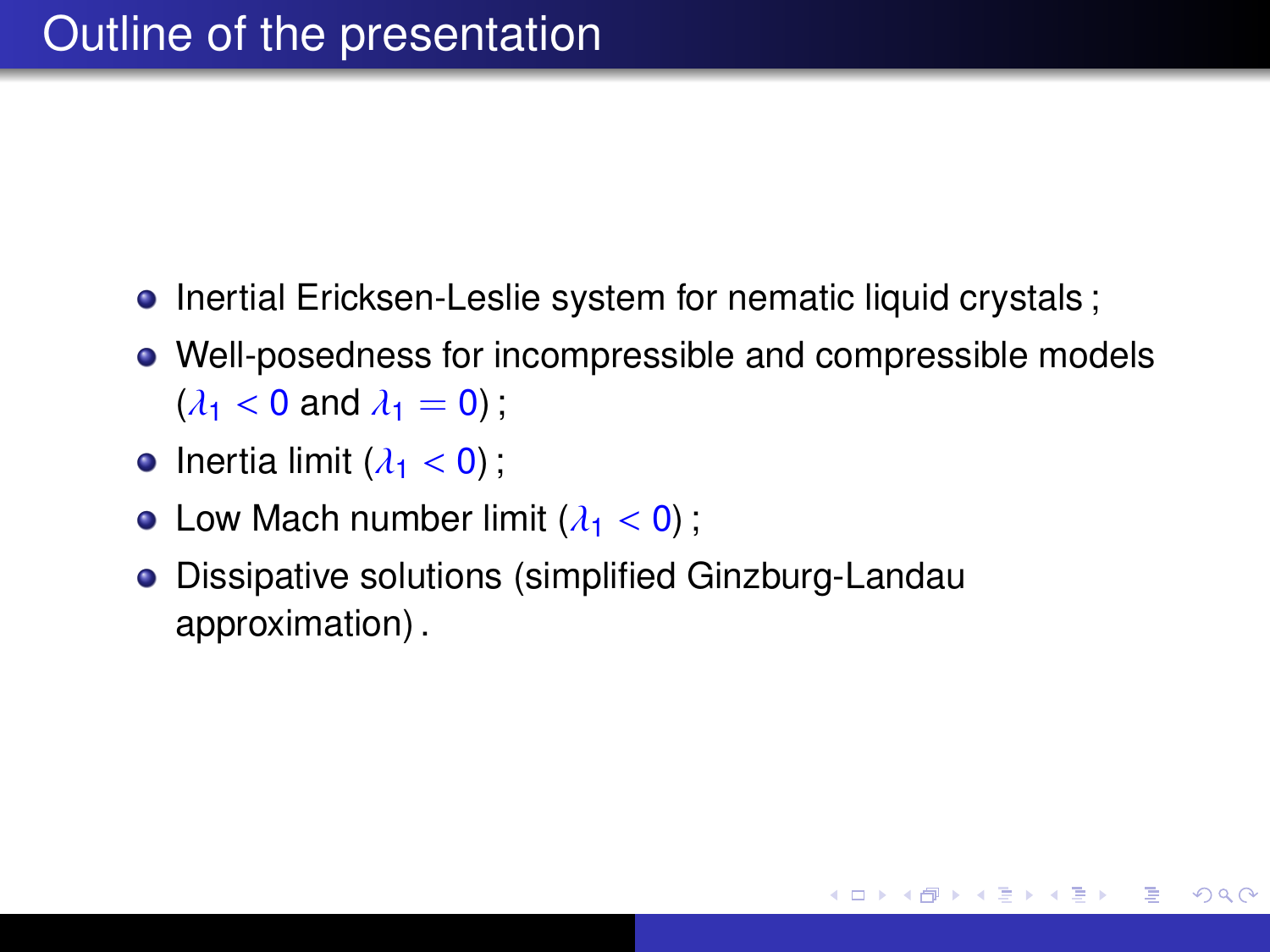Part 0: Introduction to the models

<span id="page-3-0"></span>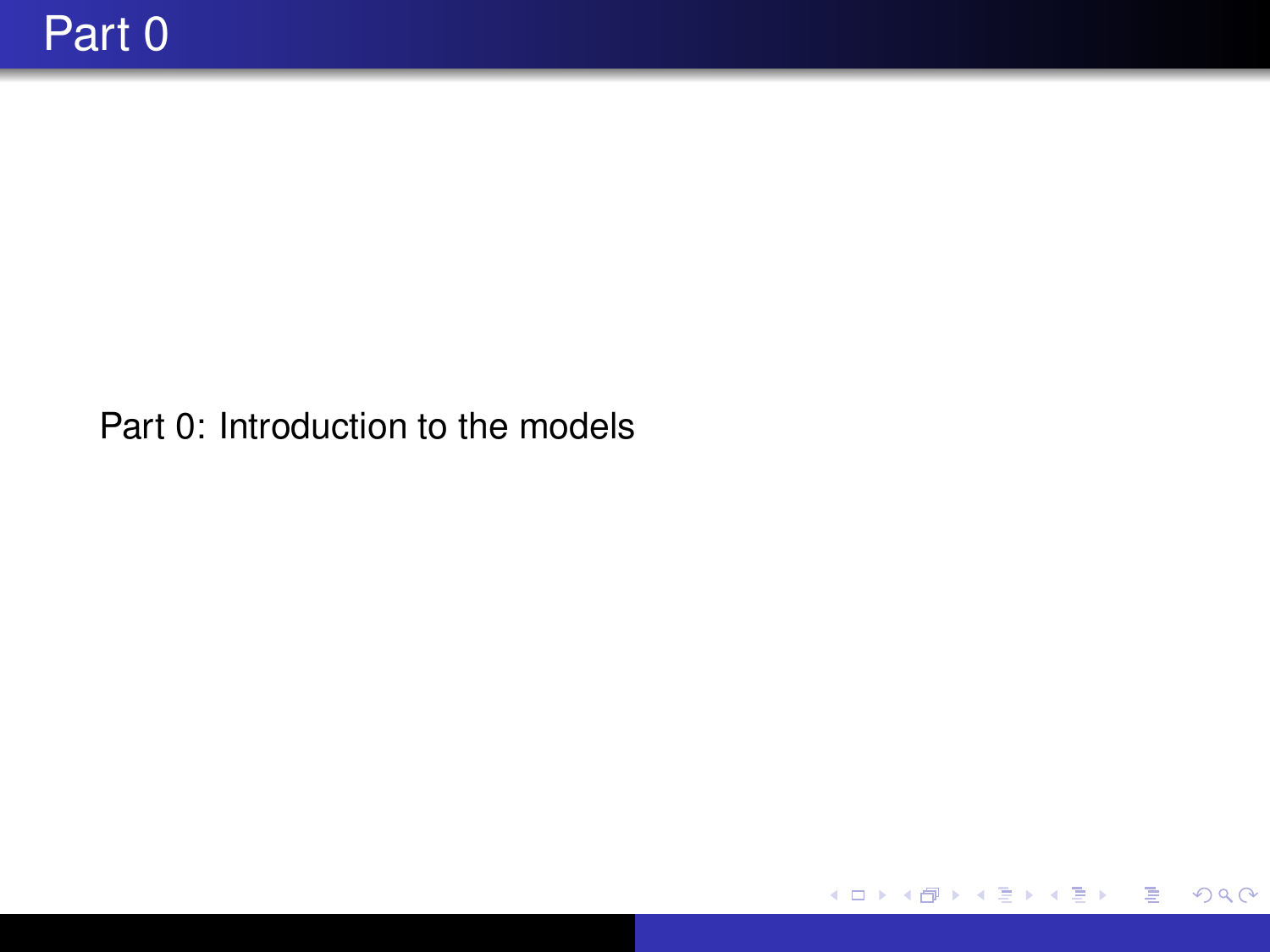## Ericksen-Leslie system for nematic liquid crystals

• Hydrodynamic theory of liquid crystals: (Leslie: "Some constitutive equations for liquid crystals". Arch. Rational Mech. Anal. 28 (1968), no. 4, 265-283.)

 $\int \rho \dot{u} = \rho F + \text{div}\hat{\sigma}$ , divu = 0, (Balance of momentum)  $\rho_1 \ddot{\textbf{d}} = \rho_1 \textbf{G} + \hat{\textbf{g}} + \textbf{div}\pi$ . (Balance of angular momentum) (0.1)

- Unknown functions:
	- **u**: flow velocity.
	- $\bullet$  d: direction field of the liquid molecules,  $|d| = 1$ .
- $\bullet$   $\rho$ : fluid density (constant, for simplicity).
- $\rho_1 \geq 0$  : the inertial density.
- $\hat{g}$ : intrinsic force associated with d.
- $\bullet$   $\pi$ : director stress.
- F and G: extern[al](#page-3-0) body force and external [dir](#page-5-0)[e](#page-3-0)[ct](#page-4-0)[o](#page-5-0)[r b](#page-0-0)[od](#page-65-0)[y](#page-0-0) [for](#page-65-0)[ce](#page-0-0)[.](#page-65-0)

<span id="page-4-0"></span> $QQ$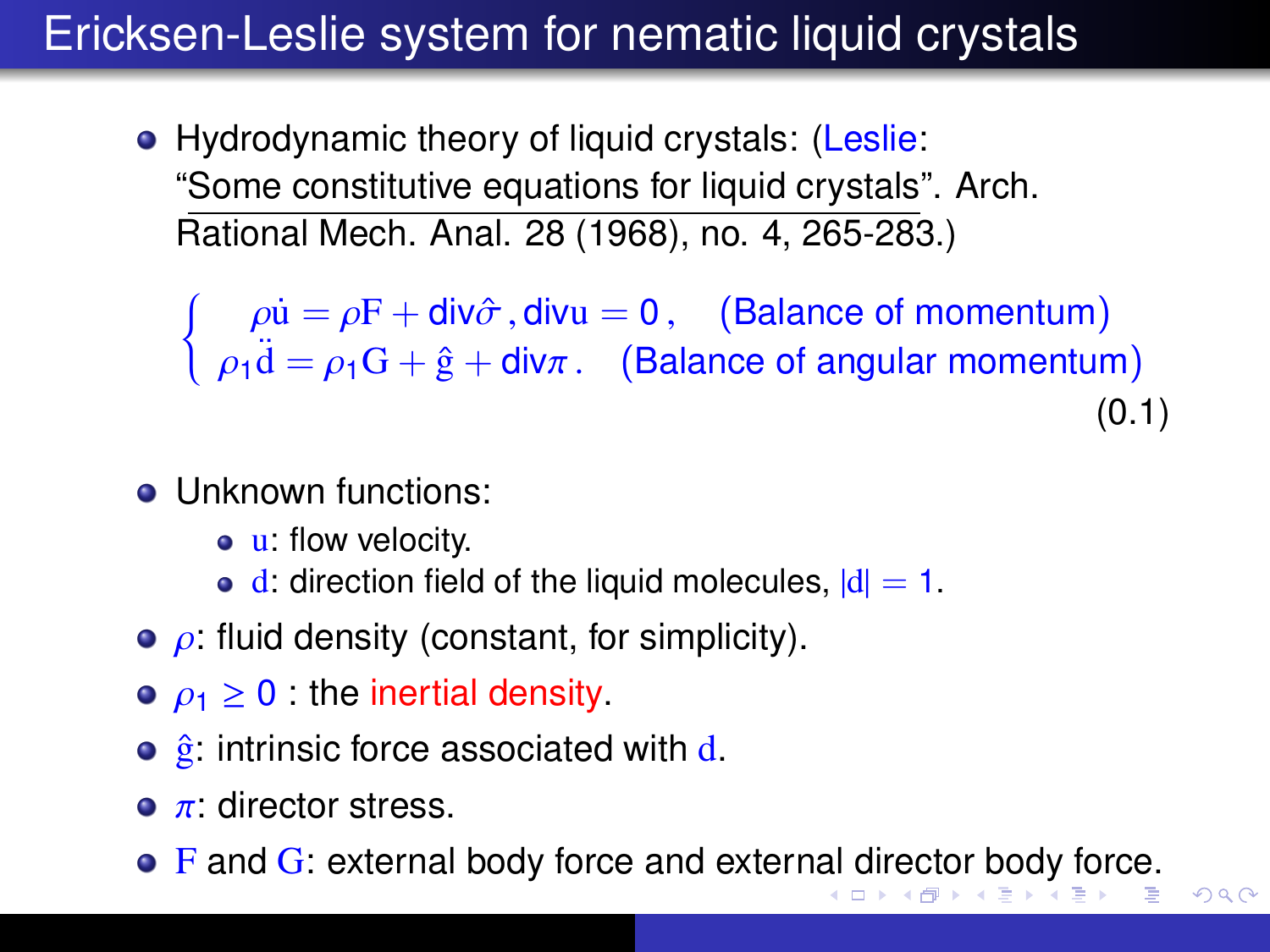#### Ericksen-Leslie's system for liquid crystals

- $A=\frac{1}{2}$  $\frac{1}{2}(\nabla u + \nabla^{\top} u)$ : rate of strain tensor.
- $B = \frac{1}{2}$  $\frac{1}{2}(\nabla \mathbf{u} - \nabla^{\top} \mathbf{u})$ : skew-symmetric part of the strain rate.
- $\omega = d = \partial_t d + (u \cdot \nabla) d$ : material derivative of d.
- $\bullet \mathbb{N} = \omega + \text{Bd}$ : rigid rotation part of director changing rate by fluid vorticity. ("Oldroyd derivative")
- The constitutive relations for  $\hat{\sigma}$ ,  $\pi$  and  $\hat{g}$  are given by:

<span id="page-5-0"></span>
$$
\hat{\sigma}_{ij} = -p\delta_{ij} + \sigma_{ij} - \rho \frac{\partial W}{\partial d_{k,i}} d_{k,j}, \quad \pi_{ij} = \beta_i d_j + \rho \frac{\partial W}{\partial d_{j,i}},
$$
  
\n
$$
\hat{g}_{ij} = \gamma d_i - \beta_j d_{i,j} - \rho \frac{\partial W}{\partial d_i} + g_i.
$$
\n(0.2)

p: the pressure, vector  $\beta = (\beta_1, \dots, \beta_n)^T$  and the scalar function  $\alpha$ : Lagrangian multipliers for the constraint  $|d|$ function  $\gamma$ : Lagrangian multipliers for the constraint  $|d| = 1$ .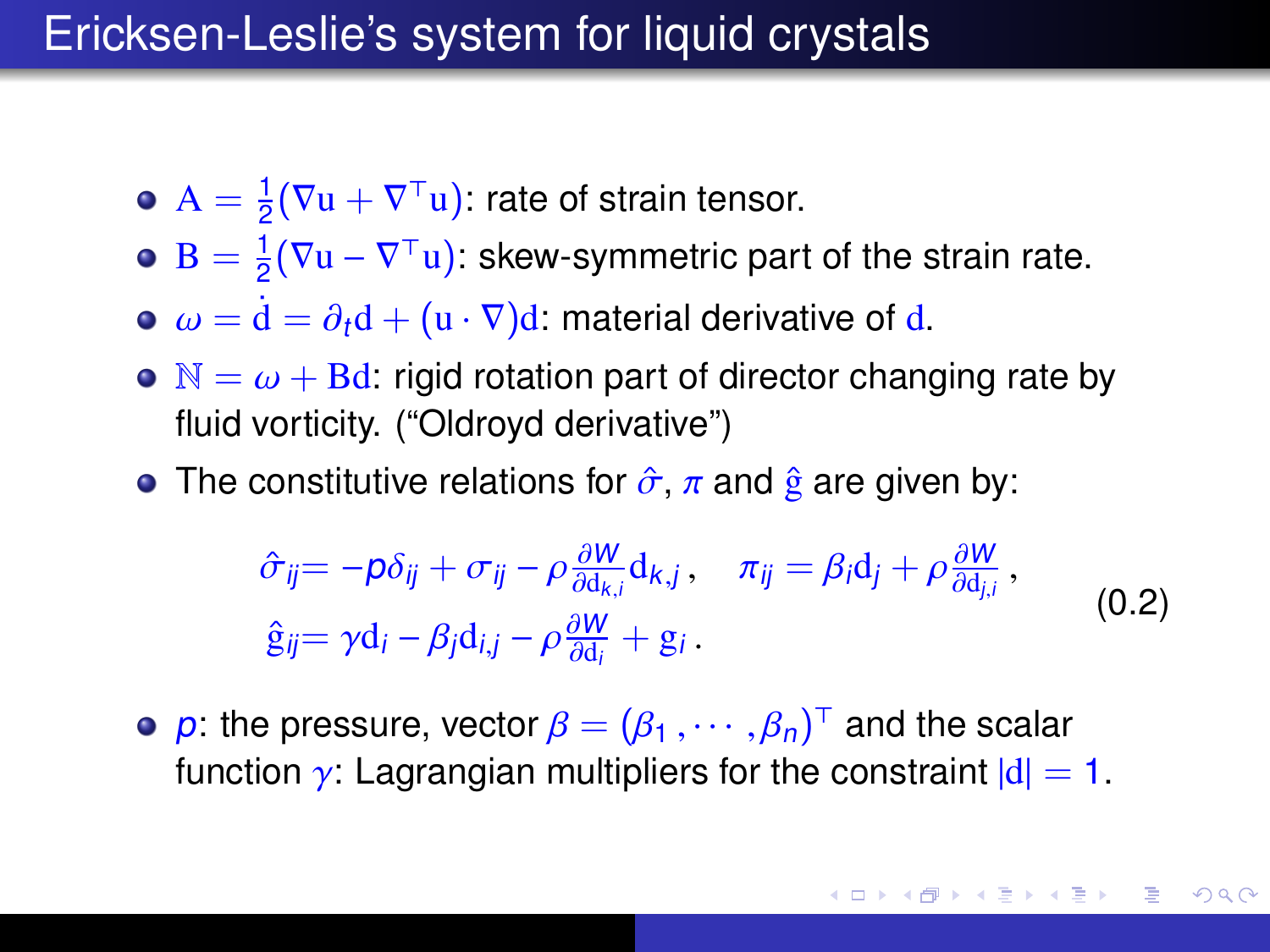### Ericksen-Leslie's system for liquid crystals

• W: the Oseen-Frank energy functional

 $2W = k_1(\text{divd})^2 + k_2|\text{d} \cdot (\nabla \times \text{d})|^2 + k_3|\text{d} \times (\nabla \times \text{d})|^2$  $+(k_2 + k_4) \left[ \text{tr}(\nabla d)^2 - (\text{div} d)^2 \right]$ 

- **e** g: the kinematic transport  $g_i = \lambda_1 N_i + \lambda_2 d_i A_{ii}$ : the effect of the macroscopic flow field on the microscopic structure. 1st term: rigid rotation of molecule; 2nd term: stretching of the molecule by the flow.
- $\bullet \ \sigma$ : stress tensor  $\sigma_{ii} = \mu_1 d_k A_{k0} d_p d_i d_i + \mu_2 N_i d_i + \mu_3 d_i N_i$  $+\mu_4A_{ii} + \mu_5A_{ik}d_kd_i + \mu_6d_iA_{ik}d_k$ . The coefficients  $\mu_i$  are called Leslie coefficients,  $div \sigma = \frac{1}{2}$  $\frac{1}{2}\mu_4\Delta u + \text{div}\tilde{\sigma}$ .
- $\bullet$   $\lambda_1 = \mu_2 \mu_3$ ,  $\lambda_2 = \mu_5 \mu_6$ .
- $\bullet$   $\mu_2 + \mu_3 = \mu_6 \mu_5$ : Parodi's relation. (Wu-Xu-Liu, ARMA 2013)
- **•** For simplicity, assume  $\rho = 1$ ,  $F = 0$ ,  $G = 0$ . We also take  $k_1 = k_2 = k_3 = 1, k_4 = 0.$ イロト イ母 トイヨ トイヨ トー

 $QQ$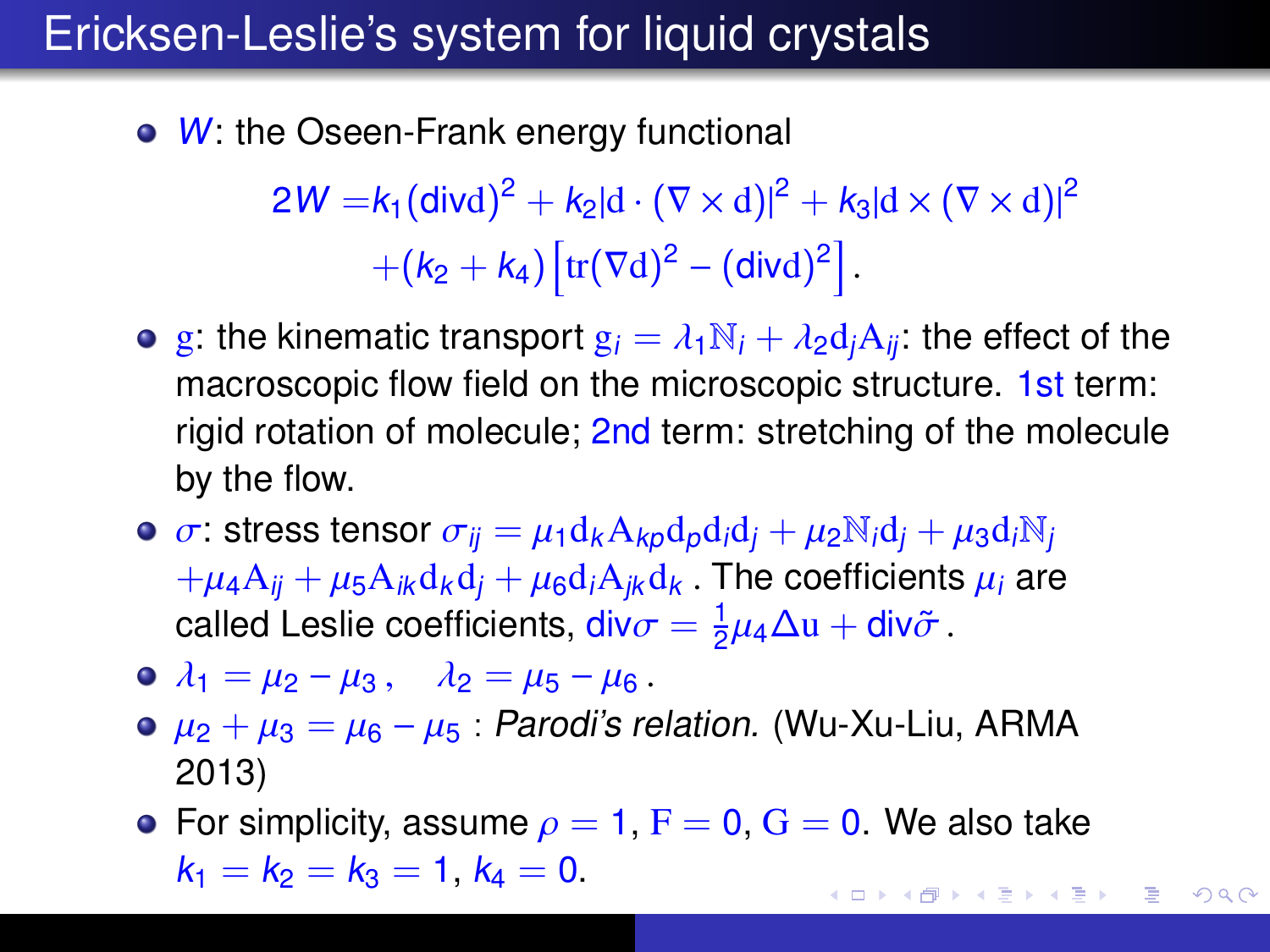## The dynamic theory and inertia

• The derivation of the dynamic equations was proposed by J. L. Ericksen and then adjusted by F. Leslie and started from an energy balance:

$$
\frac{d}{dt} \int_{V} \left\{ \frac{1}{2} |u|^2 + \rho_1 |d|^2 + W \right\} dv
$$
\n
$$
= \int_{V} (-\Delta) dv + \text{boundary terms and "harmless terms"}
$$

where  $\Delta$  dissipation function and W the Oseen-Frank energy.

• Concerning the inertial constant  $\rho_1$ , F. Leslie in Adv. in Physics, v. 4, 1978 stated:

"the term involving  $\sigma$  represent rotational kinetic energy of the material element and therefore  $\sigma$  is an inertial constant. While this contribution to the kinetic energy is undoubtely negligible in most circumstances we retain it in the general form which follows, since it could conceivably play a nontrivial rote when the anisotropic axis is subjected to large accelerations..."イロト イ押 トイヨ トイヨト

 $QQ$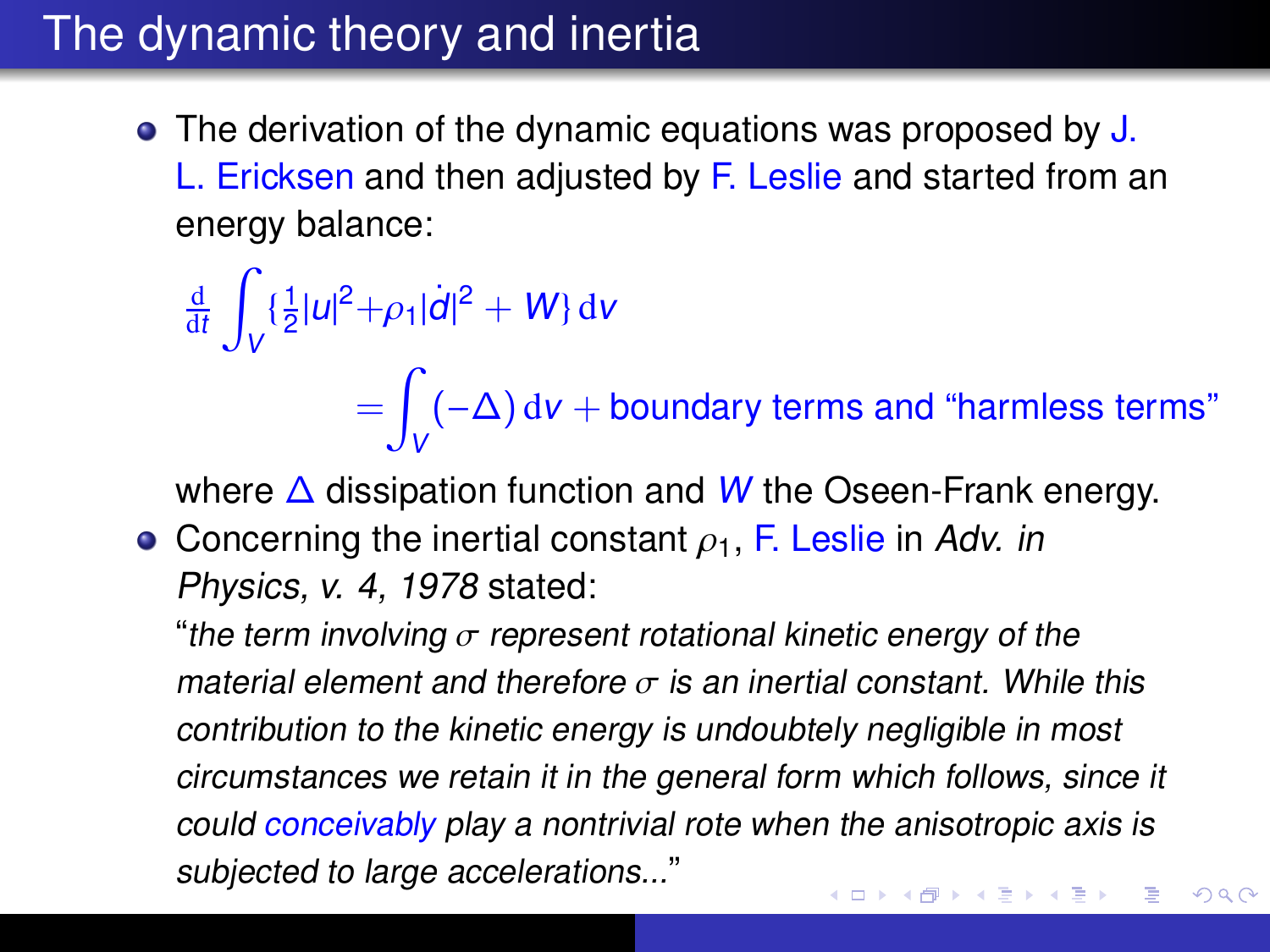Based on the theoretical analysis of Ericksen-Leslie in 1968 and 1979, in particular on twisted waves, a few Chinese physicist did some experiments to verified the existence of solutions to the inertia Ericksen-Leslie system in early 1980's.

"Experiments on Director Waves in Nematic Liquid Crystals " (PHYSICAL REVIEW LETTERS **49** (No.18), 1982 )

イロト イ母 トイラ トイラト

<span id="page-8-0"></span>つのへ

by **Guozhen Zhu**, Department of Fundamental Courses, Tsinghua University.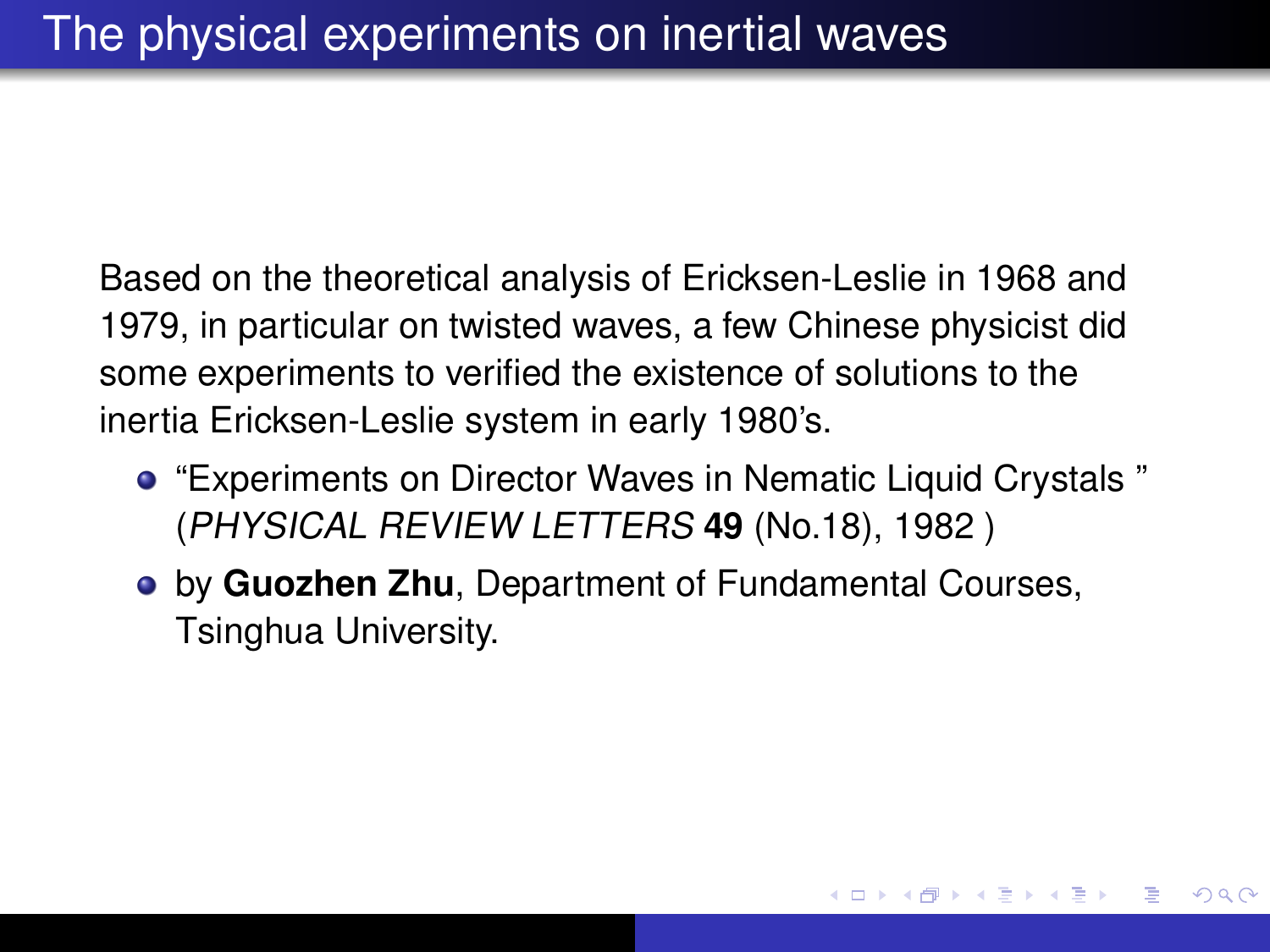### Ericksen-Leslie system

Ericksen-Leslie's hyperbolic liquid crystal model reduces to the following form:

<span id="page-9-0"></span>
$$
\begin{cases}\n\partial_t \mathbf{u} + \mathbf{u} \cdot \nabla \mathbf{u} - \frac{1}{2} \mu_4 \Delta \mathbf{u} + \nabla p = -\text{div}(\nabla \mathbf{d} \odot \nabla \mathbf{d}) + \text{div} \tilde{\sigma}, \\
\text{div} \mathbf{u} = 0, \\
\rho_1 \ddot{\mathbf{d}} = \Delta \mathbf{d} + \gamma \mathbf{d} + \lambda_1 (\dot{\mathbf{d}} - \mathbf{B} \mathbf{d}) + \lambda_2 \mathbf{A} \mathbf{d},\n\end{cases}
$$
\n(0.3)

on  $\mathbb{R}^n \times \mathbb{R}^+$  with the constraint  $|d| = 1$ , where the Lagrangian multiplier  $\gamma$  is given by

$$
\gamma \equiv \gamma(u, d, d) = -\rho_1 |\dot{d}|^2 + |\nabla d|^2 - \lambda_2 d^\top A d. \tag{0.4}
$$

• Initial data:

<span id="page-9-1"></span>
$$
u|_{t=0} = u^{in}(x), \ d|_{t=0} = \tilde{d}^{in}(x), \ d|_{t=0} = d^{in}(x), \qquad (0.5)
$$

where  $\mathbf{d}^{in}$  and  $\widetilde{\mathbf{d}}^{in}$  satisfy the constraint and compatibility condition:

$$
|d^{in}|=1\,,\quad \tilde{d}^{in}\cdot d^{in}=0\,.\tag{0.6}\,
$$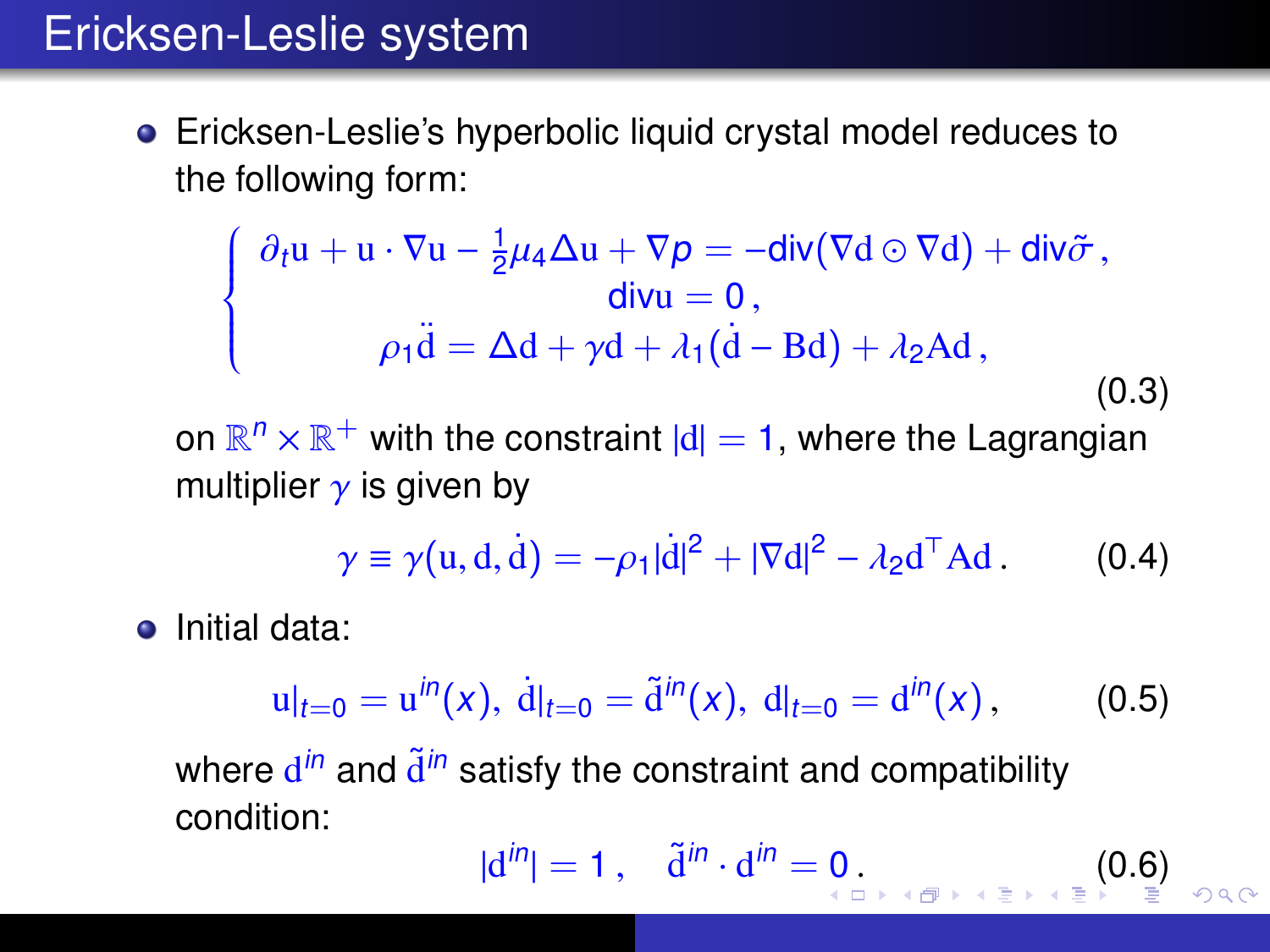### Special case: Navier-Stokes coupled with wave map

A particularly important special case of inertial Ericksen-Leslie system is that the term  $div\tilde{\sigma}$  vanishes. Namely, the coefficients µi<br>in  $\mathcal{S}(s, (1 \leq i \leq 6, i \neq 4))$  of div $\tilde{\sigma}$  are chosen as 0, which immediately indices  $\lambda_s - \lambda_s - 0$ . Consequently, the system (0.3) reduces to a implies  $\lambda_1 = \lambda_2 = 0$ . Consequently, the system [\(0.3\)](#page-9-0) reduces to a<br>model which is Navier-Stokes equations coupled with a (damping) model which is Navier-Stokes equations coupled with a (damping) wave map from  $\mathbb{R}^n$  to  $\mathbb{S}^2$ :

$$
\begin{cases}\n\partial_t \mathbf{u} + \mathbf{u} \cdot \nabla \mathbf{u} + \nabla p = \frac{1}{2} \mu_4 \Delta \mathbf{u} - \text{div}(\nabla \mathbf{d} \odot \nabla \mathbf{d}), \\
\text{div}\mathbf{u} = 0, \\
\rho_1 \ddot{\mathbf{d}} = \Delta \mathbf{d} + (-\rho_1 |\dot{\mathbf{d}}|^2 + |\nabla \mathbf{d}|^2) \mathbf{d}.\n\end{cases}
$$
\n(0.7)

- $\bullet$  if  $d =$  constant vector, then u satisfies the standard Navier-Stokes equations.
- $\bullet$  if  $u = 0$ , then d is called "twisted wave" (proposed by J.L. Ericksen, 1968) (Note! this does NOT mean the "u-equations" vanish!)**≮ロト ⊀何ト ⊀ ヨト ⊀ ヨト**

 $2Q$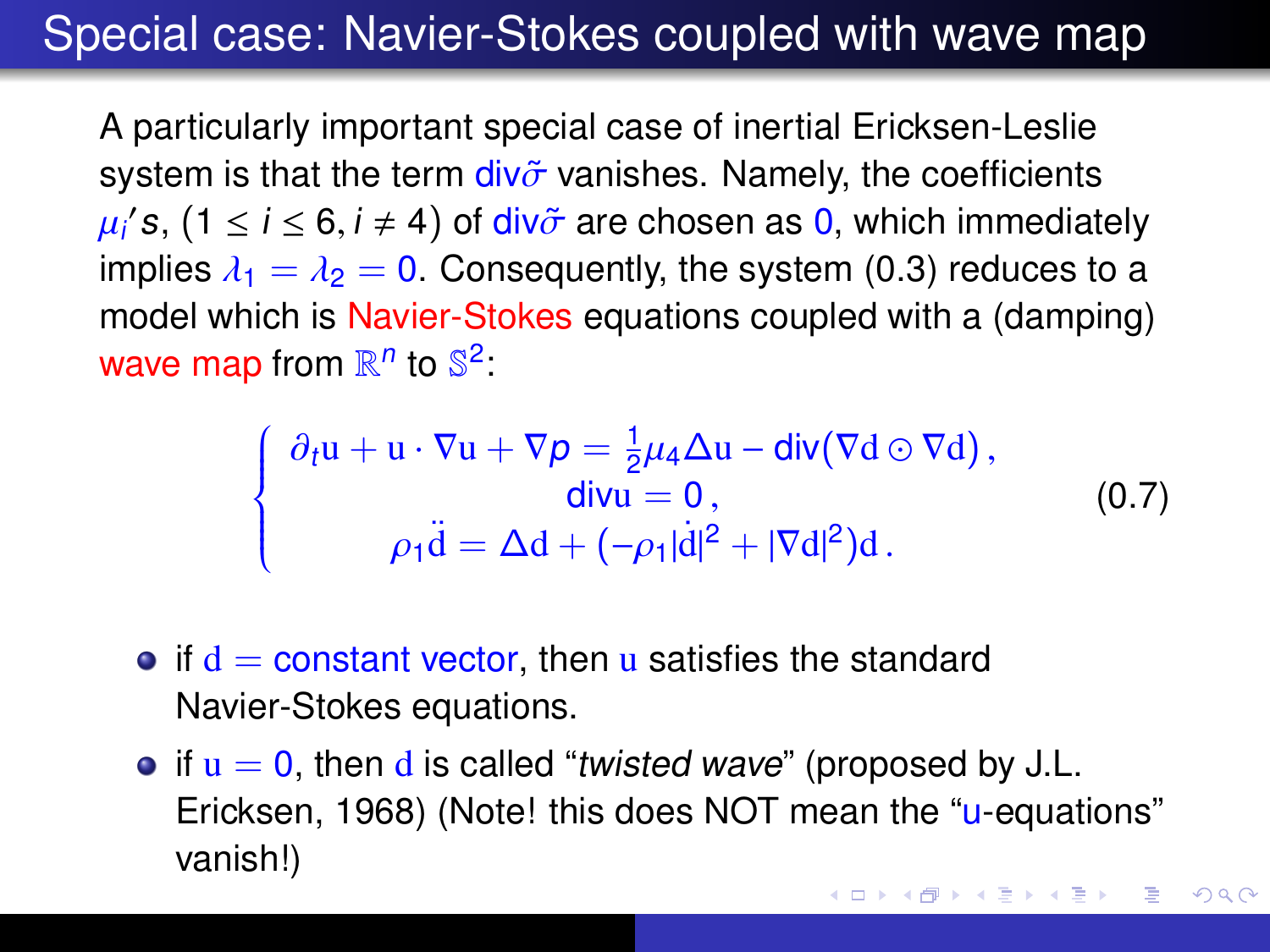## $\rho_1 = 0, \lambda_1 = -1$ , parabolic model

- If  $\rho_1 = 0$  and  $\lambda_1 = -1$  in the 3rd equation of [\(0.3\)](#page-9-0), the system reduces to the parabolic Ericksen-Leslie's system.
- **•** The static analogue of the parabolic Ericksen-Leslie's system is Oseen-Frank model (Hardt-Kinderlehrer-Lin, 80's).
- Ginzburg-Landau approximation : partial regularity and regularity (Lin-Liu, 90's and early 00's).
- Global weak solutions with at most a finite number of singular times (2D, Lin-Lin-Wang, 2010, 3D, Lin-Wang, 2015).

<span id="page-11-0"></span>
$$
\begin{cases}\n\partial_t \mathbf{u} + \mathbf{u} \cdot \nabla \mathbf{u} + \nabla p = \Delta \mathbf{u} - \text{div}(\nabla \mathbf{d} \odot \nabla \mathbf{d}), \\
\text{div}\mathbf{u} = 0, \\
\partial_t \mathbf{d} + \mathbf{u} \cdot \nabla \mathbf{d} = \Delta \mathbf{d} + |\nabla \mathbf{d}|^2 \mathbf{d}, \quad |\mathbf{d}| = 1,\n\end{cases}
$$
\n(0.8)

More general parabolic Ericksen-Leslie's system: many people · · ·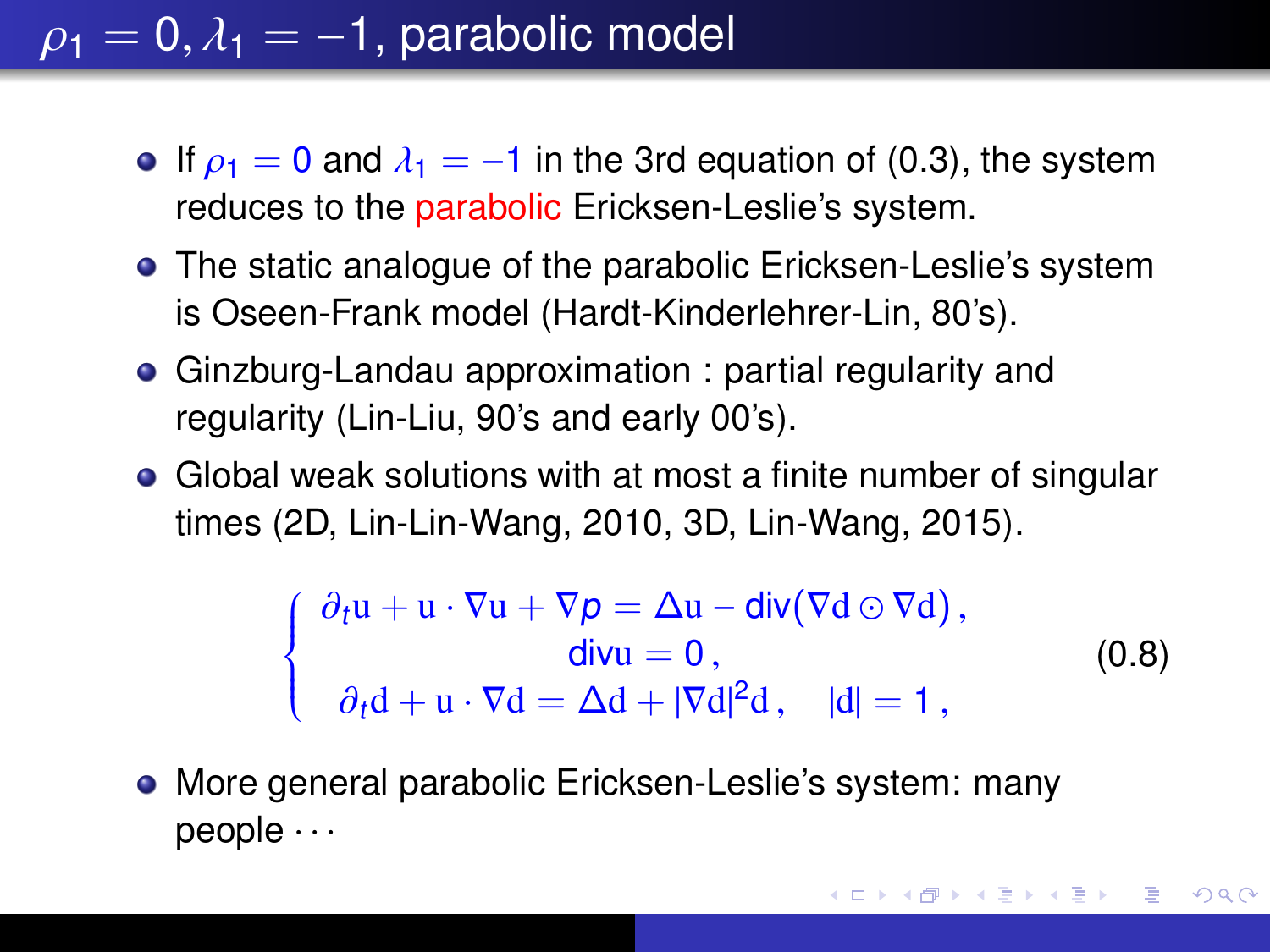## $\rho_1$  > 0, hyperbolic model (inertial Ericksen-Leslie model)

- Very few analytical works for general model, except for very special case:  $u = 0$  and 1-D, even this simplest case is very subtle.
	- Singularities of variational wave equation. (Saxton 1989, Glassey-Hunter-Zheng 1996, Chen-Huang-Liu 2015 · · · )
	- Orientational waves: splay and twist waves. (Ali-Hunter 2007)
	- Dissipative and energy conservative solution to variational wave equations. (Zheng-Zhang, Bressan,  $\cdots$ )

 $u_{tt} - c(u)(c(u)u_x)_x = 0$ .

- Difficulties for *general* model:
	- Double material derivative on  $\mathbf d$  is a nonlinear operator on  $\mathbf d$

 $\ddot{\mathbf{d}} = \partial_t^2 \mathbf{d} + 2 \mathbf{u} \cdot \nabla \partial_t \mathbf{d} + \mathbf{u} \nabla \mathbf{u} \nabla \mathbf{d} + \mathbf{u} (\nabla^2 \mathbf{d}) \mathbf{u}.$ 

 $2Q$ 

• The most troublesome part is the Lagrange multiplier  $\gamma$  that generates high derivatives. In particular, if add the unit lengh constraint, the situation gets even wor[se.](#page-11-0)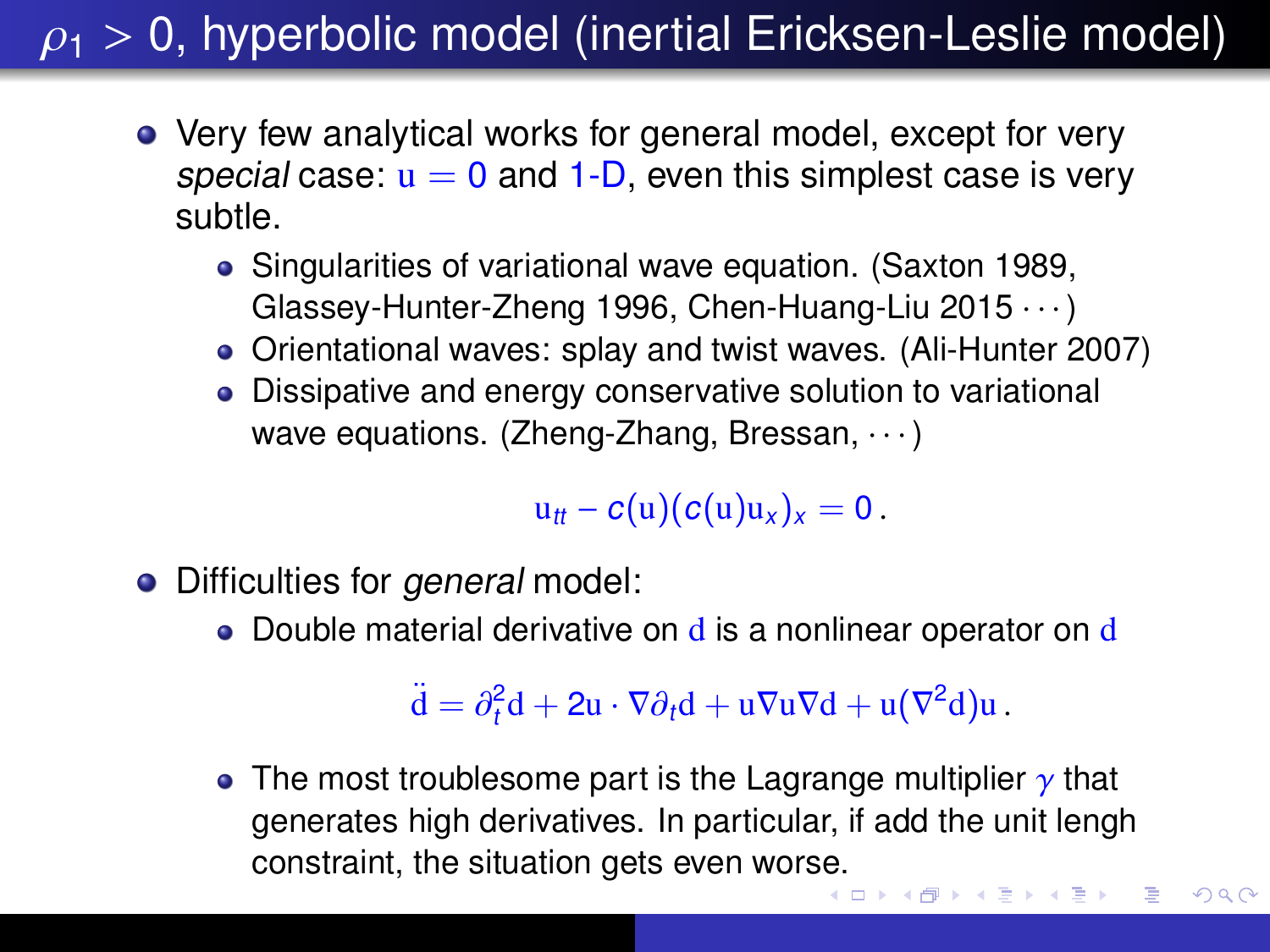Qian-Sheng model (Physical Review E 1998):

 $\dot{u} + \nabla p - \frac{\beta_4}{2} \Delta u = \text{div} \left( -L \nabla Q \odot \nabla Q + \beta_1 \text{Qtr} \{\text{QA}\} + \beta_5 \text{AQ} + \beta_6 \text{QA} \right)$  $+\text{\rm div}\Big(\frac{\mu_2}{2}\big(\dot Q-[\Omega,Q]+\mu_1\big[Q,\dot Q-[\Omega,Q]\big]\big)\Big),$  $divu = 0$ .  $J\ddot{Q} + \mu_1 \dot{Q} = L\Delta Q - aQ + b\left(Q^2 - \frac{1}{d}\right)$  $\frac{1}{d}|Q|^2I_d$ ) –  $cQ|Q|^2 + \frac{\tilde{\mu}_2}{2}A$  $+\mu_1[\Omega, Q]$ ,

where  $[A, B] = AB - BA$ ,  $A_{ij} = \frac{1}{2}$  $\frac{1}{2} (v_{i,j} + v_{j,i}), \Omega_{ij} = \frac{1}{2}$  $\frac{1}{2}(v_{i,j}-v_{j,i})$  and  $(\nabla Q \odot \nabla Q)_{ii} = Q_{kl}iQ_{kl}i$ .

イロト イ母 トイヨ トイヨ トー

 $\Omega$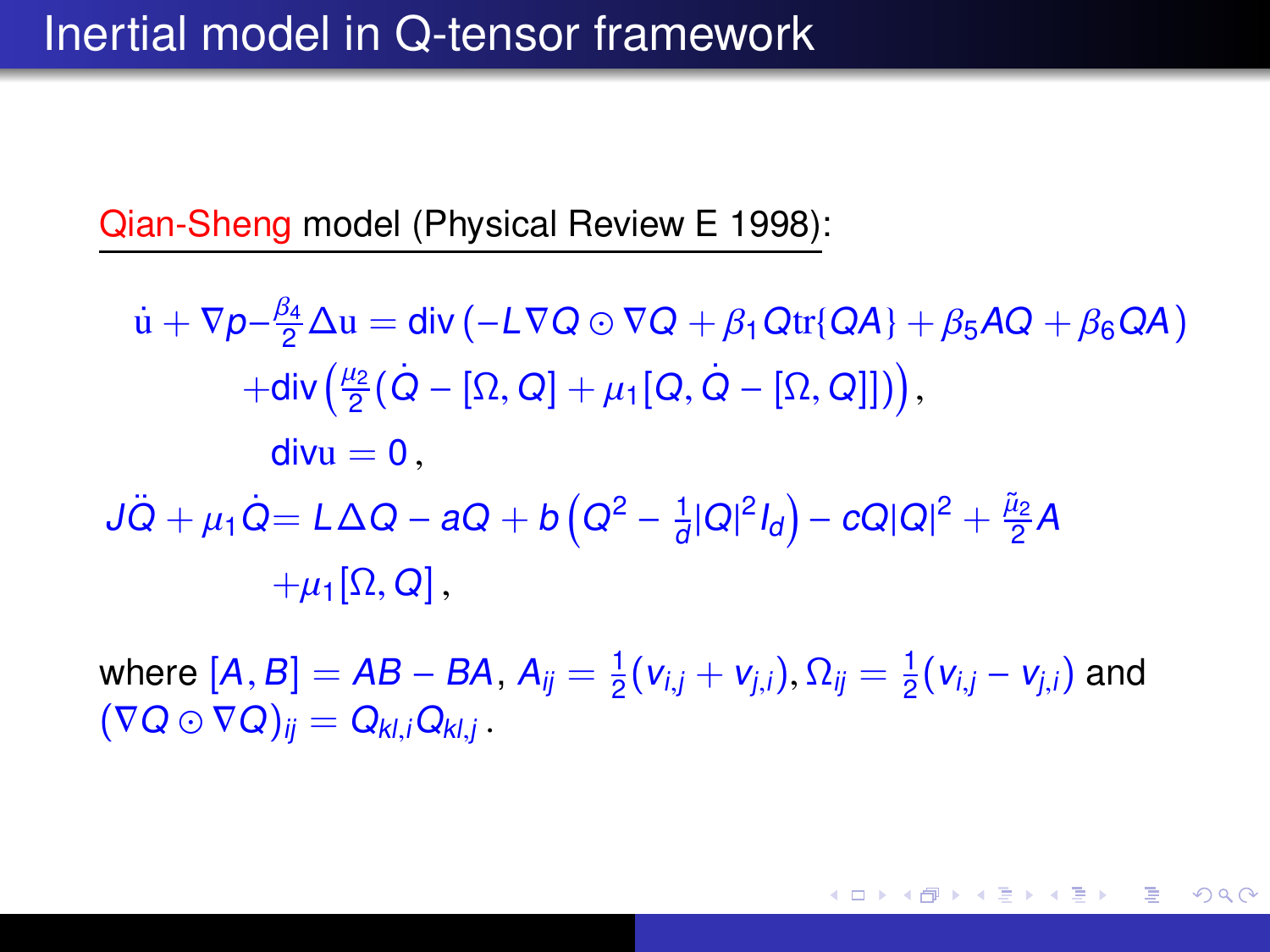## Mathematical works for inertial Qian-Sheng model

- Global existence and uniqueness for small initial data (De Anna-Zarnescu 2016).
	- key assumption 1: Newtonian viscosity  $\beta_4$  is large enough.
	- key assumption 2: the coefficient  $a > 0$  which gives "damping".
	- technical trick: higher-order commutator estimate.
- A class of global "twist waves" (solutions of the coupled system for which the flow vanishes for all time) (De Anna-Zarnescu 2016).
- A global existence of the *dissipative solution* which is inspired from that of incompressible Euler equation inspired by P-L. Lions (Feireisl-Rocca-Schimperna-Zarnescu 2016).
- **•** First results involving second order material derivative, many open questions left. (My student Yangjun Ma made some progress in this direction. JHDE 2021)
- <span id="page-14-0"></span>**•** From Qian-Sheng to E-L (Li-Wang, SIMA 2020).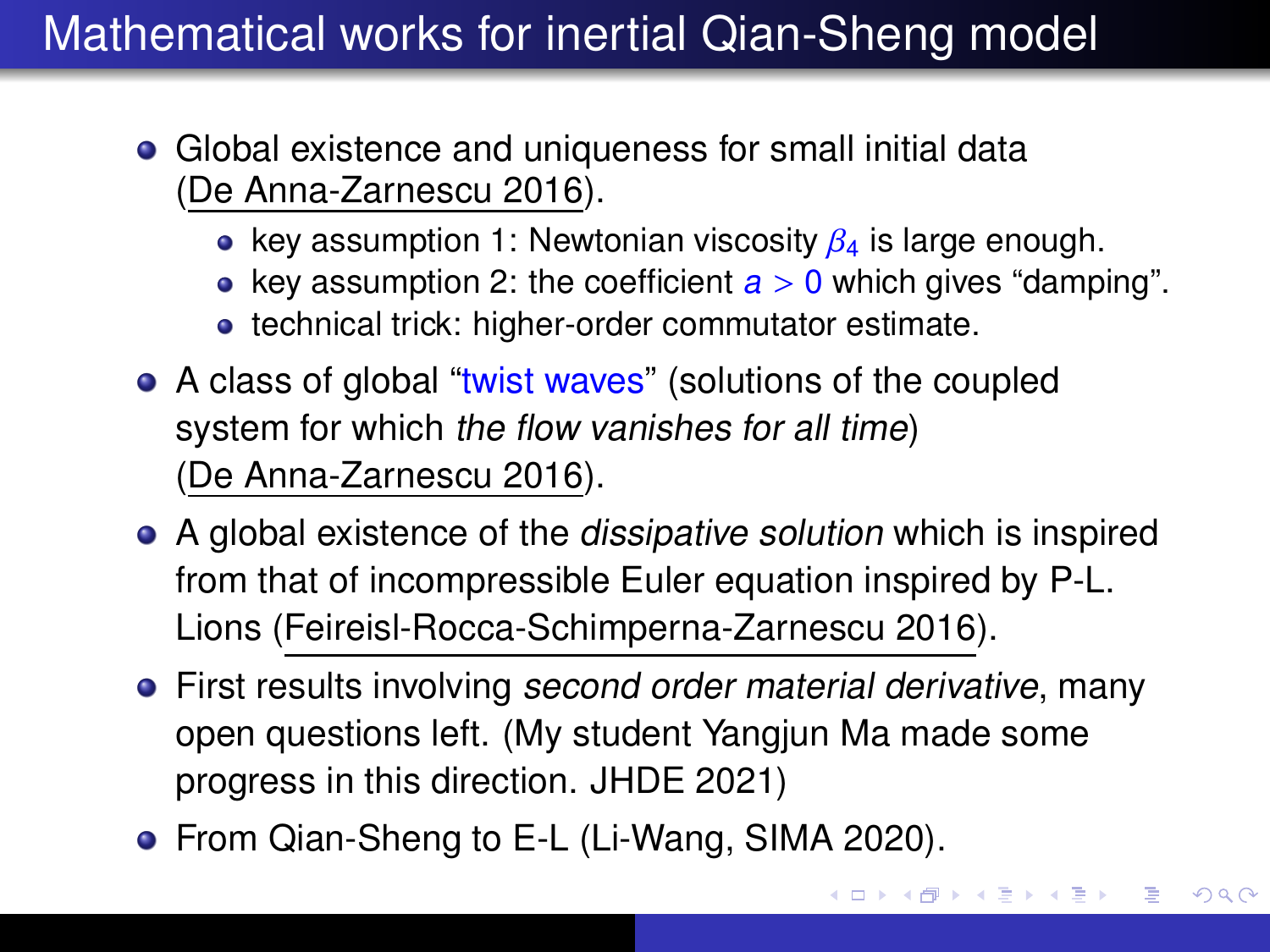### Compressible model

Inertial Ericksen-Leslie liquid crystal model for a compressible flow:

 $\left\{\right.$  $\overline{\mathcal{L}}$  $\partial_t \rho + \text{div}(\rho \mathbf{u}) = 0$ ,<br>  $(\otimes \mathbf{u}) + \nabla \rho - \text{div}(\nabla \rho)$  $\partial_t(\rho u) + \text{div}(\rho u \otimes u) + \nabla p = \text{div}(\Sigma_1 + \Sigma_2 + \Sigma_3),$ <br>  $\partial \dot{d} = \Delta d + \text{Ed} + \lambda (\dot{d} + \text{B}d) + \lambda \Delta d$  $\rho \ddot{\mathbf{d}} = \Delta \mathbf{d} + \mathbf{\Gamma} \mathbf{d} + \lambda_1 (\dot{\mathbf{d}} + \mathbf{B} \mathbf{d}) + \lambda_2 \mathbf{A} \mathbf{d}$ , (0.9)

on  $\mathbb{R}^N \times \mathbb{R}^+$ ,  $(N = 2, 3)$  with the geometric constraint  $|d| = 1$ .<br> $p(a) = a_0$ <sup>y</sup> with  $y > 1$ ,  $a > 0$ , and  $p(\rho) = a\rho^{\gamma}$  with  $\gamma \ge 1$ ,  $a > 0$ , and

 $\Sigma_1 := \frac{1}{2}\mu_4(\nabla u + \nabla^{\top} u) + \xi \text{div} u I,$  $\Sigma_2 := \frac{1}{2} |\nabla d|^2 I - \nabla d \odot \nabla d$ ,  $\sum_{\mathbf{2}}$  := $\tilde{\sigma}$  .

Remarks:

- In fact, this is the most general form appeared in Leslie's 1968 ARMA paper.
- For the even more general form including temperature equation, see Chun Liu's recent ARMA [pa](#page-14-0)[pe](#page-16-0)[r.](#page-14-0)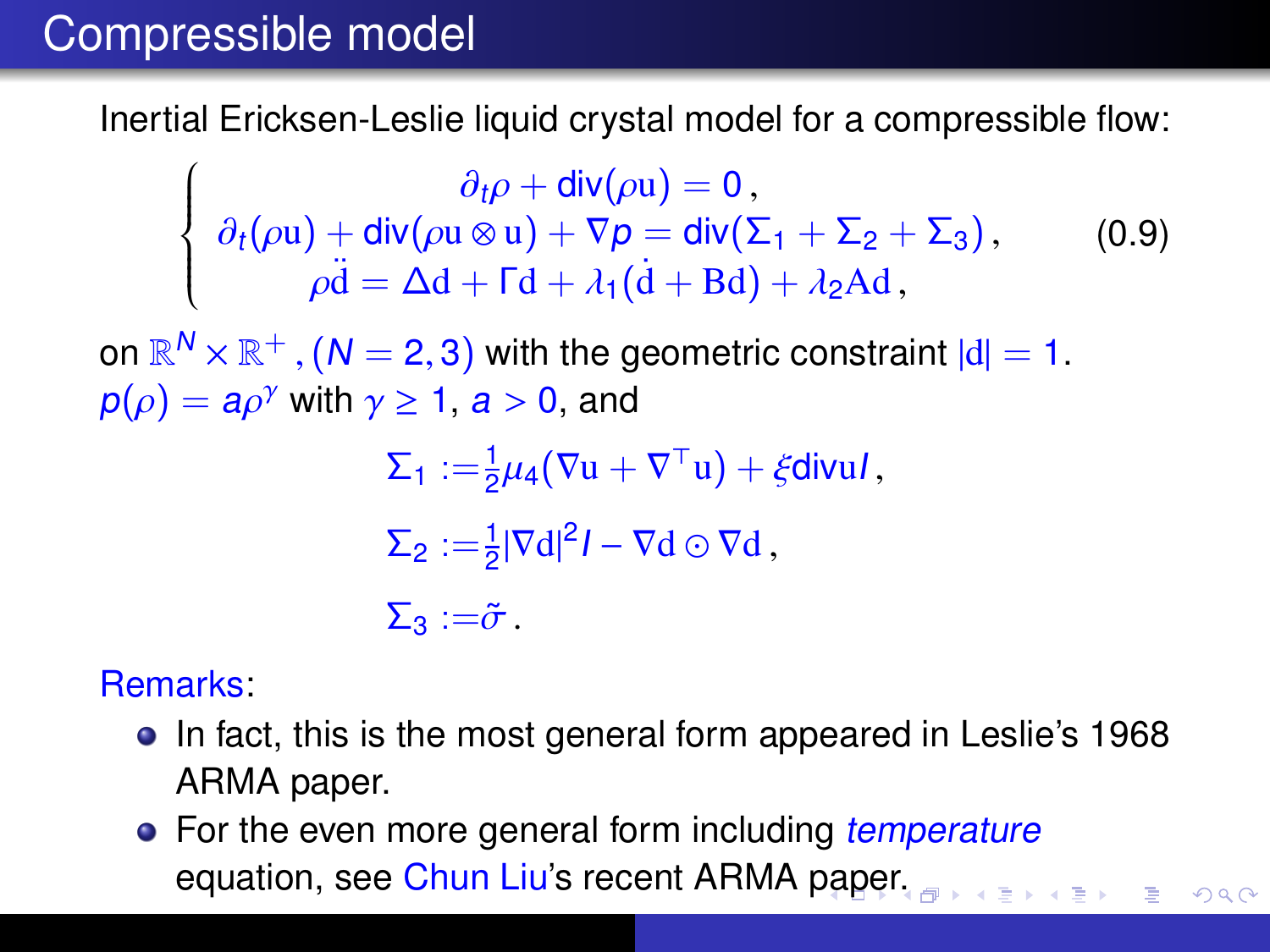## Our goals

- Well-posedness in the framework of classical solutions;
	- Incompressible model,  $\lambda_1$  < 0, (J-Luo, SIMA 2019)
	- Incompressible model,  $\lambda_1 = 0$ , (Huang-J-Luo-Zhao, SIMA 2020)
	- Compressible model,  $\lambda_1$  < 0, (J-Luo-Tang, M3AS 2019)
	- Compressible model,  $\lambda_1 = 0$ , (Huang-J-Luo-Zhao, preprint 2019)
- Zero inertia limit ( $\rho_1 \rightarrow 0$ ) to the corresponding parabolic Ericksen-Leslie model.
	- Incompressible model,  $\lambda_1 < 0$ ,  $u = 0$  (J-Luo-Tang-Zarnescu, CMS 2019)
	- Incompressible model,  $\lambda_1$  < 0, (J-Luo, JFA 2021)

General principles: 1.  $\lambda_1$  < 0 case is relatively easier, since it gives some "damping" effect.  $\lambda_1 = 0$  case is essentially related to the wave map type equations with target manifold S<sup>2</sup>. 2. All above results, we need some restrictions on the coefficients.

イロト イ母 トイヨ トイヨ トー

重

<span id="page-16-0"></span> $QQ$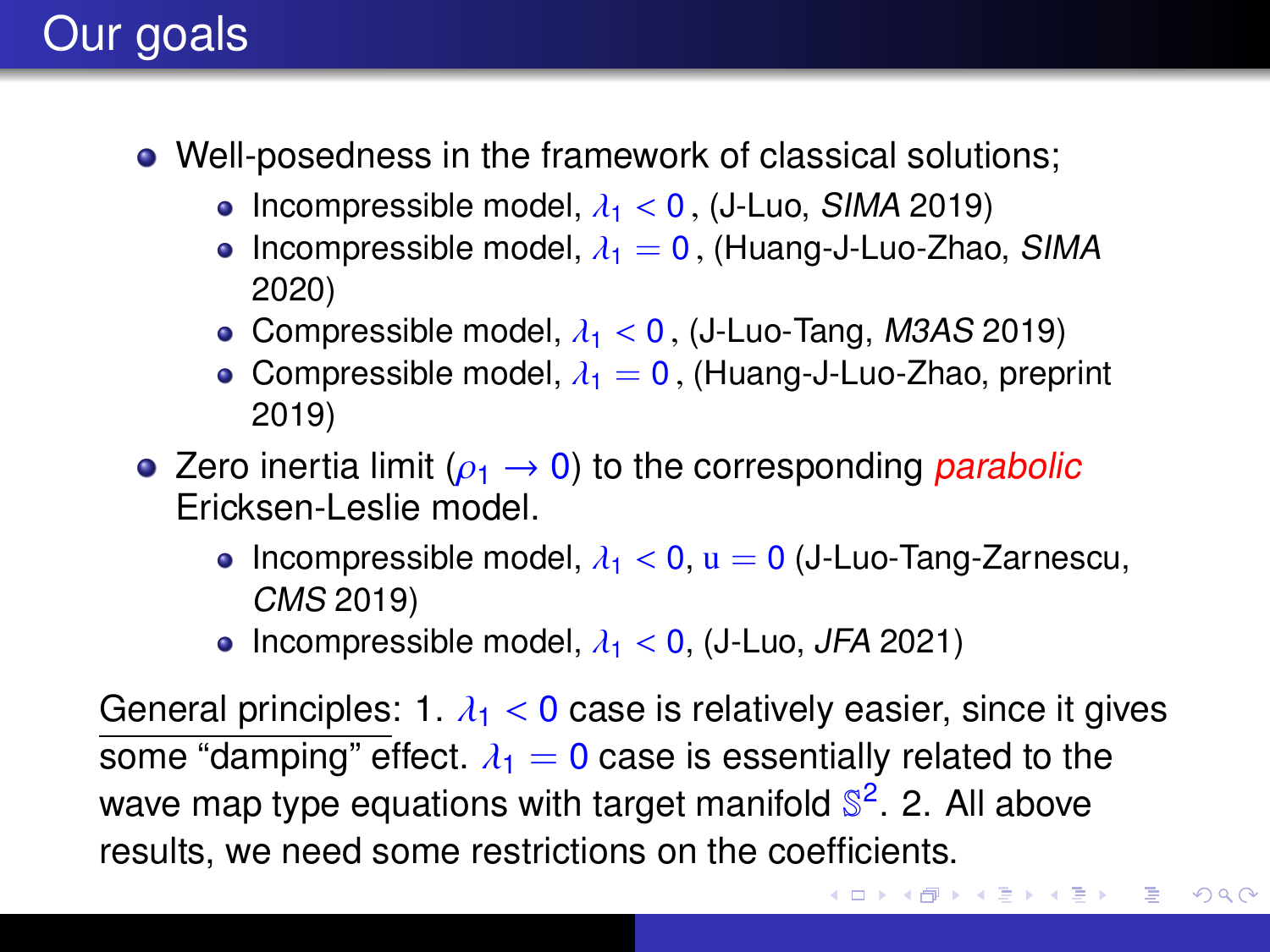Part I: Well-posedness

メロトメ 御 トメ 君 トメ 君 トッ

重  $200$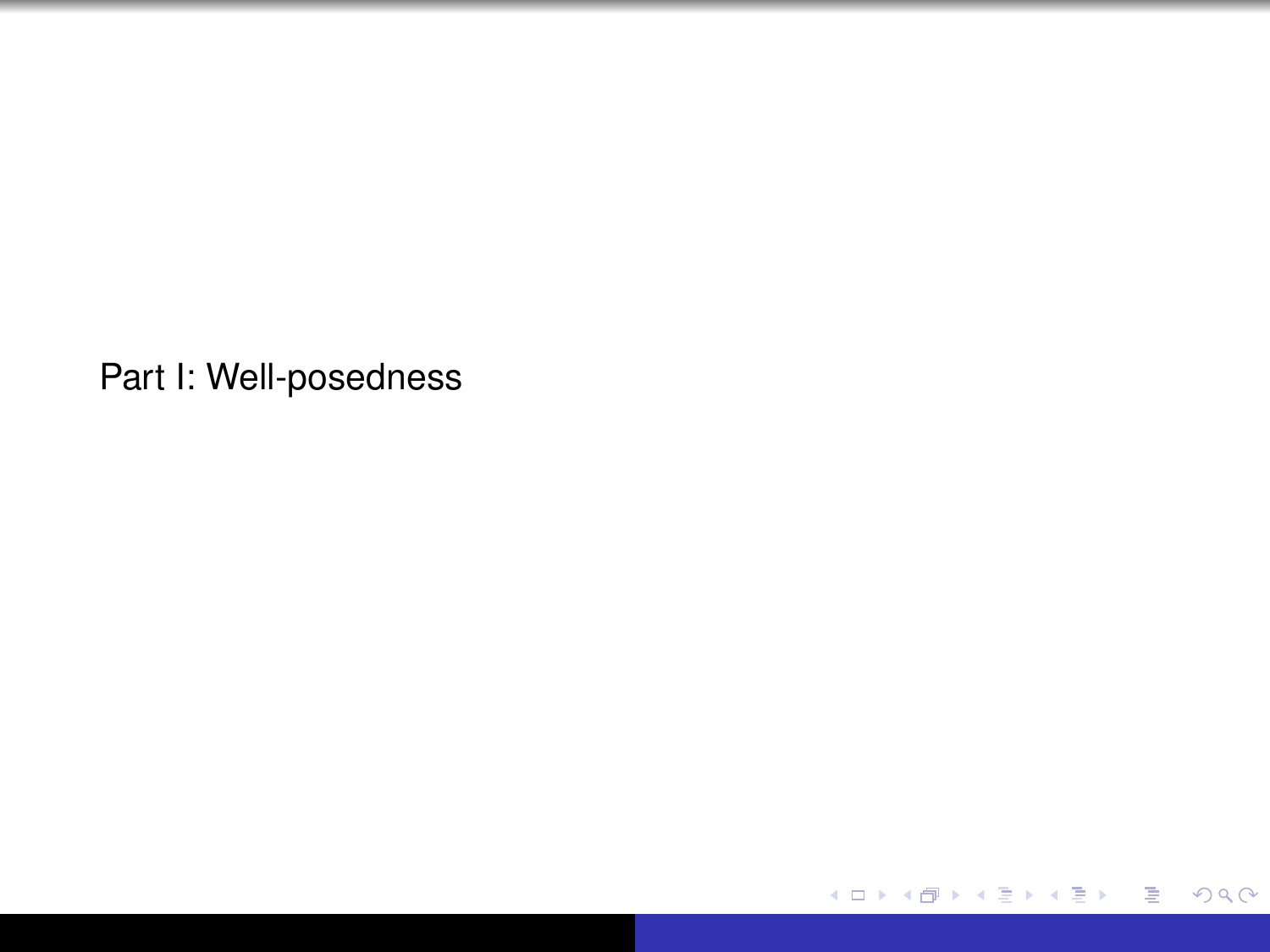#### Proposition

(Basic energy-dissipation law) If  $(u, d)$  is a smooth solution to the system [\(0.3\)](#page-9-0) with initial conditions [\(0.5\)](#page-9-1), then

1  $rac{1}{2}$  $rac{d}{di}$  $\frac{\mathrm{d}}{\mathrm{d}t}$ (|u| $_L^2$  $L_2^2 + \rho_1 |\dot{d}|_L^2$ |  $L_2^2 + |\nabla d|^2_L$  $\binom{2}{L^2} + \frac{1}{2}$  $\frac{1}{2}\mu_4 |\nabla u|_L^2$  $L_2^2 + \mu_1 |d^T \text{Ad}|^2_L$  $L<sup>2</sup>$  $-\lambda_1|\dot{d} + Bd|_L^2$  $L_2^2 - 2\lambda_2\langle \dot{d} + Bd, Ad \rangle + (\mu_5 + \mu_6)|Ad|^2_L$  $L^2 = 0.$ 

Moreover, the above basic energy law is dissipated if the Leslie coefficients satisfy that either

$$
\mu_1 \ge 0
$$
,  $\mu_4 > 0$ ,  $\lambda_1 < 0$ ,  $\mu_5 + \mu_6 + \frac{\lambda_2^2}{\lambda_1} \ge 0$ ,

or

$$
\mu_1 \geq 0
$$
,  $\mu_4 > 0$ ,  $\lambda_1 = 0$ ,  $(1 - \delta)\mu_4(\mu_5 + \mu_6) \geq 2|\lambda_2|^2$ 

for some  $\delta \in (0,1)$ .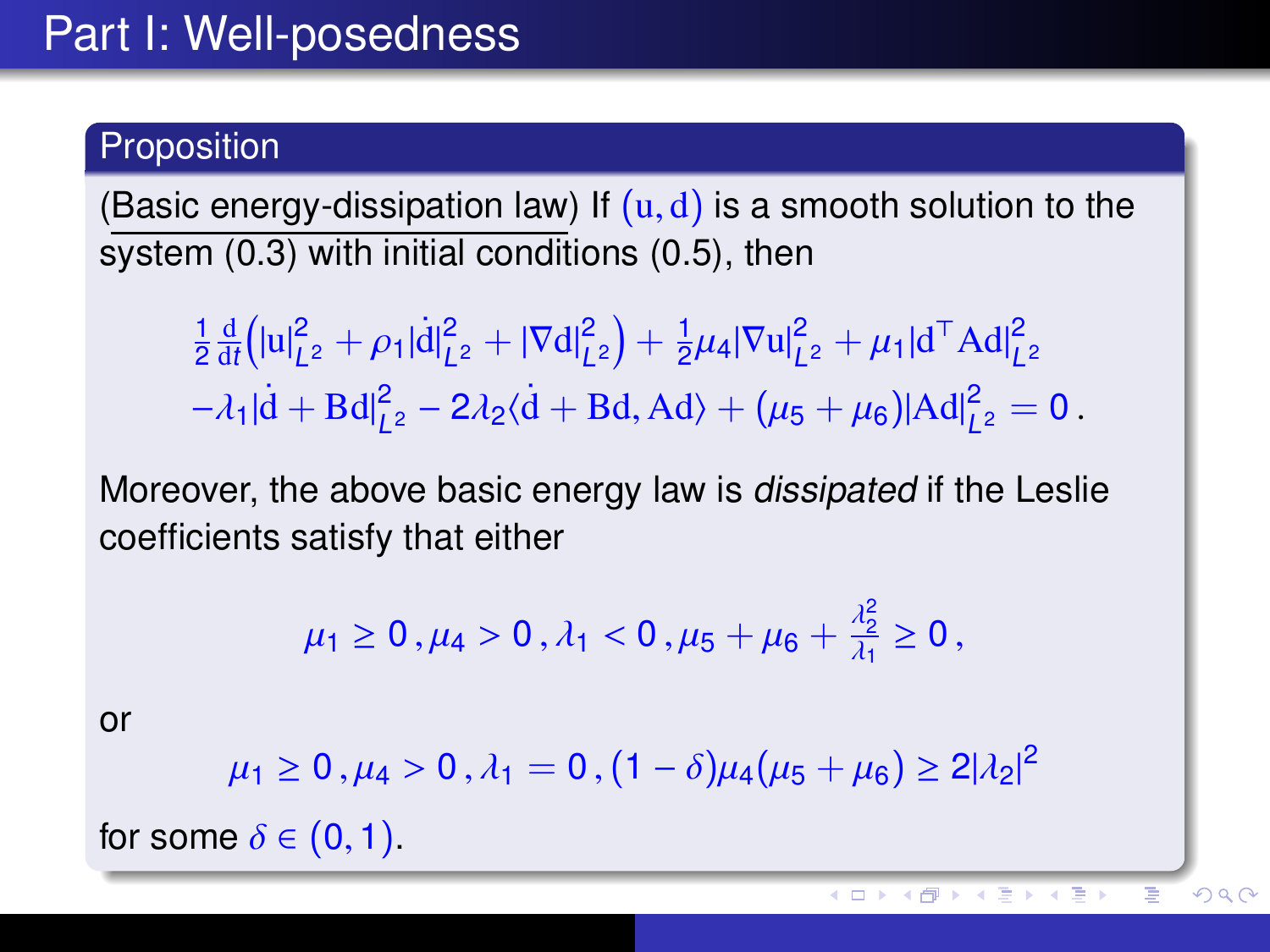### Lagrangian multiplier  $\gamma$  and constraint  $|d|=1$

Lemma: Assume  $(u, d)$  is a classical solution to the Ericksen-Leslie system [\(0.3\)](#page-9-0)-[\(0.5\)](#page-9-1) satisfying  $u \in L^{\infty}_{\mathcal{T}}$  $\int_{T}^{\infty} H_{x}^{s} \cap L_{T}^{2} H_{x}^{s+1}, \nabla d \in L_{T}^{\infty}$  $T^{\infty}H_{x}^{s}$  $\dot{d} \in L^{\infty}_{\mathcal{T}}$  $T \cap H_S^{\infty}$  and  $|d|_{L^{\infty}_{TX}} < \infty$  for some  $T \in (0, \infty)$ , where  $s > \frac{n}{2} + 1$ .<br>  $-1$ , then the Lagrangian multiplier  $\alpha$  is If  $|d| = 1$ , then the Lagrangian multiplier  $\gamma$  is

<span id="page-19-0"></span>
$$
\gamma = -\rho_1 |\dot{\mathbf{d}}|^2 + |\nabla \mathbf{d}|^2 - \lambda_2 \mathbf{d}^\top \mathbf{A} \mathbf{d} \,. \tag{0.10}
$$

Conversely, if we give the form of  $\gamma$  as [\(0.10\)](#page-19-0) and d satisfies the initial data conditions  $\tilde{d}^{in} \cdot d^{in} = 0$ ,  $|d^{in}| = 1$ , then  $|d| = 1$ .<br>Proof:  $h = |d|^2 - 1$  solves for a given smooth vector field Proof:  $h = |d|^2 - 1$  solves for a given smooth vector field u:

$$
\begin{cases} \rho_1 \ddot{h} - \lambda_1 \dot{h} - \Delta h = 2\gamma h, \\ \dot{h}|_{t=0} = 0, \quad h|_{t=0} = 0. \end{cases}
$$
 (0.11)

Our goal is to verify  $h(t, x) = 0$  for later time  $0 < t < T$ .

イロト イ母 トイヨ トイヨ トー  $QQQ$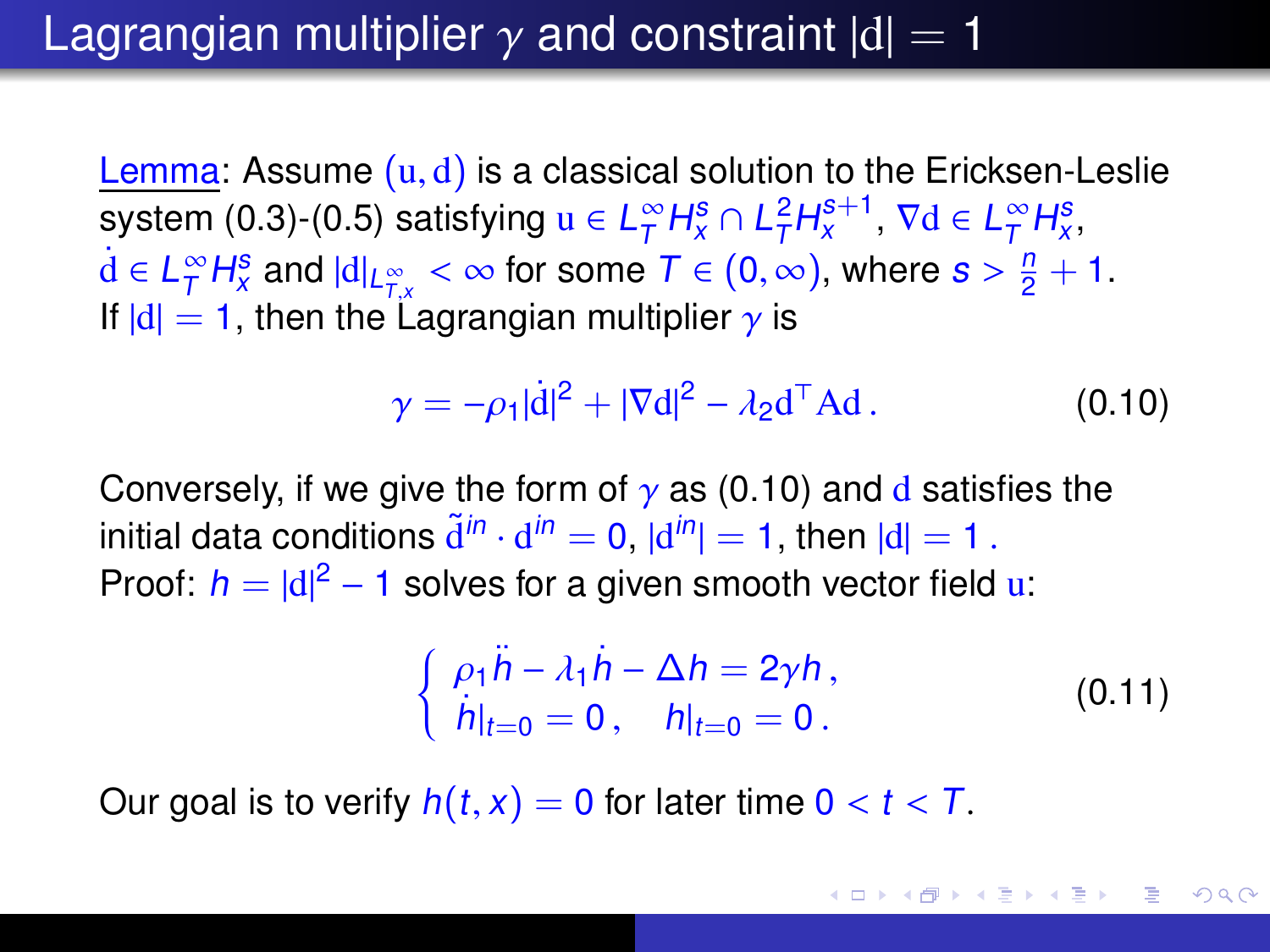## Equations for  $d(t, x)$  with a given velocity  $u(t, x)$

For a given velocity field  $u(t, x)$ , consider the equation of  $d \in \mathbb{S}^2$ :

<span id="page-20-0"></span>
$$
\begin{cases}\n\rho_1 \ddot{\mathbf{d}} = \Delta \mathbf{d} + \gamma (\mathbf{u}, \mathbf{d}, \dot{\mathbf{d}}) \mathbf{d} + \lambda_1 (\dot{\mathbf{d}} - \mathbf{B} \mathbf{d}) + \lambda_2 \mathbf{A} \mathbf{d}, \\
\mathbf{d}(0, x) = \mathbf{d}_0(x), \ \dot{\mathbf{d}}(0, x) = \tilde{\mathbf{d}}_0(x).\n\end{cases}
$$
\n(0.12)

#### Proposition

For  $s > \frac{n}{2} + 1$  and  $T_0 > 0$ ,  $(d^{in}, \tilde{d}^{in}, u) \in \mathbb{S}^{n-1} \times \mathbb{R}^n \times \mathbb{R}^n$  satisfy<br>  $\overline{S}^{ain} \subseteq H^s$ ,  $\overline{A}^{in} \subseteq H^s$  and  $u \in C(0, T_1, H^s) \cap L^1(0, T_1, H^{s+1})$ ,  $T_1$  $\nabla d^{in} \in H^s$ ,  $\tilde{d}^{in} \in H^s$  and  $u \in C(0, T_0; H^s) \cap L^1(0, T_0; H^{s+1})$ . Then<br>there exists  $0 < T < T_0$ , depending only on  $d^{in}$ ,  $\tilde{d}^{in}$  and  $u$ , such then there exists  $0 < T \leq T_0$ , depending only on  $d^{in}$ ,  $\tilde{d}^{in}$  and u, such that the system (0.12) has a unique classical solution d satisfying the system  $(0.12)$  has a unique classical solution  $d$  satisfying  $\nabla d$ ,  $\dot{d} \in C(0, T; H^s)$ . Moreover, there is a positive constant  $C_2$ ,<br>depending only on  $d^{in}$  and u, such that the solution d satisfi depending only on  $\mathbf{d}^{in}$ ,  $\widetilde{\mathbf{d}}^{in}$  and u, such that the solution  $\mathbf{d}$  satisfies the bound

<span id="page-20-1"></span>
$$
\rho_1 |\dot{d}|^2_{L^{\infty}(0,T;H^s)} + |\nabla d|^2_{L^{\infty}(0,T;H^s)} \leq C_2.
$$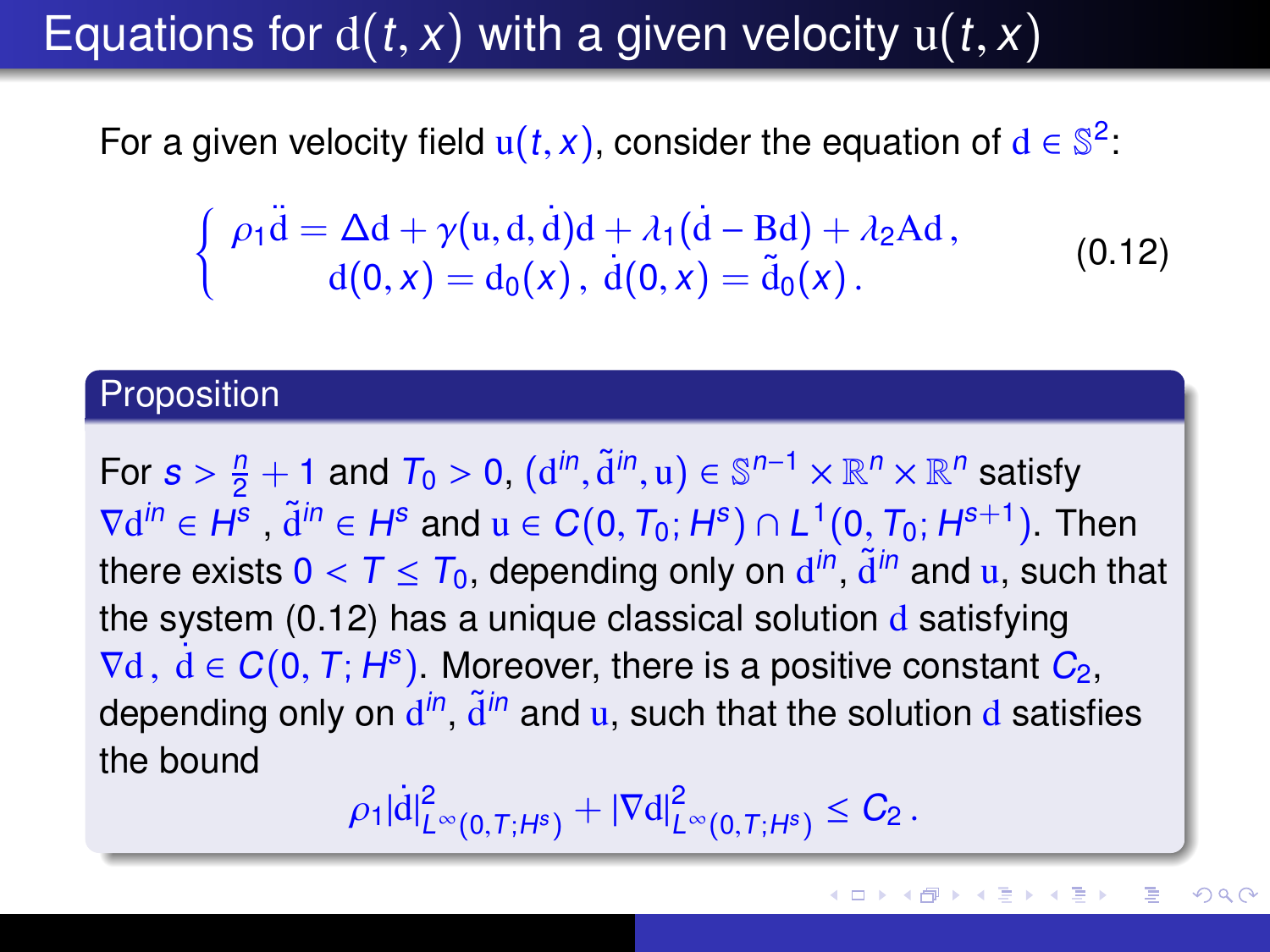### Proof of the Proposition

Construct the approximate system

$$
\begin{cases}\n\rho_1 \partial_t \dot{d}^{\epsilon} = -\rho_1 \mathcal{J}_{\epsilon} (u \nabla \cdot \dot{d}^{\epsilon}) + \Delta d^{\epsilon} + \mathcal{J}_{\epsilon} (\gamma (u, d^{\epsilon}, \dot{d}^{\epsilon}) d^{\epsilon}) \\
+ \lambda_1 \dot{d}^{\epsilon} - \lambda_1 \mathcal{J}_{\epsilon} (B d^{\epsilon}) + \lambda_2 \mathcal{J}_{\epsilon} (A d^{\epsilon}), \\
\partial_t d^{\epsilon} = \dot{d}^{\epsilon} - \mathcal{J}_{\epsilon} (u \cdot \nabla d^{\epsilon}), \\
(d^{\epsilon}, \dot{d}^{\epsilon})|_{t=0} = (\mathcal{J}_{\epsilon} d_0, \mathcal{J}_{\epsilon} \dot{d}_0).\n\end{cases}
$$
\n(0.13)

Define the energy functional  $E_{\epsilon}(t)$ 

$$
E_{\epsilon}(t) = \rho_1 |\dot{d}^{\epsilon}|^2_{H^s} + |\nabla d^{\epsilon}|^2_{H^s} + |d^{\epsilon} - \mathcal{J}_{\epsilon} d_0|^2_{L^2},
$$
  

$$
\frac{d}{dt} E_{\epsilon}(t) \le C_1 (1 + |u|_{H^{s+1}}) [1 + E_{\epsilon}(t)]^2
$$
(0.14)

holds for all  $t \in [0, T_{\epsilon})$ . We obtain the uniform energy bound

<span id="page-21-0"></span>
$$
\rho_1 |\dot{d}^{\epsilon}|^2_{H^s} + |\nabla d^{\epsilon}|^2_{H^s} + |d^{\epsilon} - \mathcal{J}_{\epsilon} d_0|^2_{L^2} \leq 2E^{in}, \qquad (0.15)
$$

for all  $\epsilon > 0$  and  $t \in [0, T]$ . Pass to the limit  $\epsilon \to 0$ , and use the previous lemma to prove the limit satisfies  $|d| = 1$  $|d| = 1$  $|d| = 1$ .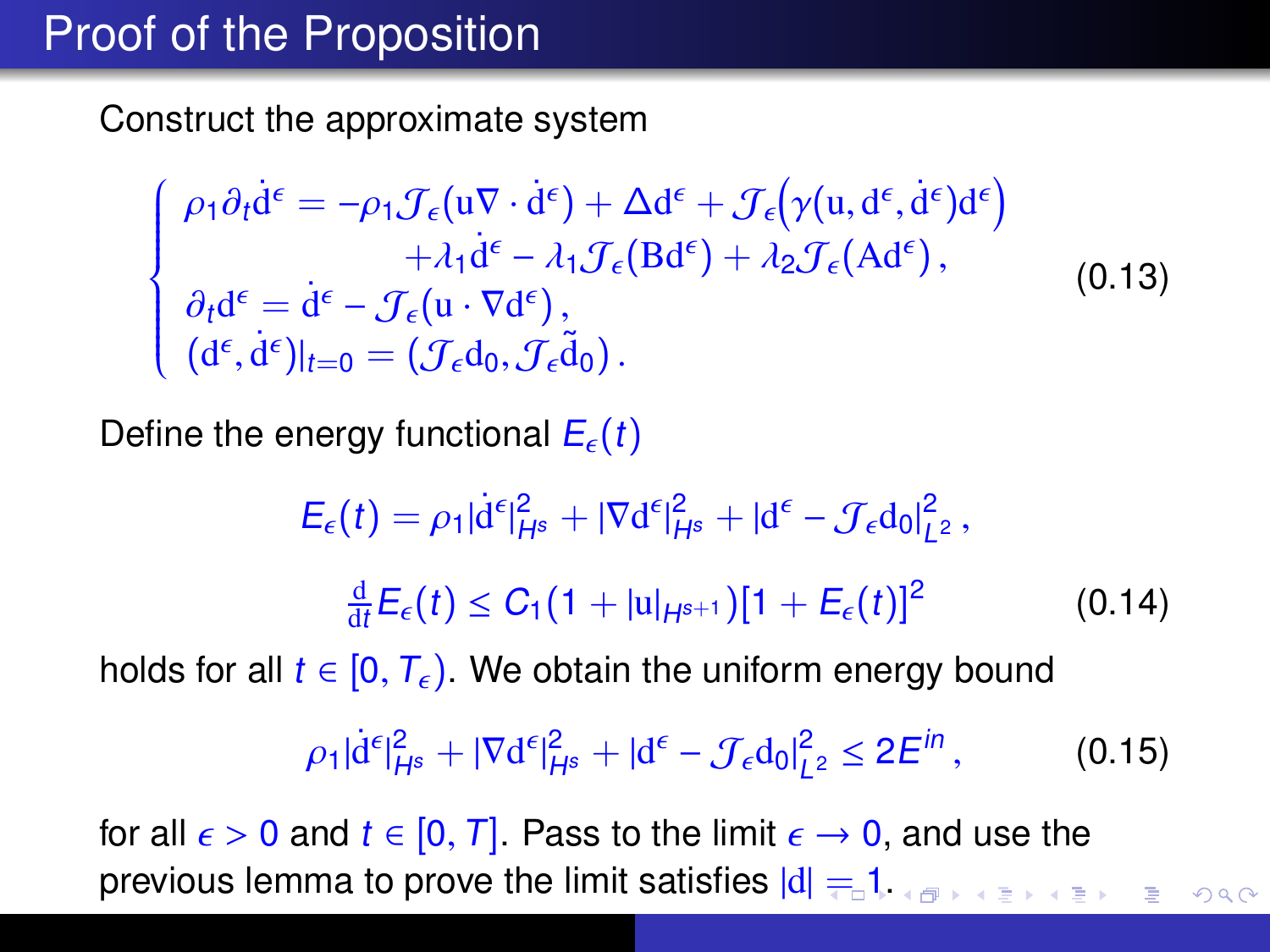## Main Theorem (I) (J-Luo)

Let  $s > \frac{n}{2} + 1$ ,  $u^{in}$ ,  $\tilde{d}^{in} \in H^s(\mathbb{R}^n)$ ,  $\nabla d^{in} \in H^s(\mathbb{R}^n)$ ,  $|d^{in}| = 1$ ,<br> $\tilde{d}^{in}$ ,  $d^{in} = 0$  and  $E^{in} = |u^{in}|^2$ ,  $|u^{1/2}|^{2} = |U^{1/2}d^{in}|^2$ , if the l  $\tilde{\rm d}^{in}\cdot{\rm d}^{in}=0$  and  $E^{in}\equiv |{\rm u}^{in}|^2_{H^{\rm s}}+\rho_1|\tilde{\rm d}^{in}|^2_{H^{\rm s}}+|\nabla{\rm d}^{in}|^2_{H^{\rm s}}$  . If the Leslie<br>coefficients satisfy either coefficients satisfy either

$$
\mu_1 \ge 0
$$
,  $\mu_4 > 0$ ,  $\lambda_1 < 0$ ,  $\mu_5 + \mu_6 + \frac{\lambda_2^2}{\lambda_1} \ge 0$ , or (0.16)

$$
\mu_1 \geq 0, \mu_4 > 0, \lambda_1 = 0, (1 - \delta)\mu_4(\mu_5 + \mu_6) \geq 2|\lambda_2|^2 \qquad (0.17)
$$

for some  $\delta \in (0,1)$ , then: (I). If  $E^{in} < \infty$ , then there exists  $T > 0$ , depending only on  $E^{in}$  and<br>Leslie coefficients, such that the system (0.3)-(0.5) admits a Leslie coefficients, such that the system [\(0.3\)](#page-9-0)-[\(0.5\)](#page-9-1) admits a unique solution  $u \in L^{\infty}_T$  $\int_{T}^{\infty} H_{x}^{s} \cap L_{T}^{2} H_{x}^{s+1}, \nabla d \in L_{T}^{\infty}$  $T^{\infty}_T H^s_x$  and  $\dot{d} \in L^{\infty}_T$  $T^{\infty}H_x^s$ Moreover, the solution  $(u, d)$  satisfies

<span id="page-22-0"></span>
$$
\sup_{0\leq t\leq T}\left(|u|_{H^s}^2+\rho_1|\dot{d}|_{H^s}^2+|\nabla d|_{H^s}^2\right)(t)+\tfrac{1}{2}\mu_4\int_0^T|\nabla u|_{H^s}^2(\tau)d\tau\leq C_0,
$$

where  $C_0$  depe[n](#page-22-0)[d](#page-23-0)s only on  $E^{\mathsf{in}}$ , Leslie coeffic[ien](#page-21-0)[ts](#page-23-0) [a](#page-21-0)nd  $T_z$  $T_z$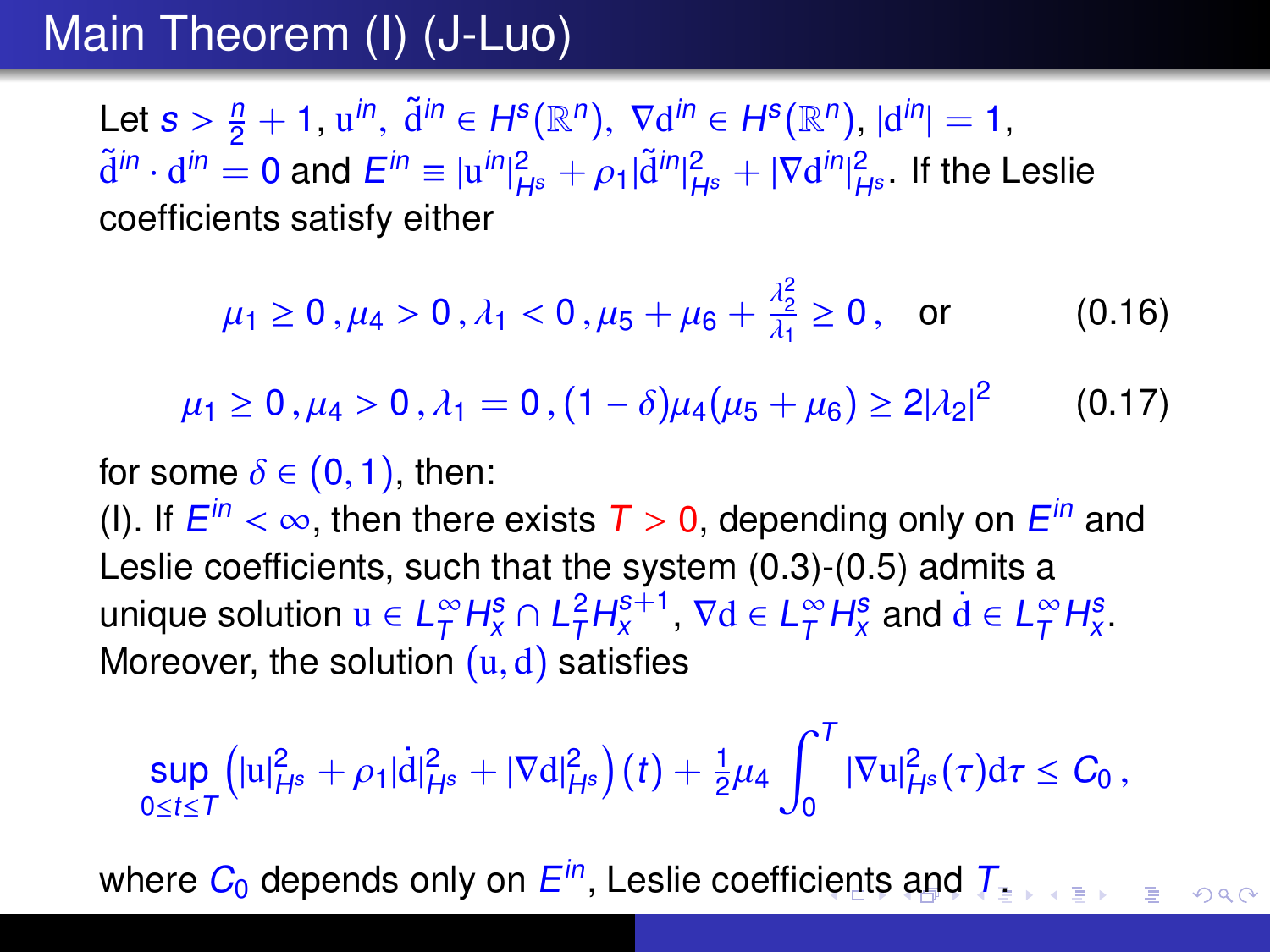(II). If in addition,  $\lambda_1 < 0$ , then there exists  $\epsilon_0 > 0$ , depending only on Leslie coefficients, such that if  $E^{in} \le \epsilon_0$ , then system [\(0.3\)](#page-9-0)-[\(0.5\)](#page-9-1)<br>has a unique global solution  $\mu \in L^{\infty}(\Omega, \infty; H^s) \cap L^2(\Omega, \infty; H^{s+1})$ has a unique global solution  $u \in L^{\infty}(0, \infty; H_x^s) \cap L^2(0, \infty; H_x^{s+1}),$ <br> $\nabla d \in L^{\infty}(0, \infty; H_s^s)$  and  $d \in L^{\infty}(0, \infty; H_s^s)$ . Moreover, the solution  $\nabla d \in L^{\infty}(0, \infty; H_x^s)$  and  $\dot{d} \in L^{\infty}(0, \infty; H_x^s)$ . Moreover, the solution  $(u, d)$  satisfies  $(u, d)$  satisfies

$$
\sup_{t\geq 0}\left(|u|_{H^s}^2+\rho_1|\dot{d}|_{H^s}^2+|\nabla d|_{H^s}^2\right)+\tfrac{1}{2}\mu_4\int_0^\infty|\nabla u|_{H^s}^2{\rm d} t\leq C_1E^{in}\,,
$$

∢ □ ▶ ∢ @ ▶ ∢ ∃ ▶ ∢

<span id="page-23-0"></span>つのへ

where the constant  $C_1 > 0$  depends upon the Leslie coefficients and inertia constant  $\rho_1$ .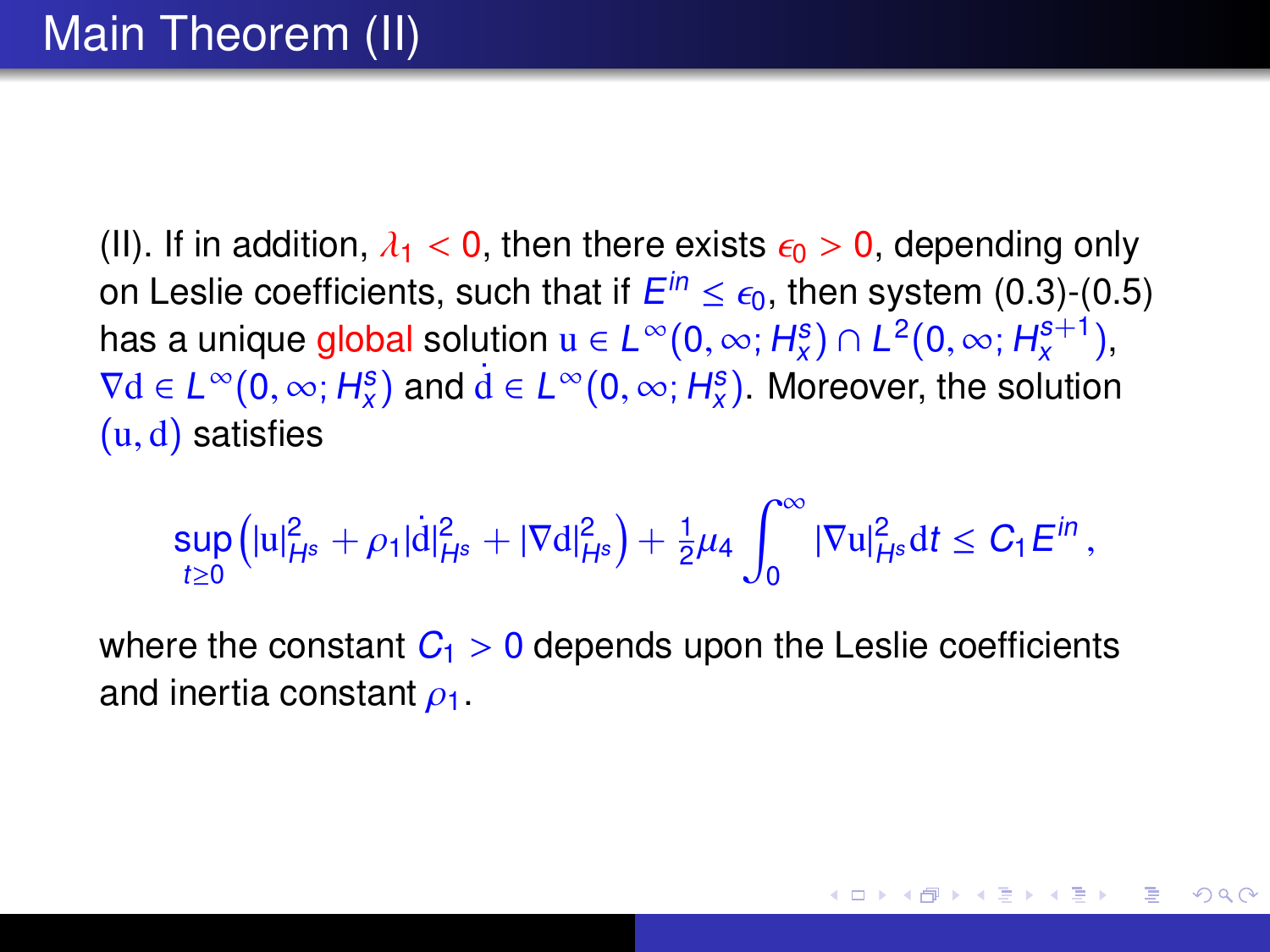#### The approximate system of [\(0.3\)](#page-9-0).

The iterating approximate system: for all integer  $k \geq 0$ ,

<span id="page-24-0"></span>
$$
\begin{cases}\n\frac{\partial_t u^{k+1} + u^k \cdot \nabla u^k - \frac{1}{2} \Delta u^{k+1} + \nabla p^{k+1}}{-\text{div}(\nabla d^k \odot \nabla d^k) + \text{div} \tilde{\sigma}(u^{k+1}, d^k, \dot{d}^k)}, \\
\frac{\text{div} u^{k+1} = 0}{2}, \\
\rho_1 \partial_t \dot{d}^{k+1} + \rho_1 u^k \cdot \nabla \dot{d}^{k+1} = \Delta d^{k+1} + \gamma (u^k, d^{k+1}, \dot{d}^{k+1}) d^{k+1} \\
+ \lambda_1 (\dot{d}^{k+1} + B^k d^{k+1}) + \lambda_2 A^k d^{k+1}, \\
(u^{k+1}, d^{k+1}, \dot{d}^{k+1})|_{t=0} = (u^{in}(x), d^{in}(x), \tilde{d}^{in}(x)) \in \mathbb{R}^n \times \mathbb{S}^{n-1} \times \mathbb{R}^n,\n\end{cases}
$$
\n(0.18)

where  $d^{k+1} = \partial_t d^{k+1} + u^k \cdot \nabla d^{k+1}$  is the iterating approximate<br>material derivatives, the iterating approximate Lagrangian material derivatives, the iterating approximate Lagrangian multiplier  $\gamma(\mathrm{u}^k,\mathrm{d}^{k+1},\mathrm{d}^{k+1})$  is

$$
\gamma(\mathbf{u}^{k}, \mathbf{d}^{k+1}, \dot{\mathbf{d}}^{k+1}) = -\rho_1 |\dot{\mathbf{d}}^{k+1}|^2 + |\nabla \mathbf{d}^{k+1}|^2 - \lambda_2 (\mathbf{d}^{k+1})^\top \mathbf{A}^k \mathbf{d}^{k+1}.
$$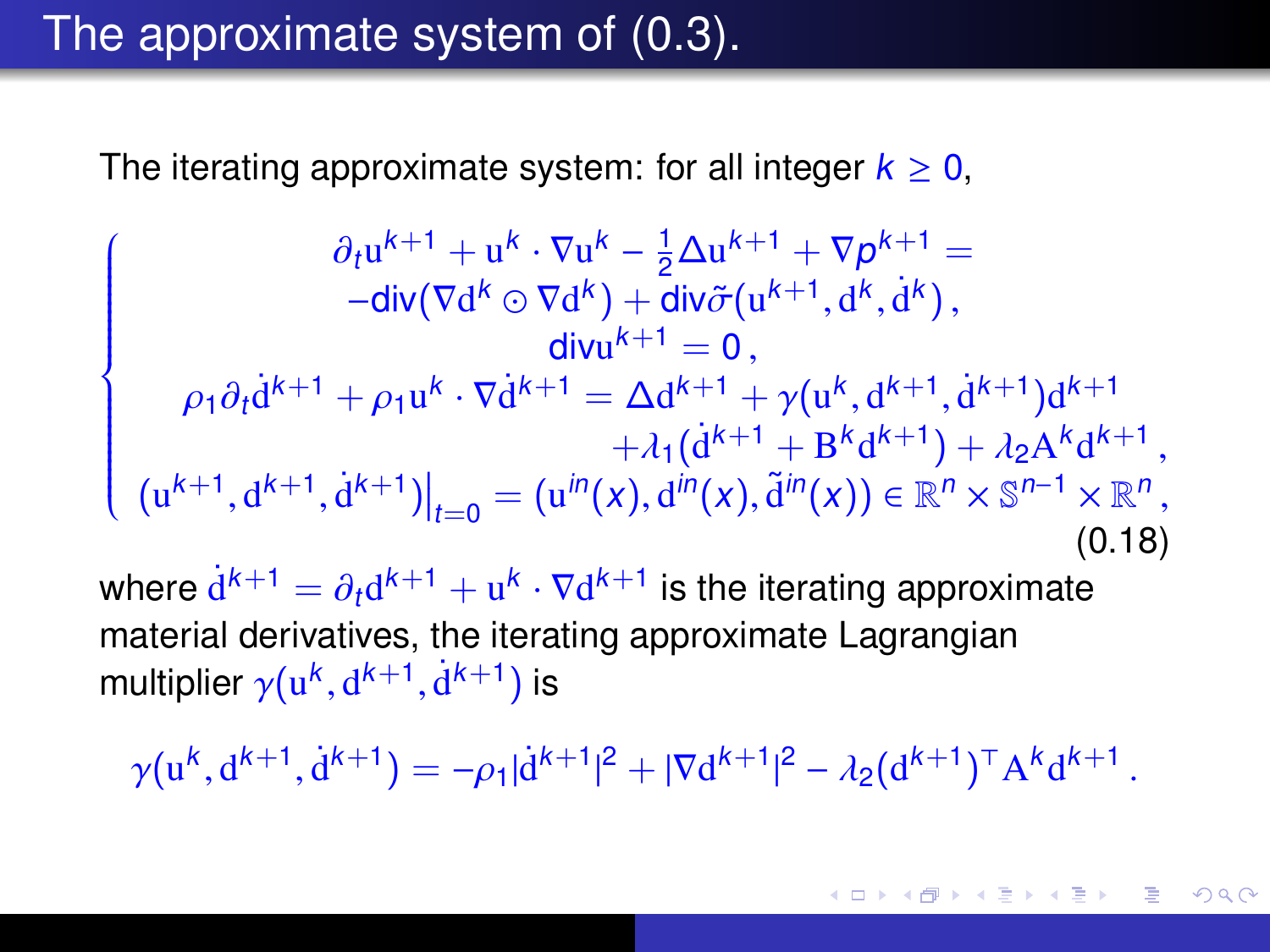### Uniform energy estimate

The energy functional  $E(t) = |u|_{H^s}^2 + \rho_1 |\dot{d}|_{H^s}^2 + |\nabla d|_{H^s}^2$ .<br>The energy-dissipation functional  $D(t)$  for  $\lambda_t < 0$ . • The energy-dissipation functional  $D(t)$  for  $\lambda_1 < 0$ :

$$
D(t) = \frac{1}{2}\mu_4 |\nabla u|_{H^s}^2 + \mu_1 |d^\top (\nabla^k A) d|_{L^2}^2 - \lambda_1 |\nabla^k d + (\nabla^k B) d
$$
  
+  $\frac{\lambda_2}{\lambda_1} (\nabla^k A) d|_{L^2}^2 + (\mu_5 + \mu_6 + \frac{\lambda_2^2}{\lambda_1}) |(\nabla^k A) d|_{L^2}^2$ ,

The energy dissipation functional  $D(t)$  for  $\lambda_1=0$ :

$$
D(t) = \frac{1}{4} \delta \mu_4 |\nabla \mathbf{u}|_{H^s}^2 + \mu_1 |\mathbf{d}^\top (\nabla^k \mathbf{A}) \mathbf{d}|_{L^2}^2 + (\mu_5 + \mu_6 - \frac{2\lambda_2^2}{(1-\delta)\mu_4})|(\nabla^k \mathbf{A}) \mathbf{d}|_{L^2}^2 + \frac{1}{2} (1-\delta) \mu_4 \Big(|\nabla^{k+1} \mathbf{u}|_{L^2} - \frac{2|\lambda_2|}{(1-\delta)\mu_4} |(\nabla^k \mathbf{A}) \mathbf{d}|_{L^2}\Big)^2.
$$

#### Lemma

A priori estimate:

$$
\frac{1}{2}\frac{\mathrm{d}}{\mathrm{d}t}E(t)+D(t)\leq CE^{\frac{3}{2}}(t)+C\sum_{p=1}^{4}E^{\frac{p+1}{2}}(t)D^{\frac{1}{2}}(t).
$$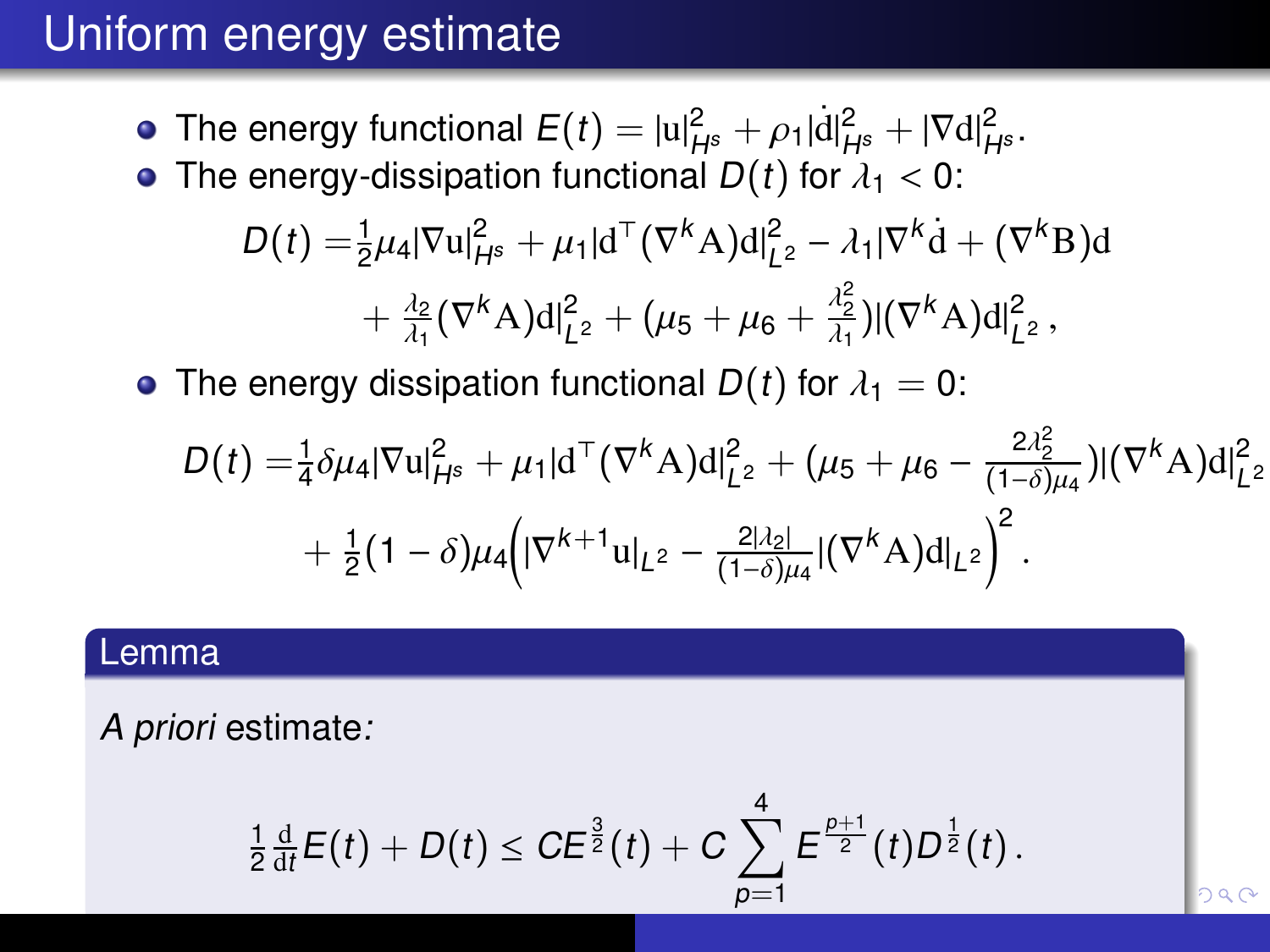#### A lemma

$$
E_{k+1}(t) = |u^{k+1}|_{H^s}^2 + \rho_1 |\dot{d}^{k+1}|_{H^s}^2 + |\nabla d^{k+1}|_{H^s}^2,
$$
  

$$
D_{k+1}(t) = \frac{1}{2}\mu_4 |\nabla u^{k+1}|_{H^s}^2.
$$

#### Lemma

Assume that  $(u^{k+1}, d^{k+1})$  is the solution to the iterating<br>approximate system (0.18) and we define approximate system [\(0.18\)](#page-24-0) and we define

$$
T_{k+1} \equiv \left\{\tau \in [0, T_{k+1}^*)\,;\, \sup_{t \in [0,\tau]} E_{k+1}(t) + \int_0^{\tau} D_{k+1}(t) \mathrm{d}t \leq M \right\},\,
$$

where  $T_{k+1}^* > 0$  is the existence time of the iterating approximate<br>exatent (0.18). Then for any fixed  $M > F_{k}^{in}$  there is a constant system [\(0.18\)](#page-24-0). Then for any fixed M >  $E^{in}$  there is a constant<br>T > 0. depending only on Leslie coefficients. M and  $E^{in}$ , such  $T > 0$ , depending only on Leslie coefficients, M and  $E^{in}$ , such that

$$
T_{k+1}\geq T>0.
$$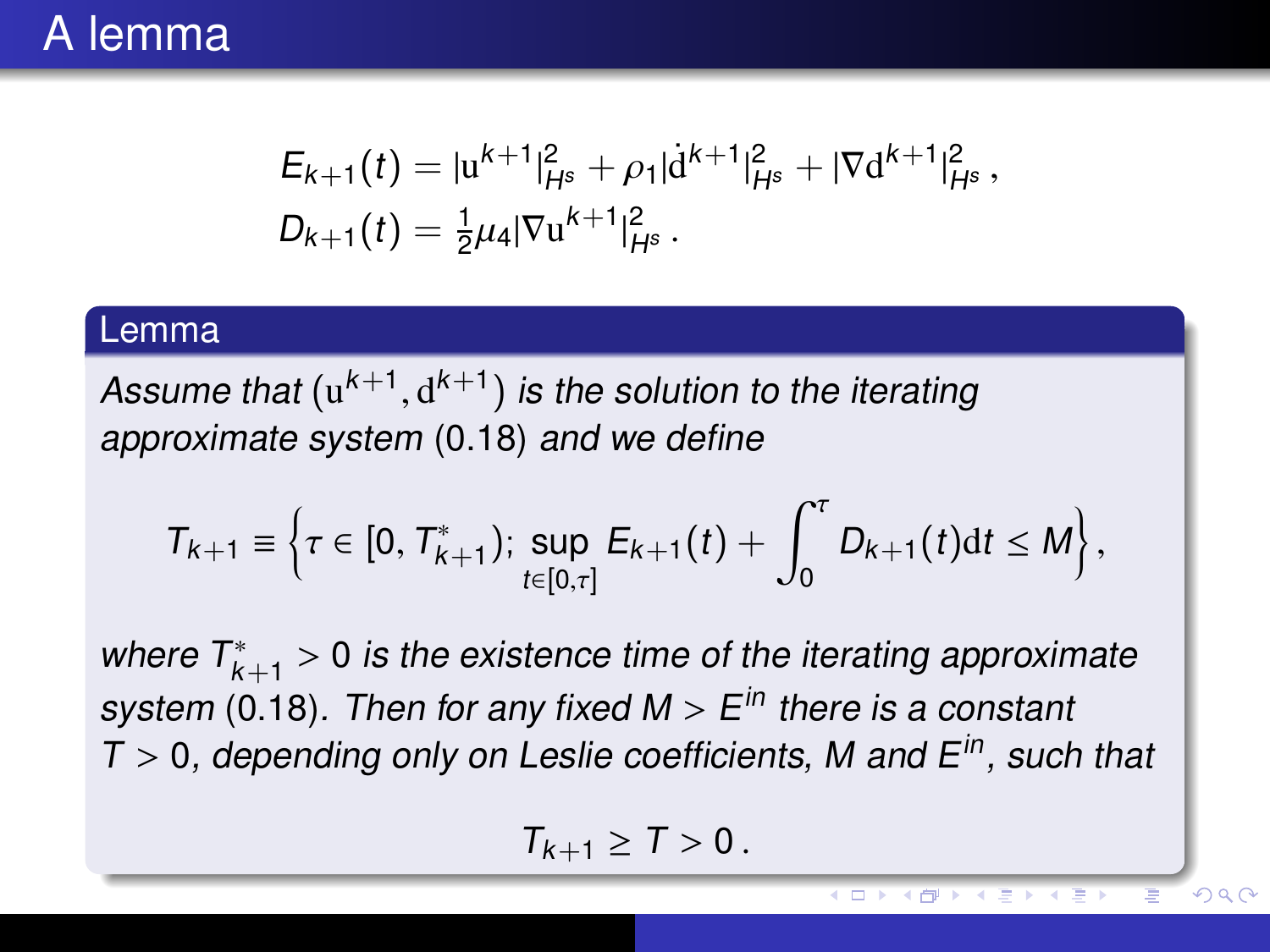## Proof of Theorem (I)

Note  $E_{\epsilon}(0) \leq E^{in}$ . If  $E^{in} < \min\left\{1, \frac{\rho_1 \beta^2}{\sqrt{p_1}(\mu_1 + \mu_2)}\right\}$  $\frac{\mu_1 \mu_2}{[96C(\sqrt{\rho_1}(\mu_1+\mu_6)+|\lambda_1|- \lambda_2)]^2}$  $\big\}$ , we have  $\mathbf{Q}(E_{\epsilon}(0)) \leq \frac{1}{8}$  $\frac{1}{8}$  $\beta$ . Define

 $T_{\epsilon}^* = \sup \{ T > 0; E_{\epsilon}(t) \leq 2 \text{ and } \mathbf{Q}(E_{\epsilon}(t)) \leq \frac{1}{4} \}$  $\frac{1}{4}\beta$  hold for all  $t \in [0, T]$ 

Lemma [??](#page-0-1) implies that  $E_{\epsilon}(t)$  is continuous, thus  $T_{\epsilon}^{*} > 0$ . So for any fixed  $\epsilon > 0$  and for all  $t \in [0, T^{*}]$ fixed  $\epsilon > 0$  and for all  $t \in [0, T_{\epsilon}^*]$ 

$$
\frac{1}{2}\frac{\partial}{\partial t}E_{\epsilon}(t)+\Big[\frac{1}{4}\beta-\mathbf{Q}(E_{\epsilon}(t))\Big]F_{\epsilon}(t)\leq 12C_1E_{\epsilon}(t),
$$

which implies  $E_{\epsilon}(t) \leq E^{in} e^{24C_1t}$  holds for all  $\epsilon > 0$  and  $t \in [0, T_{\epsilon}^*].$ <br>Thus let  $0 < T < \frac{1}{\epsilon}$  in  $\frac{1}{\epsilon}$  such that for all  $t \in [0, \min\{T, T^*\}]$ Thus let  $0 < T \leq \frac{1}{480}$  $\frac{1}{48C_1}$  In  $\frac{1}{E^{in}}$  such that for all  $t \in [0, min\{T, T^*_{\epsilon}\}]$ 

$$
E_{\epsilon}(t) \leq E^{in} e^{24C_1T} \leq \sqrt{E^{in}} < 1,
$$

which consequently implies that for all  $t \in [0, \min\{T, T_{\epsilon}^*\}]$ 

$$
\mathbf{Q}(E_{\epsilon}(t)) \leq 12C\big(\mu_1+\mu_6+\tfrac{|\lambda_1|-\lambda_2}{\sqrt{\rho_1}}\big)(E^{in})^{\frac{1}{4}}.
$$

 $\left\{ \begin{array}{ccc} 1 & 0 & 0 \\ 0 & 1 & 0 \end{array} \right.$  $\left\{ \begin{array}{ccc} 1 & 0 & 0 \\ 0 & 1 & 0 \end{array} \right.$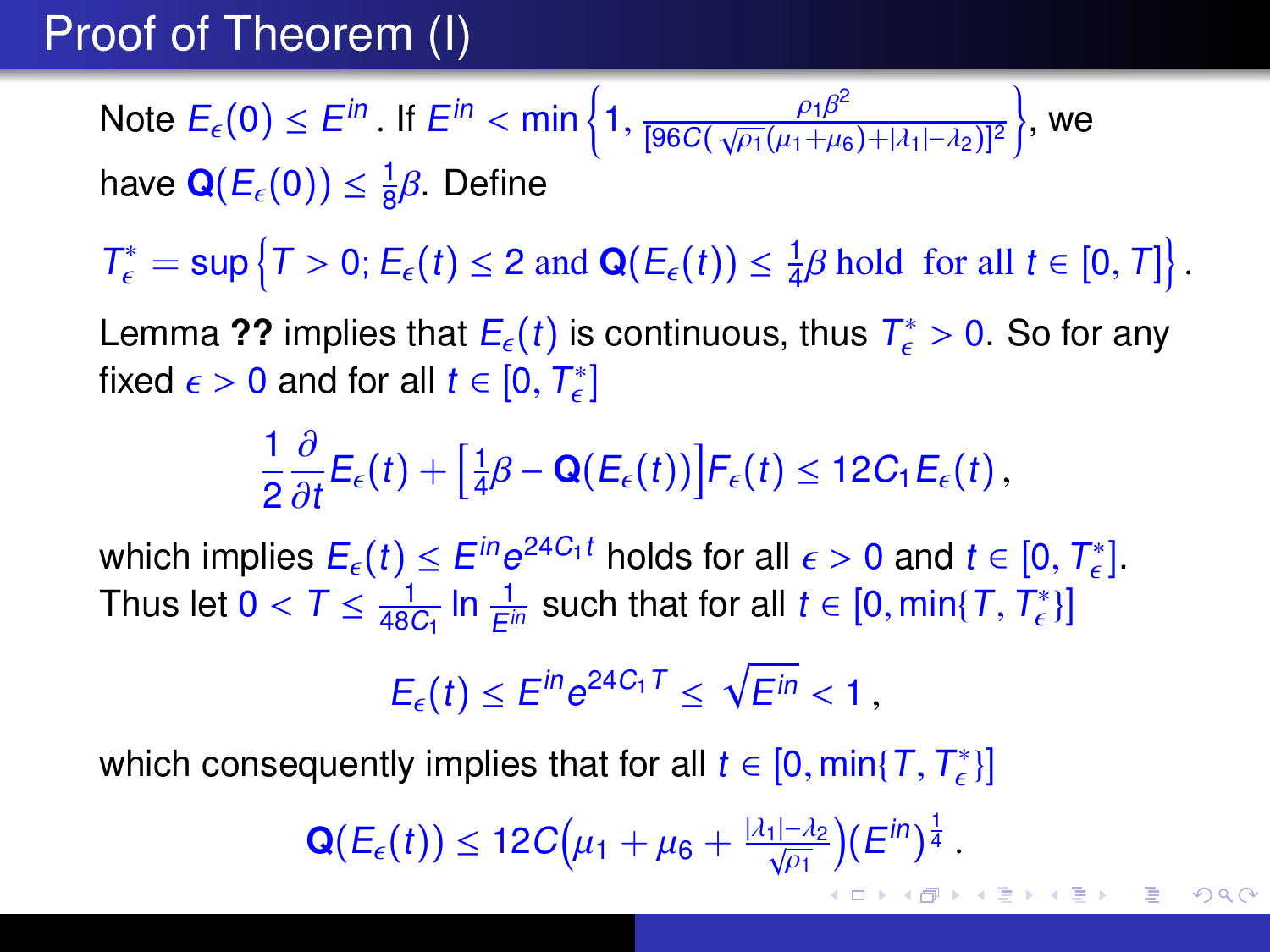Let  $\epsilon_0 = \min\left\{1, \frac{\rho_1\beta^2}{[96C(\sqrt{\rho_1}(\mu_1 + \mu_6))} \right\}$  $\frac{\rho_1 \beta^2}{[96C(\sqrt{\rho_1}(\mu_1 + \mu_6) + |\lambda_1| - \lambda_2)]^2}, \frac{\rho_1^2 \beta^4}{[96C(\sqrt{\rho_1}(\mu_1 + \mu_6) + |\lambda_1| - \lambda_2)]^2}$  $\frac{\overline{P_1P}}{[96C(\sqrt{\rho_1}(\mu_1+\mu_6)+|\lambda_1|-\lambda_2)]^4}$  $\big\}$ s.t. if  $E^{in} < \epsilon_0$ , then for all  $t \in [0, \min\{T, T_{\epsilon}^{*}\}], E_{\epsilon}(t) \le \sqrt{E^{in}} < 1$ , and  $\Omega(F(t)) < 1$ . Thus by the continuity of  $F(t)$ ,  $T^{*} > T$ , As a  $\mathbf{Q}(E_{\epsilon}(t)) \leq \frac{1}{8}\beta$ . Thus, by the continuity of ر 6≀<br>'  $\frac{1}{8}\beta$ . Thus, by the continuity of  $E_{\epsilon}(t)$ ,  $T_{\epsilon}^{*} \geq T$ . As a consequence, for all  $t \in [0, T]$ ,

$$
E^{\epsilon}(t)+\tfrac{1}{4}\beta\int_0^t|\nabla u^{\epsilon}|^2_{H^s}(\tau)\partial\tau\leq \widetilde{C}_1(E^{in},\mathcal{T}),\qquad (0.19)
$$

<span id="page-28-0"></span>イロト イ母 トイヨ トイヨ トー

where  $\tilde{C}_1(E^{in},T)=E^{in}+12C_1T$ √  $E^{in} > 0$ . Thus the energy<br>gence proof is tedious by estimate is closed. The rest convergence proof is tedious but standard.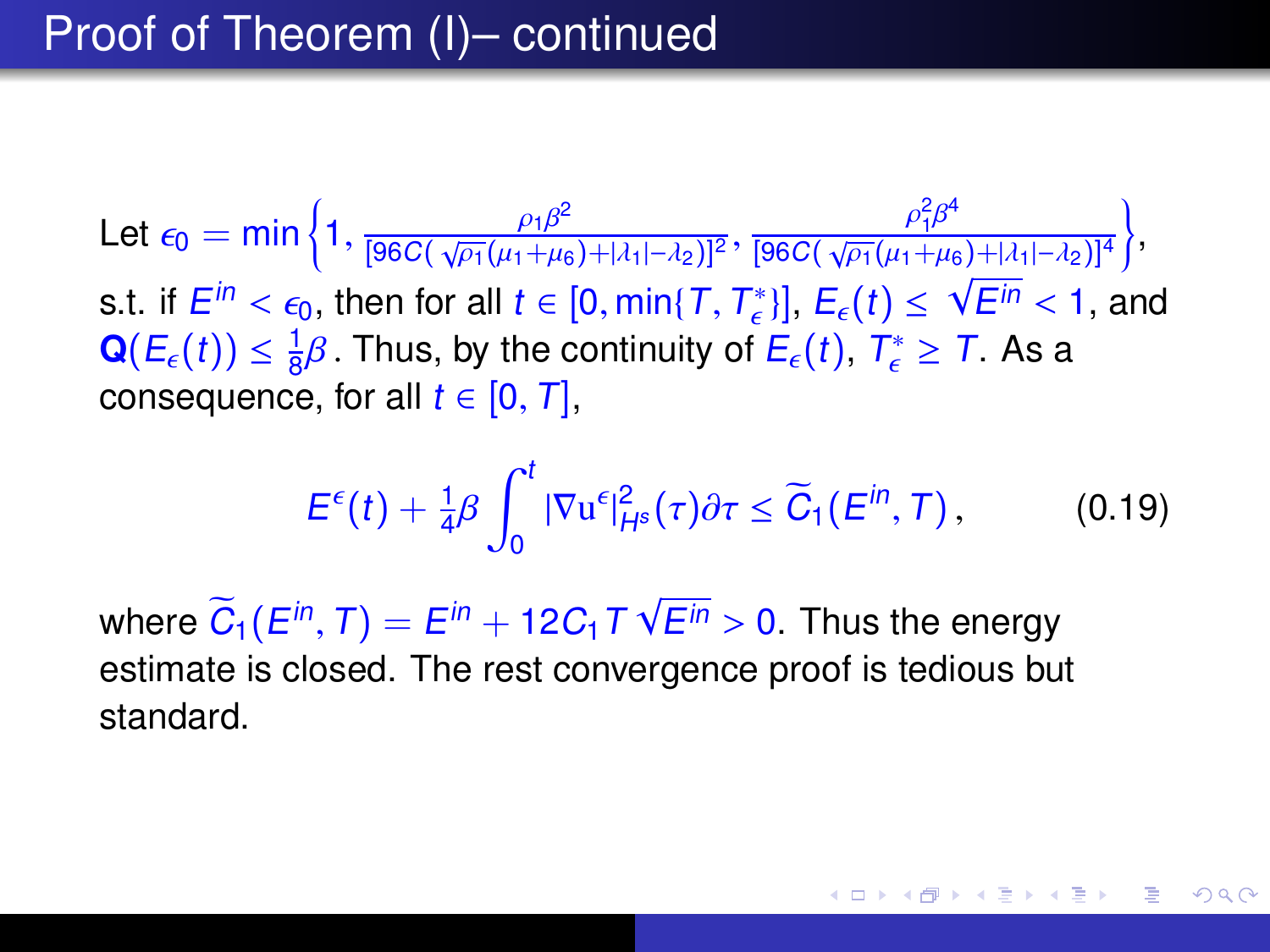Need a new *a priori* estimate: For 1  $\leq$   $k$   $\leq$  *s*, take  $\nabla^k$  in 3rd equation of [\(0.3\)](#page-9-0), multiply by  $\nabla^k$ d. (we did it for  $\dot{\mathbf{d}}$  in local existence.)

<span id="page-29-0"></span>1 2 ∂ ∂t  $(\rho_1|d+d|^2_{\dot{H}^s}+(|\lambda_1|-\rho_1)|d|^2_{\dot{H}^s}-\rho_1|d|^2_{\dot{H}^s})-\rho_1|d|^2_{\dot{H}^s}+|\nabla d|^2_{\dot{H}^s}$  $\leq (|\lambda_1| - 7\lambda_2)|\nabla u|_{H^s} |\nabla d|_{\dot{H}^s} + C\rho_1 |\dot{d}|_{H^s} |\nabla u|_{H^s} |\nabla d|_{H^s}$  $+C(1+\rho_1)(|d|^2_{H^s}+|\nabla d|^2_{\dot{H}^s})(|\nabla d|_{H^s}+|\nabla d|^2_{\dot{H}^s})$  $(0.20)$  $+C(|\lambda_1|-\lambda_2)|\nabla u|_{H^s}|\nabla d|_{\dot{H}^s}(|\nabla d|_{H^s}+|\nabla d|_{H^s}^2+|\nabla d|_{H^s}^3).$ 

Taking a positive constant  $\eta = \frac{1}{2} \min \left\{ 1, \frac{1}{\rho_1}, \frac{|\lambda_1|}{\rho_1} \right\} \in (0, \frac{1}{2})$ <br>multiply by n in the inequality (0.20) and then add it to multiply by  $\eta$  in the inequality [\(0.20\)](#page-29-0) and then add it to the energy  $\frac{1}{2}$ ], we estimate obtained in the local existence.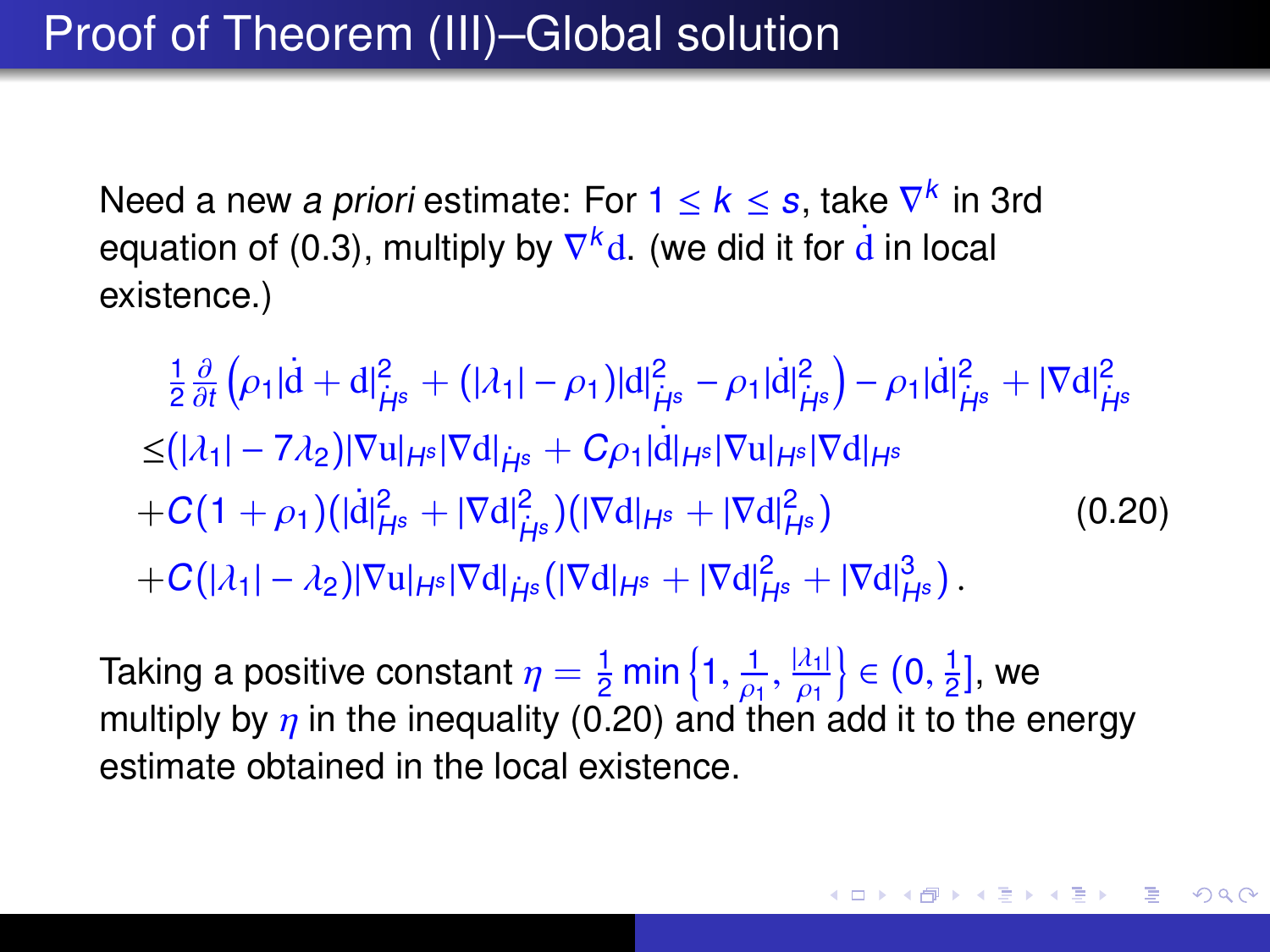### Proof of Theorem (III)–Global solution

$$
\frac{1}{2} \frac{\partial}{\partial t} \left( |u|_{H^s}^2 + \rho_1 (1 - \eta) |d|_{H^s}^2 + (1 - \eta \rho_1) |\nabla d|_{H^s}^2 + \eta \rho_1 |d + d|_{\mu^2}^2 + \eta \rho_1 |\nabla^{s+1} d|_{L^2}^2 + \eta \rho_1 |\lambda_1| |d|_{\mu^s}^2 \right) \n+ \frac{1}{2} \alpha |\nabla u|_{H^s}^2 + (|\lambda_1| - \eta \rho_1) |d|_{H^s}^2 + \eta |\nabla d|_{\mu^s}^2 \n\leq C' (1 + \mu_1 + |\lambda_1| - \lambda_2 + \mu_6 - \rho_1 \lambda_2 + \rho_1 + \frac{1}{\sqrt{\rho_1}}) \left( |u|_{H^s} + |\dot{d}|_{H^s} + \sum_{i=1}^4 |\nabla d|_{\mu^s}^i \right) \n\times \left( |\nabla u|_{H^s} + |\dot{d}|_{H^s} + |\nabla d|_{\mu^s} \right) |\nabla u|_{H^s},
$$
\nwhere  $\alpha = \mu_4 - 4\mu_6 - \frac{(|\lambda_1| - 7\lambda_2)^2}{\eta} - \frac{2(7|\lambda_1| - 2\lambda_2)^2}{|\lambda_1|} > 0.$ 

 $QQ$ すロト (御) すきトすきト ₹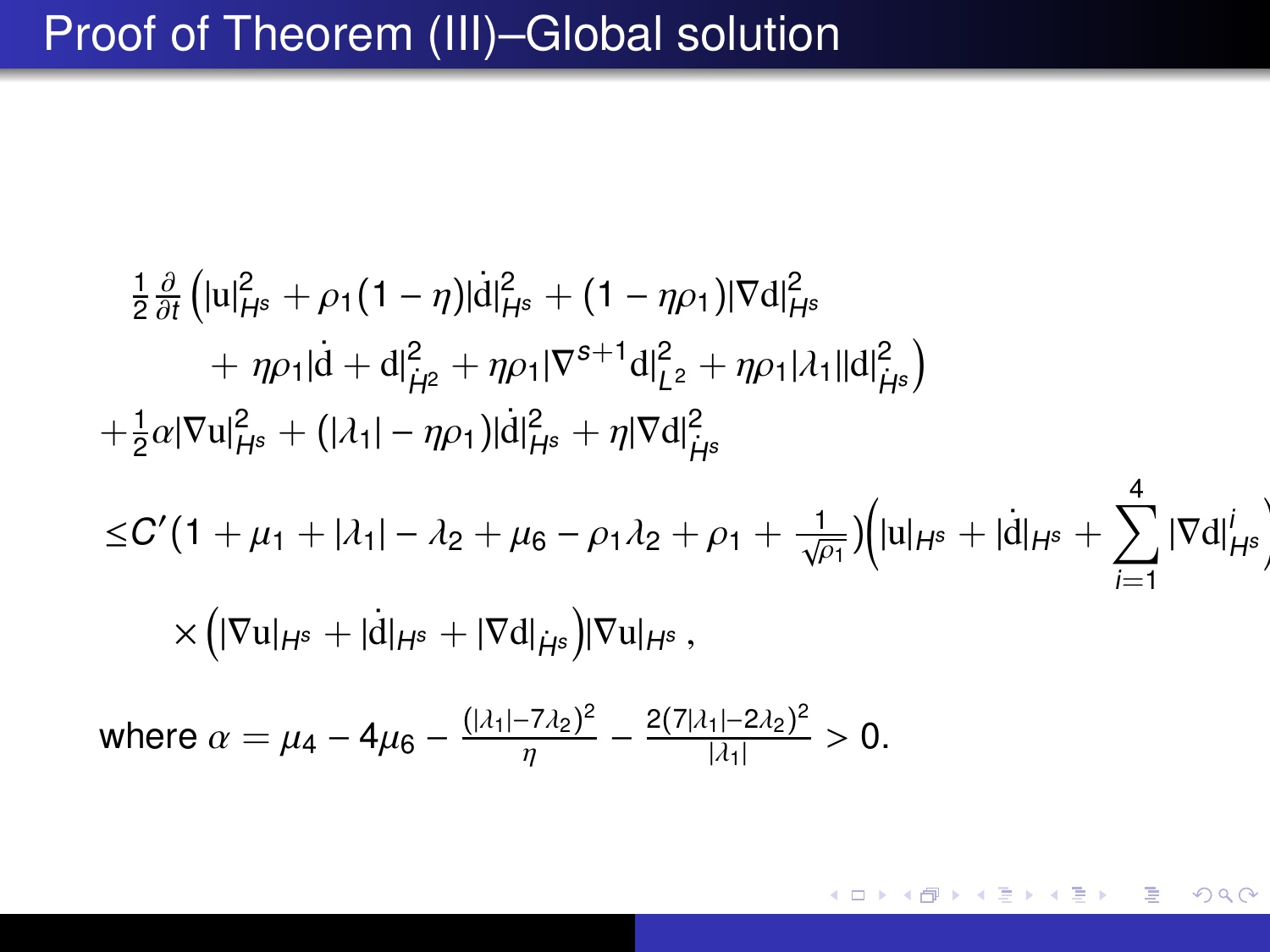### Proof of Theorem (III)–Global solution

#### We denote by

$$
\mathcal{E}(t) = |u|_{H^s}^2 + \rho_1 (1 - \eta) |\dot{d}|_{H^s}^2 + (1 - \eta \rho_1) |\nabla d|_{H^s}^2 + \eta \rho_1 |\dot{d} + d|_{H^s}^2
$$
  
+  $\eta \rho_1 |\nabla^{s+1} d|_{L^2}^2 + \eta \rho_1 |\lambda_1| |d|_{H^s}^2$  (0.21)

and

$$
\mathcal{D}(t) \equiv |\nabla u|_{H^s}^2 + |\dot{d}|_{H^s}^2 + |\nabla d|_{\dot{H}^s}^2,
$$

We have a new energy estimate

$$
\frac{\partial}{\partial t}\mathcal{E}(t)+\theta\mathcal{D}(t)\leq C_3\sum_{q=1}^4\left[\mathcal{E}(t)\right]^{\frac{q}{2}}\mathcal{D}(t),\qquad(0.22)
$$

where  $\theta = \min\left\{\alpha, \eta, \frac{1}{2}|\lambda_1|\right\} > 0.$  The rest is continuity argument similar as before.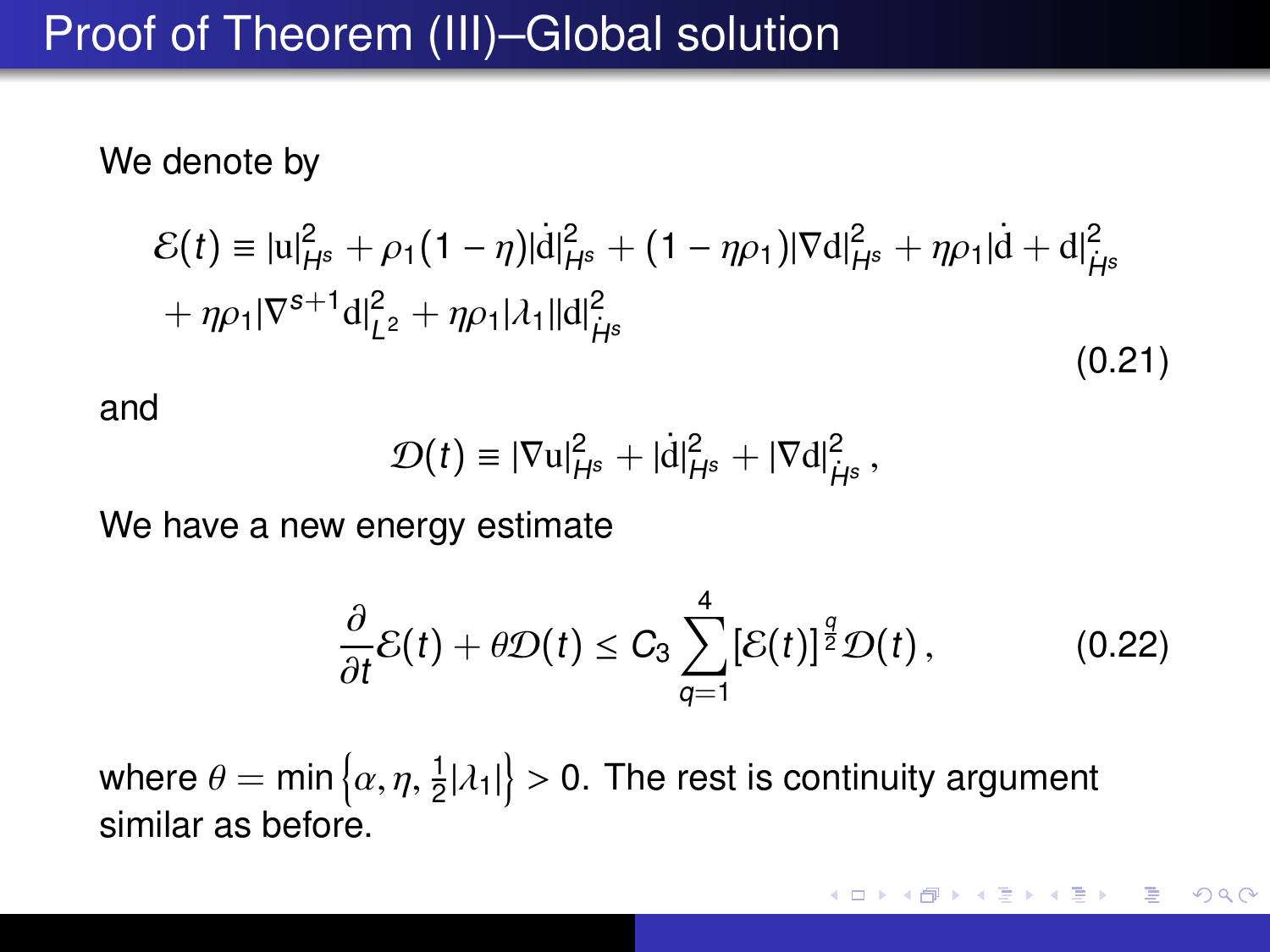#### $\lambda_1 = 0$  case: no damping

<span id="page-32-1"></span>
$$
\begin{cases}\n\frac{\partial_t u + u \cdot \nabla u + \nabla p = \mu \Delta u - \text{div}(\nabla d \odot \nabla d) + \text{div}\sigma, \\
\text{div} u = 0, \\
\ddot{d} - \Delta d = (-|\dot{d}|^2 + |\nabla d|^2)d.\n\end{cases}
$$
\n(0.23)

on  $\mathbb{R}^3 \times \mathbb{R}^+$  with the constraint  $|d|=1,$  where  $u \in \mathbb{R}^3$  is the velocity field,  $d \in \mathbb{R}^3$  is the orientation field and

$$
\sigma_{ji} = \mu_1 d_k d_p A_{kp} d_i d_j + \mu_2 (d_j d_k A_{ki} + d_i d_k A_{kj}),
$$

<span id="page-32-0"></span>←ロト ←何ト ←ヨト ←ヨト

where  $A_{ij} := \frac{1}{2}(\partial_i u_j + \partial_j u_i)$ .<br>Cai-Wang first treated the c Cai-Wang first treated the case  $\mu_1 = \mu_2 = 0$ . (JFA 2020)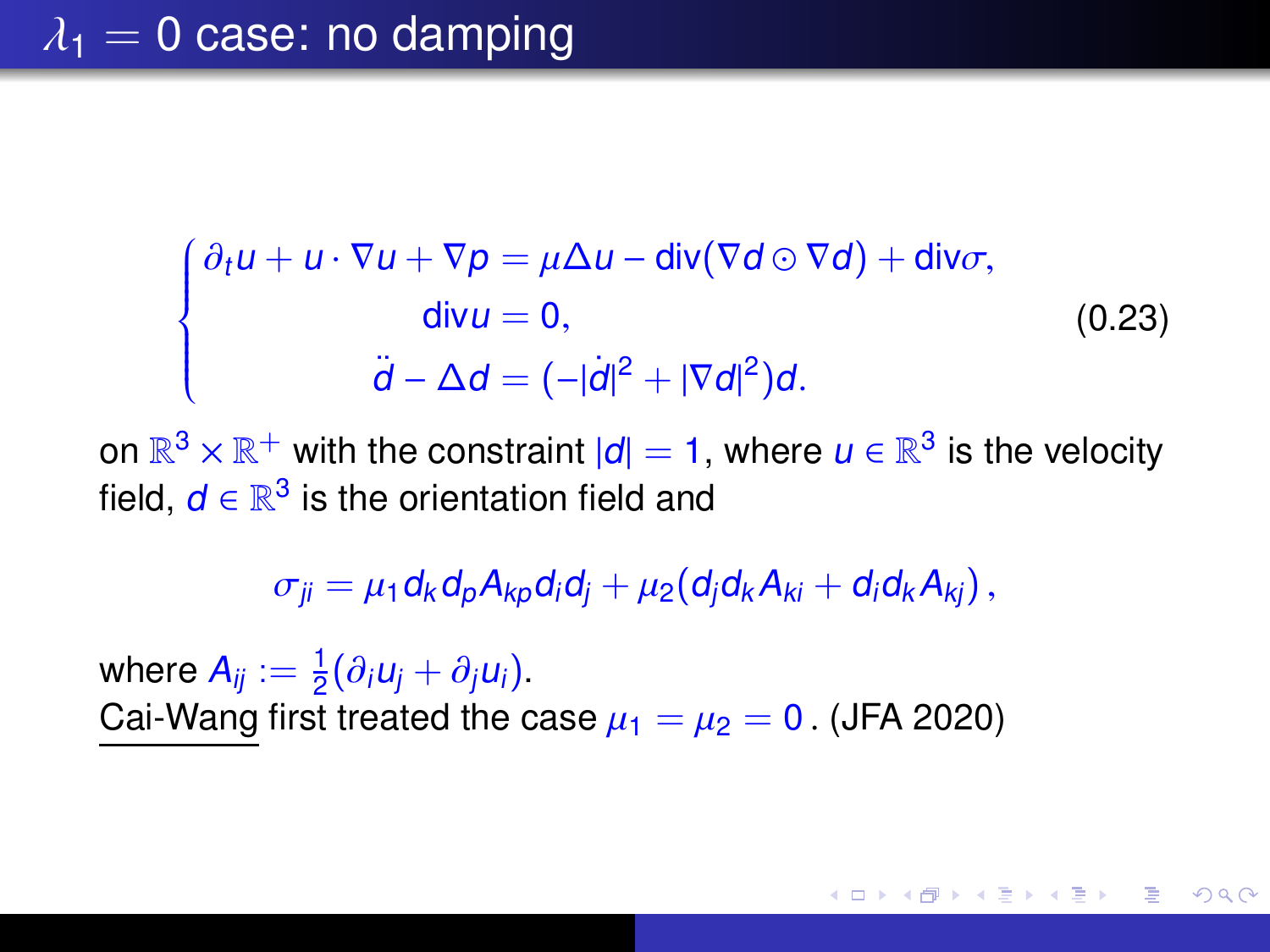### **Notations**

Define the perturbed angular momentum operators by

$$
\tilde{\Omega}_i u = \Omega_i u + A_i u, \ \tilde{\Omega}_i d = \Omega_i d,
$$

where  $\Omega = (\Omega_1, \Omega_2, \Omega_3)$  is the rotation vector-field  $\Omega = x \wedge \nabla$  and  $A_i$  is defined by

> $A_1 = e_2 \otimes e_3 - e_3 \otimes e_2$ ,  $A_2 = e_3 \otimes e_1 - e_1 \otimes e_3$  $A_3 = e_1 \otimes e_2 - e_2 \otimes e_1$ .

We define the scaling vector-field  $S$  by

 $S = t\partial_t + x_i\partial_{x_i}.$ 

Let

 $\Gamma \in \{\partial_t, \partial_1, \partial_2, \partial_3, \tilde{\Omega}_1, \tilde{\Omega}_2, \tilde{\Omega}_3\}$ and  $Z^a = S^{a_1} \Gamma^{a'}$ , where  $a = (a_1, a') := (a_1, a_2, \dots, a_8) \in \mathbb{Z}_+^8$ ,  $\Gamma^{a'} = \Gamma^{a_8} \Gamma^{a_8}$ , we define  $\Gamma^{a'} = \Gamma^{a_2} \Gamma^{a_3} \cdots \Gamma^{a_8}$ , we define

 $u^{(a)} := Z^a u$ ,  $d^{(a)} := Z^a d$ [.](#page-32-0)

 $QQQ$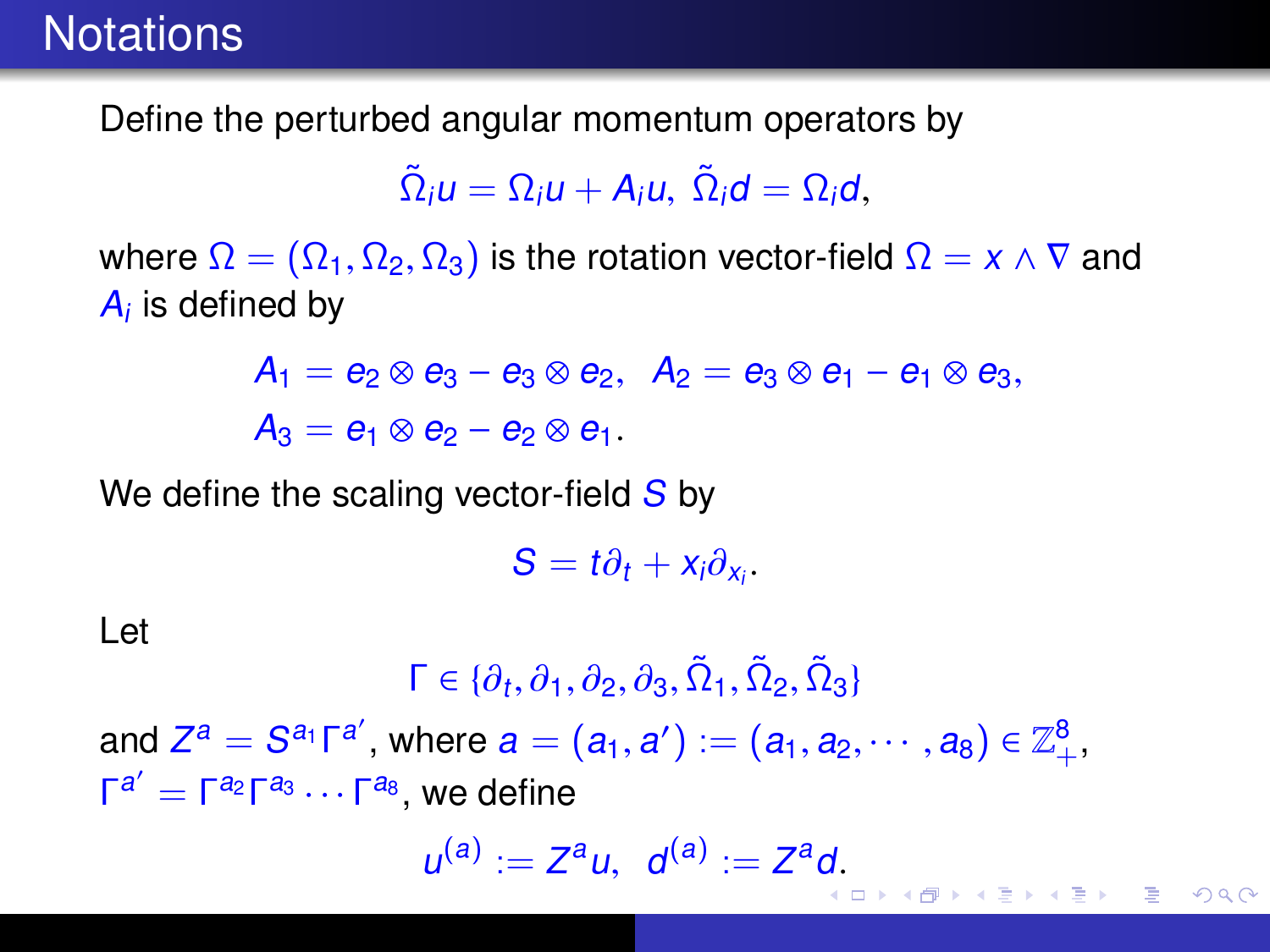## Main theorem (Huang-J-Luo-Zhao, 2018)

#### Theorem

Assume that  $N_0 := 60, N_1 := 6, h := 6, \mu_1, \mu_2$  satisfy

$$
\mu_1 > -4(\mu + \frac{\mu_2}{2}), \ \ \mu + \frac{\mu_2}{2} > 0, \tag{0.24}
$$

and  $(u_0, d_0, d_1)$  are initial data near equilibrium  $(\vec{0}, \vec{i}, \vec{0})$  satisfying the smallness assumptions

$$
\sup_{|a|\leq N_1}\{\|u_0^{(a)}\|_{H^{N(a)}}+\|\nabla d_0^{(a)}\|_{H^{N(a)}}+\|d_1^{(a)}\|_{H^{N(a)}}\}\leq \epsilon_0,\qquad(0.25)
$$

where  $N(a) = N_0 - |a|h$  for  $0 \le |a| \le N_1$ . Then there exists a unique global solution  $(u, d)$  of the system [\(0.23\)](#page-32-1) with initial data

 $u(0) = u_0, d(0) = d_0, \partial_t d(0) = d_1,$ 

satisfies the energy bounds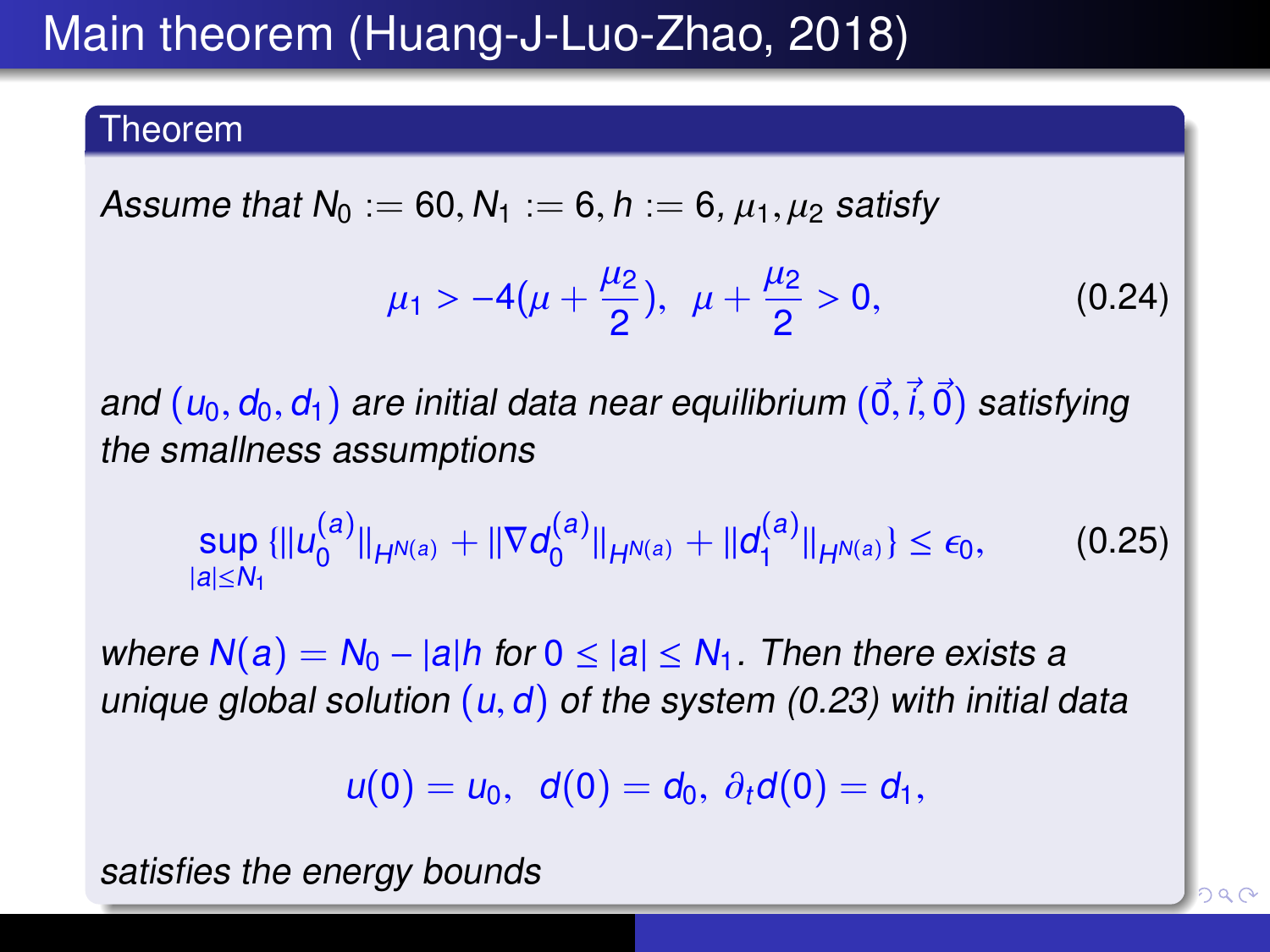## Main theorem (Huang-J-Luo-Zhao, 2018)

#### Theorem

$$
\sup_{|a| \leq N_1} {\| |u^{(a)}| \|_{H^{N(a)}} + \| \nabla u^{(a)} \|^2_{L^2([0,t]:H^{N(a)})}} + \| \nabla d \|_{H^{N(0)}} + \| \partial_t d \|_{H^{N(0)}} \lesssim \epsilon_0,
$$
  
\n
$$
\sup_{1 \leq |a| \leq N_1} {\| | \partial_t d^{(a)} \|_{H^{N(a)}} + \| \nabla d^{(a)} \|_{H^{N(a)}}} \lesssim \epsilon_0 (1+t)^{\overline{\delta}}.
$$
  
\nfor any  $t \in [0, \infty)$ , where  $\overline{\delta} < 10^{-7}$  depends on  $\epsilon_0$ ,  $N_0$  and  $N_1$ .

 $QQ$ 

Ε

イロト イ母 トイラ トイラト

Remark: 2-D case will be much harder!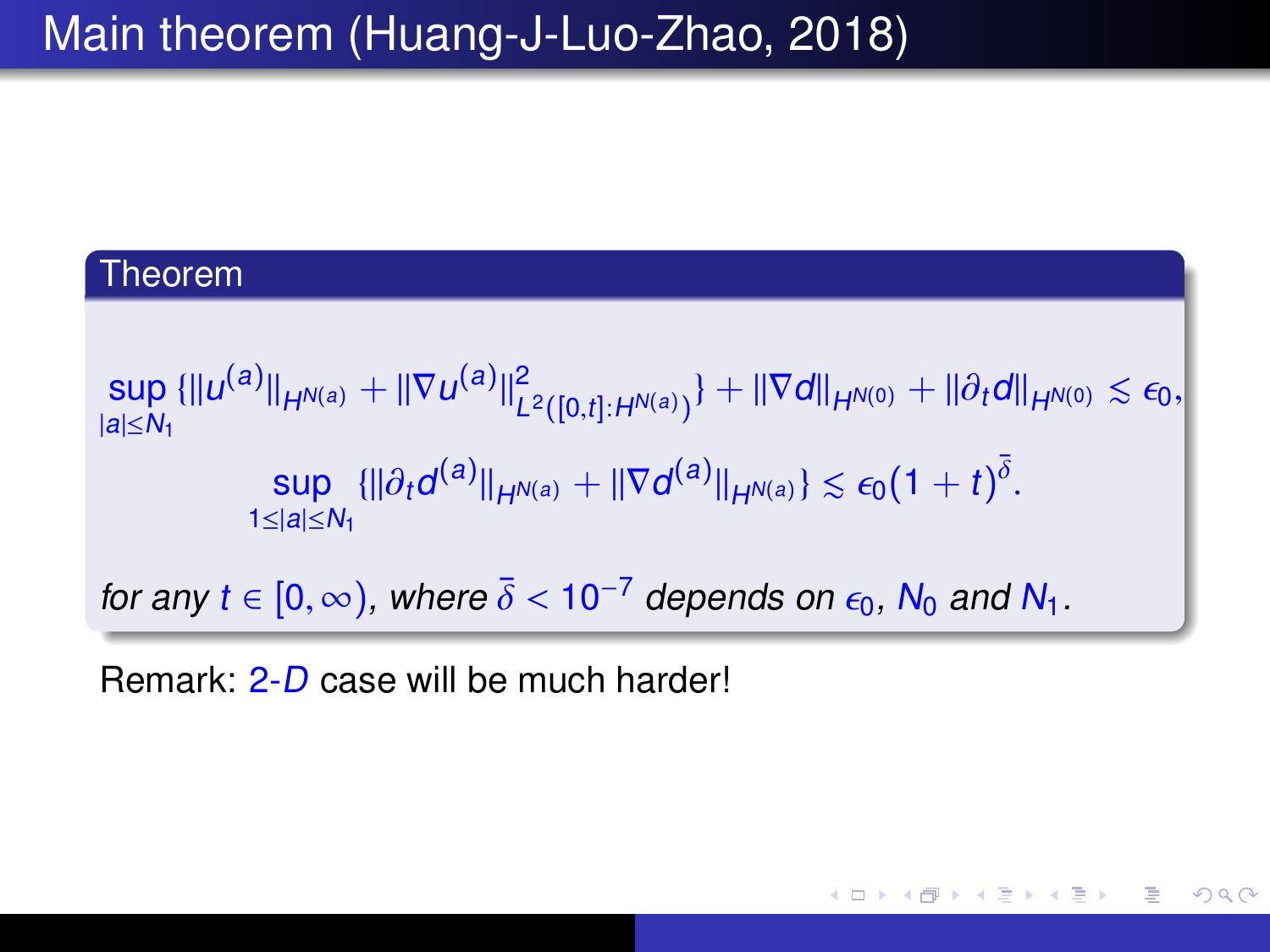#### Part II, Zero inertia density limit: from hyperbolic to parabolic E-L  $(\lambda_1 < 0)$

 $QQ$ 

Ε

すロト (御) すきとすきと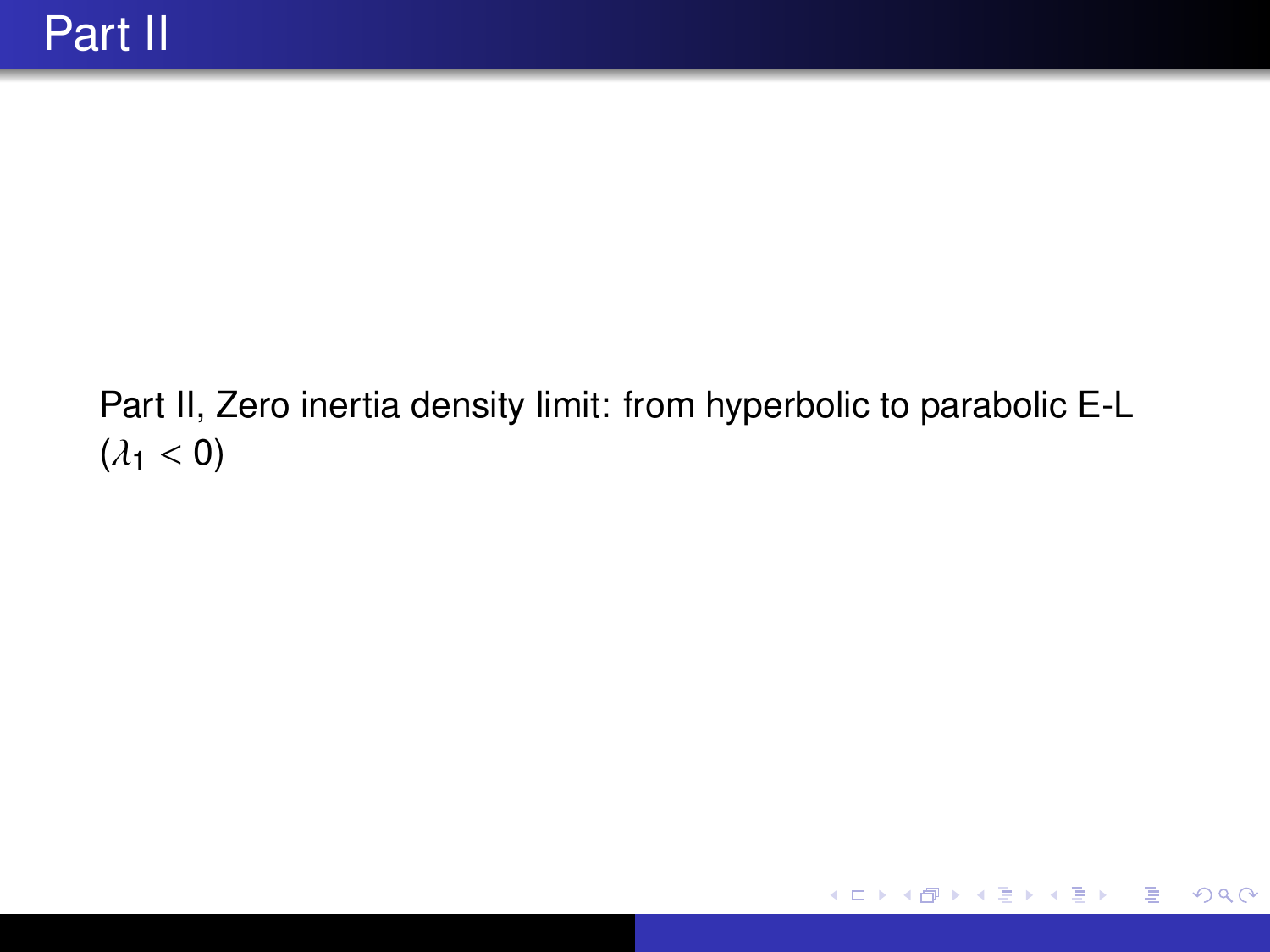# Zero inertia density limit: from hyperbolic to parabolic E-L  $(\lambda_1 < 0)$

Formally, the inertia constant  $\rho_1 \rightarrow 0$ , the hyperbolic E-L system converges to the parabolic E-L. Our goal is to rigorously justify this limiting process. Main difficulties: 1. changing type of equations; 2. coupled with NS.

- Special case 1: the velocity flow  $\mu$  is given. (J-Luo-Tang, 2017)
- Special case 2: completely forget  $u$ , redues to the scaling limit from wave map to heat flow into S<sup>2</sup> (J-Luo-Tang-Zarnescu, 2017)
- General case: global-in-time, small initial data, from hyperbolic to parabolic E-L. (J-Luo, 2019)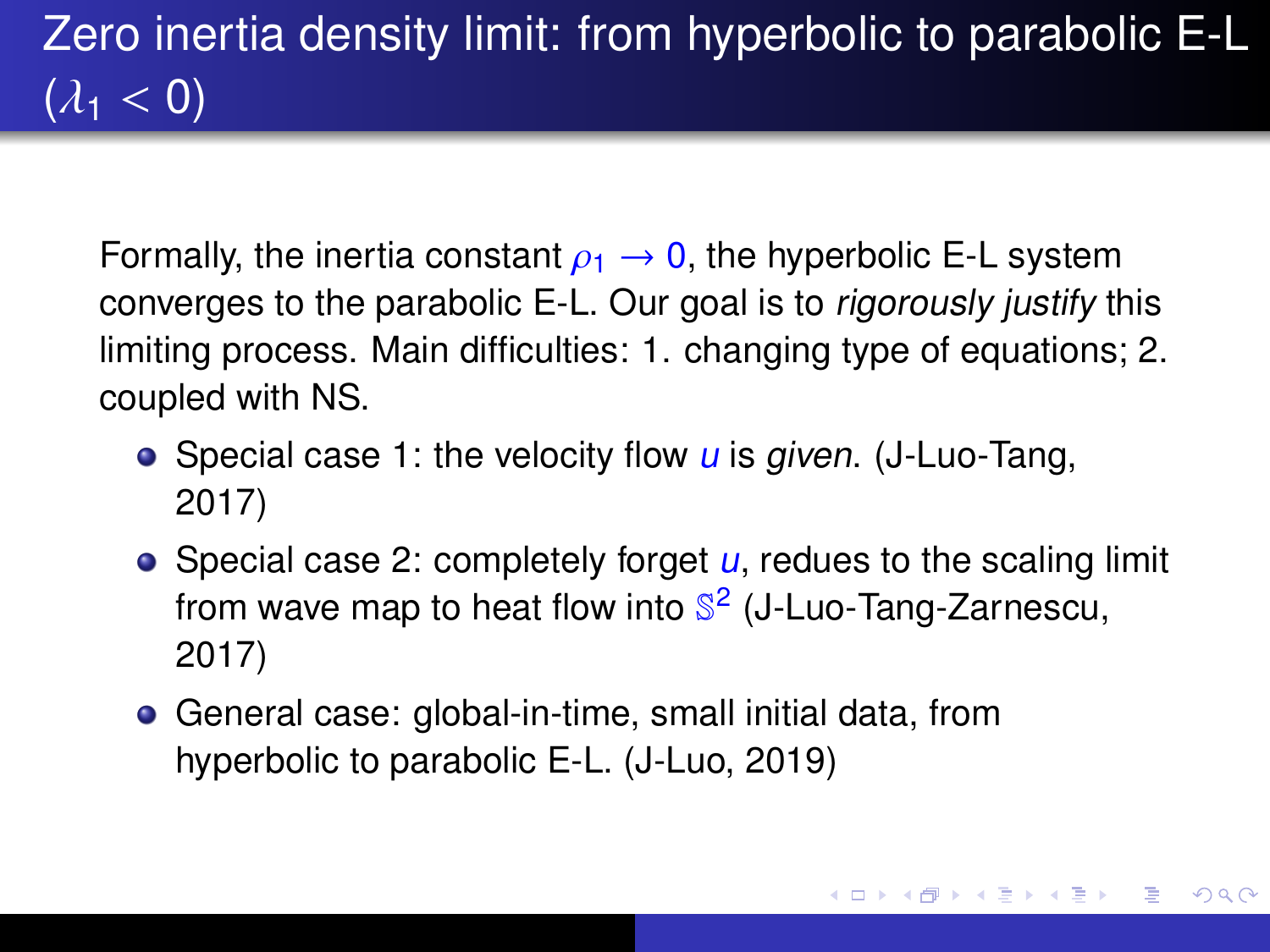We consider a hyperbolic system for functions  $\mathrm{d}:\mathbb{R}^+\times\mathbb{R}^3\to\mathbb{S}^2\mathbb{R}^3$ 

<span id="page-38-0"></span>
$$
\partial_t \mathbf{d} = -\mathbf{d} + (|\nabla \mathbf{d}|^2 - |\partial_t \mathbf{d}|^2) \mathbf{d},\tag{0.26}
$$

subject to initial data: for  $x\in\mathbb{R}^3,$ 

 $d|_{t=0} = d^0(x) \in \mathbb{S}^2$ ,  $\partial_t d|_{t=0} = \tilde{d}^0(x) \in \mathbb{R}^3$ ,  $d^0(x) \cdot \tilde{d}^0(x) = 0$ , (0.27)

The system [\(0.26\)](#page-38-0) is a wave map from  $\mathbb{R}^3$  to the unit sphere  $\mathbb{S}^2$ , with a damping term  $\partial_t d$ . One way of interpreting this system is as follows: setting the righthand side of [\(0.26\)](#page-38-0) equal to 0, we obtain  $\Box d = (|\nabla d|^2 - |\partial_t d|^2)d$ . This is the well-known wave map, which can<br>be characterized variationally as a critical point of the functional be characterized variationally as a critical point of the functional

<span id="page-38-1"></span>
$$
\mathcal{A}(\mathrm{d}) = \frac{1}{2} \iint \left( |\nabla \mathrm{d}|^2 - |\partial_t \mathrm{d}|^2 \right) \mathrm{d}x \mathrm{d}t, \tag{0.28}
$$

 $QQ$ 

among maps  $\text{d}$  satisfying the target constraint,  $\text{d}:\mathbb{R}^+\times\mathbb{R}^3\to\mathbb{S}^2.$ Thus the full system [\(0.26\)](#page-38-0) can be viewed as a "gradient flow" of the functional [\(0.28\)](#page-38-1).イロト イ母 トイヨ トイヨ トー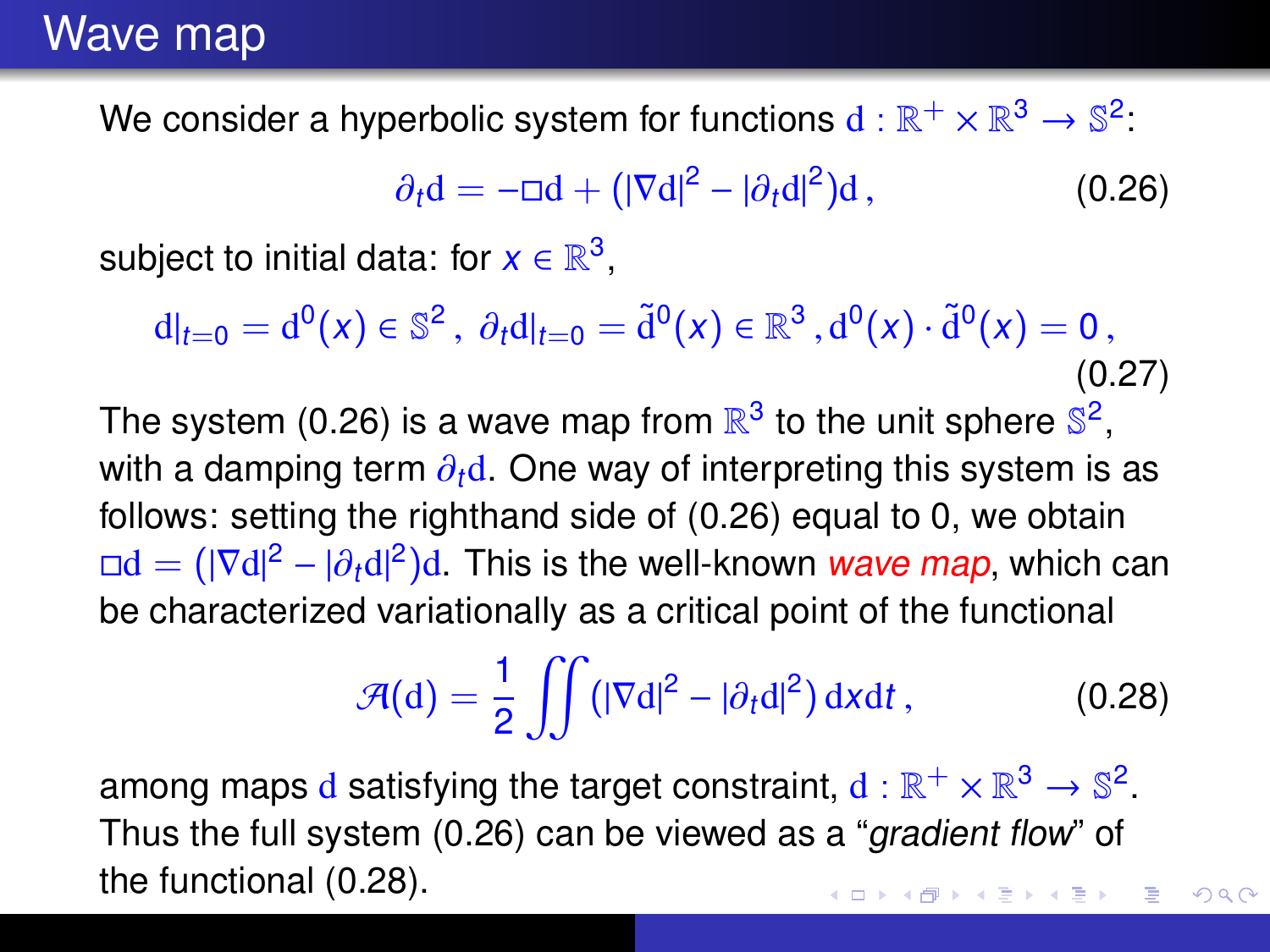The *heat flow* from  $\mathbb{R}^3$  to  $\mathbb{S}^2$ :

<span id="page-39-0"></span>
$$
\partial_t \mathbf{d} = \Delta \mathbf{d} + |\nabla \mathbf{d}|^2 \mathbf{d}.
$$
 (0.29)

The corresponding harmonic map  $\Delta d + |\nabla d|^2 d = 0$ , is a critical<br>point of the energy functional  $F(d) = \frac{1}{2} \int |\nabla d|^2 dx$ . Belation point of the energy functional  $E(\mathrm{d}) = \frac{1}{2}\int |\nabla \mathrm{d}|^2 \,\mathrm{d} x$  . Relation<br>between (0.26) and (0.29): let  $\mathrm{d} \epsilon(t,x) := \mathrm{d} (\frac{t}{2} - x)$  ,  $\mathrm{d} \epsilon$  satisf between [\(0.26\)](#page-38-0) and [\(0.29\)](#page-39-0): let  $d^{\epsilon}(t, x) := d(\frac{t}{\epsilon})$ ,  $\frac{x}{\sqrt{\epsilon}}$ ), d<sup> $\epsilon$ </sup> satisfies the scaled wave map:

<span id="page-39-1"></span>
$$
\partial_t \mathbf{d}^{\epsilon} = -(\epsilon \partial_{tt} - \Delta) \mathbf{d}^{\epsilon} + (|\nabla \mathbf{d}^{\epsilon}|^2 - \epsilon |\partial_t \mathbf{d}^{\epsilon}|^2) \mathbf{d}^{\epsilon}, \qquad (0.30)
$$

<span id="page-39-2"></span>
$$
\mathrm{d}^{\epsilon}\big|_{t=0} = \mathrm{d}^{\mathrm{i}n}(x) \in \mathbb{S}^2, \ \partial_t \mathrm{d}^{\epsilon}\big|_{t=0} = \tilde{\mathrm{d}}^{\mathrm{i}n}(x) \in \mathbb{R}^3. \tag{0.31}
$$

It is easy to see that letting  $\epsilon = 0$  in [\(0.30\)](#page-39-1) will formally give the heat flow [\(0.29\)](#page-39-0). Question: Justify it.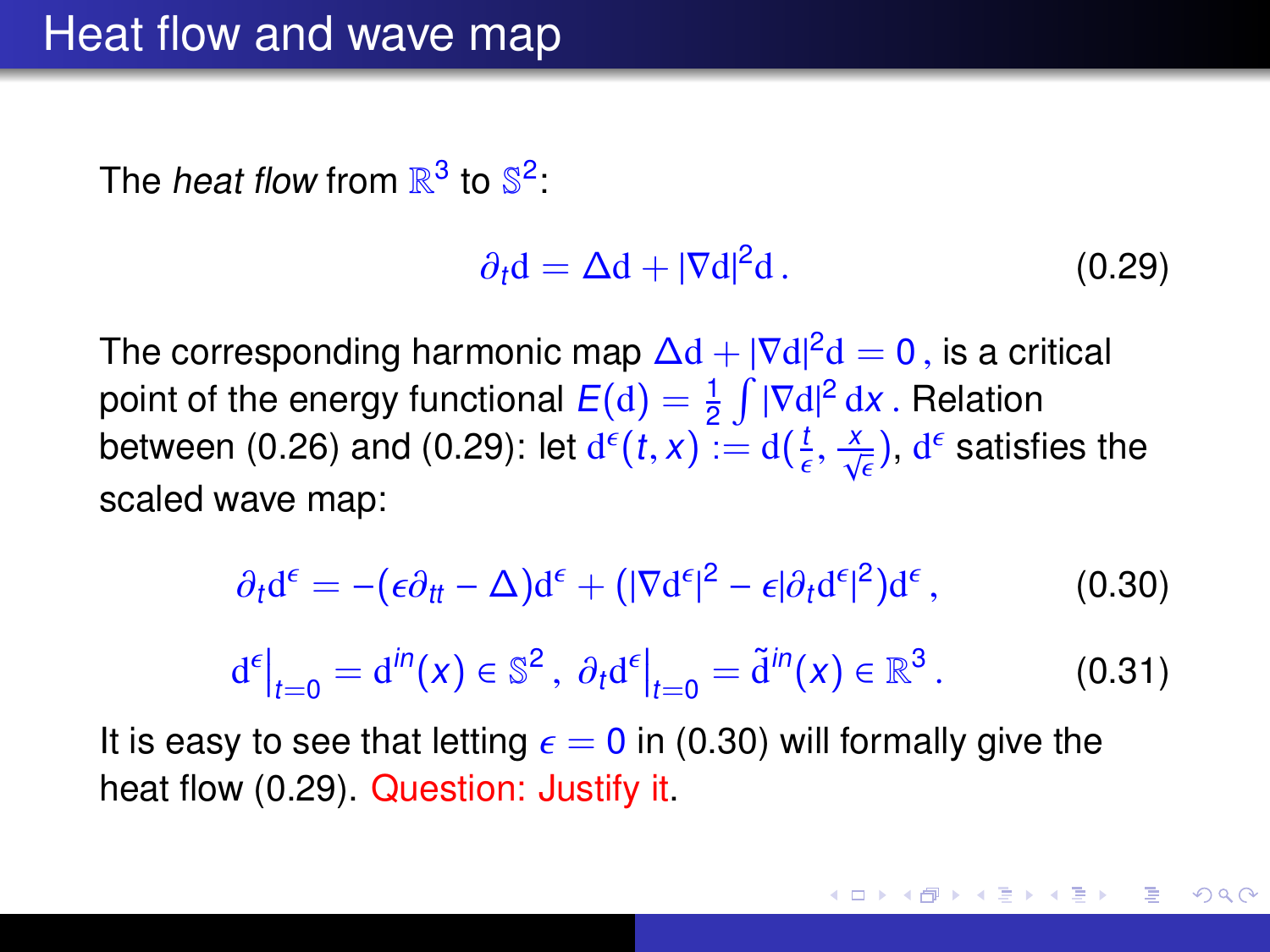### Initial layer

The wave map is a system of hyperbolic equations with two initial conditions, while the heat flow is a parabolic system with only one initial condition. Usually the solution of the heat flow does not satisfy the second initial condition in [\(0.31\)](#page-39-2). This disparity between the initial conditions of the wave map [\(0.30\)](#page-39-1) and of the heat flow indicates that in one should expect an "initial layer" in time, appearing in the limiting process  $\epsilon \to 0$ . A formal derivation indicates that this should be of the form:

$$
d_0'(\tfrac{t}{\epsilon},x) = -\epsilon D(x) \exp(-\tfrac{t}{\epsilon}),
$$

where

$$
D(x) \equiv \tilde{\mathrm{d}}^{in}(x) - \Delta \mathrm{d}^{in}(x) - |\nabla \mathrm{d}^{in}(x)|^2 \mathrm{d}^{in}(x).
$$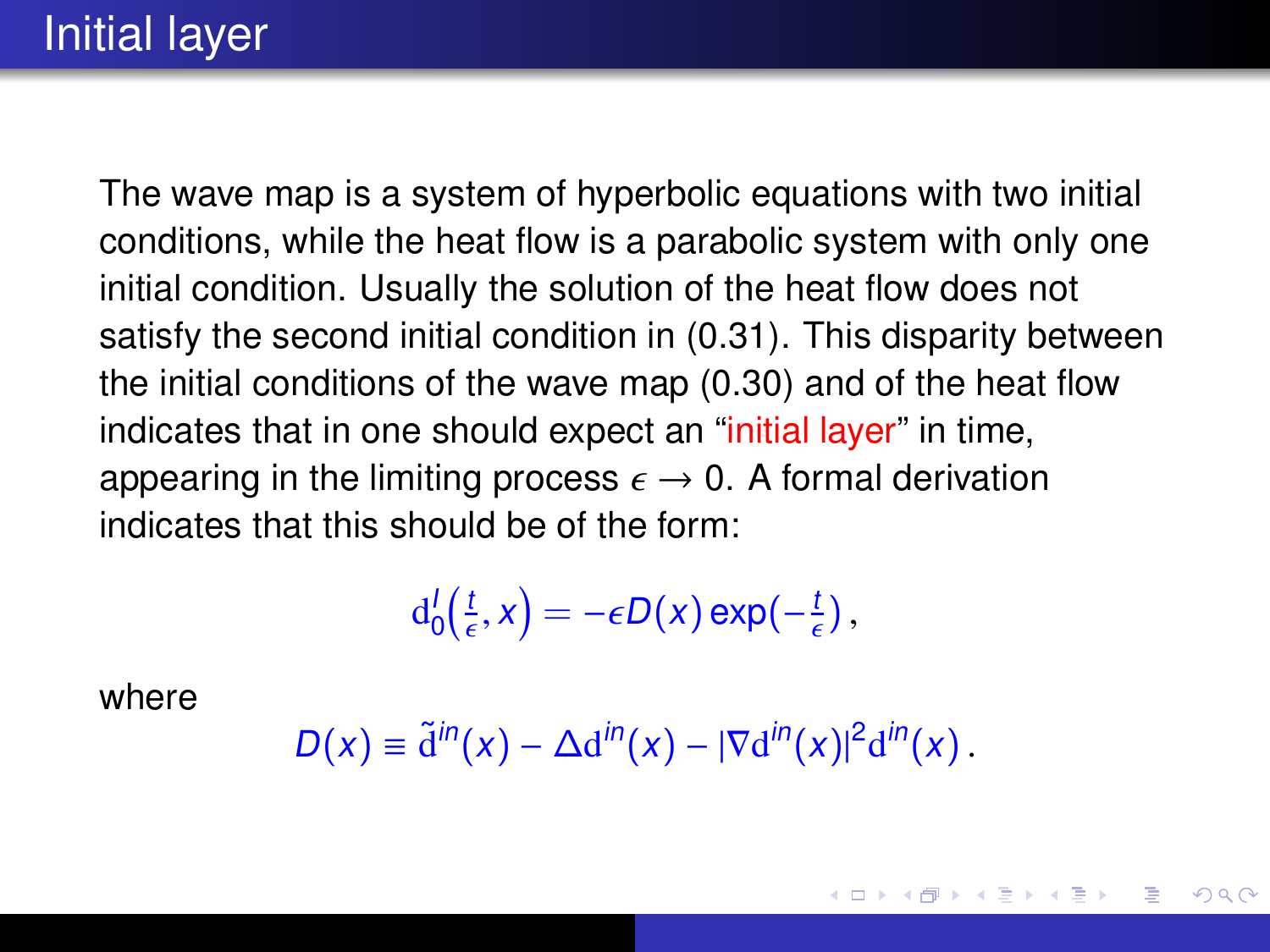## Limit from wave map to heat flow (J-Luo-Tang-Zarnescu)

#### Theorem

 $\nabla d^{in} \in H^6$ ,  $\tilde{d}^{in} \in H^5$ , and let  $T > 0$  be the time interval of existence<br>of the solution of the heat flow with initial condition  $d^{in}$ . Then, then of the solution of the heat flow with initial condition  $d^{in}$ . Then, there exists an  $\epsilon_0 \equiv \epsilon_0 (|\nabla \mathrm{d}^{in}|_{H^6}, |\tilde{\mathrm{d}}^{in}|_{H^5}, T) \in (0, \frac{1}{2})$ <br>have that on the interval [0, T], the wave m  $(\frac{1}{2})$  s.t. for all  $\epsilon \in (0,\epsilon_0)$  we have that on the interval  $[0, T]$  the wave map equation [\(0.30\)](#page-39-1) with the initial conditions [\(0.31\)](#page-39-2) admits a unique solution with the form:

> $d^{\epsilon}(t, x) = d_0(t, x) + d_0^{t}(\frac{t}{\epsilon}, x) +$ √  $\epsilon d_R^{\epsilon}(t,x)$ ,

where  $d_0$  is the solution of the heat flow with initial condition  $d^{in}$ and  $d_0^l(\frac{t}{\epsilon}, x)$  is the initial layer. Moreover, there exists<br>C. C. (all  $\tilde{d}$ ll, T.) > 0, at the remainder term d<sup>e</sup> a  $C_0 = C_0(\mathbf{d}^{in}, \tilde{\mathbf{d}}^{in}, T) > 0$ , s.t. the remainder term  $\mathbf{d}_R^{\epsilon}$  satisfies the bound

$$
|\partial_t \mathrm{d}_R^{\epsilon}|_{L^{\infty}(0,T;H^2)}^2 + \tfrac{1}{\epsilon} |\mathrm{d}_R^{\epsilon}|_{L^{\infty}(0,T;H^3)}^2 \leq C_0 \tag{0.32}
$$

<span id="page-41-0"></span> $Q \cap C$ 

for all  $\epsilon \in (0, \epsilon_0)$ .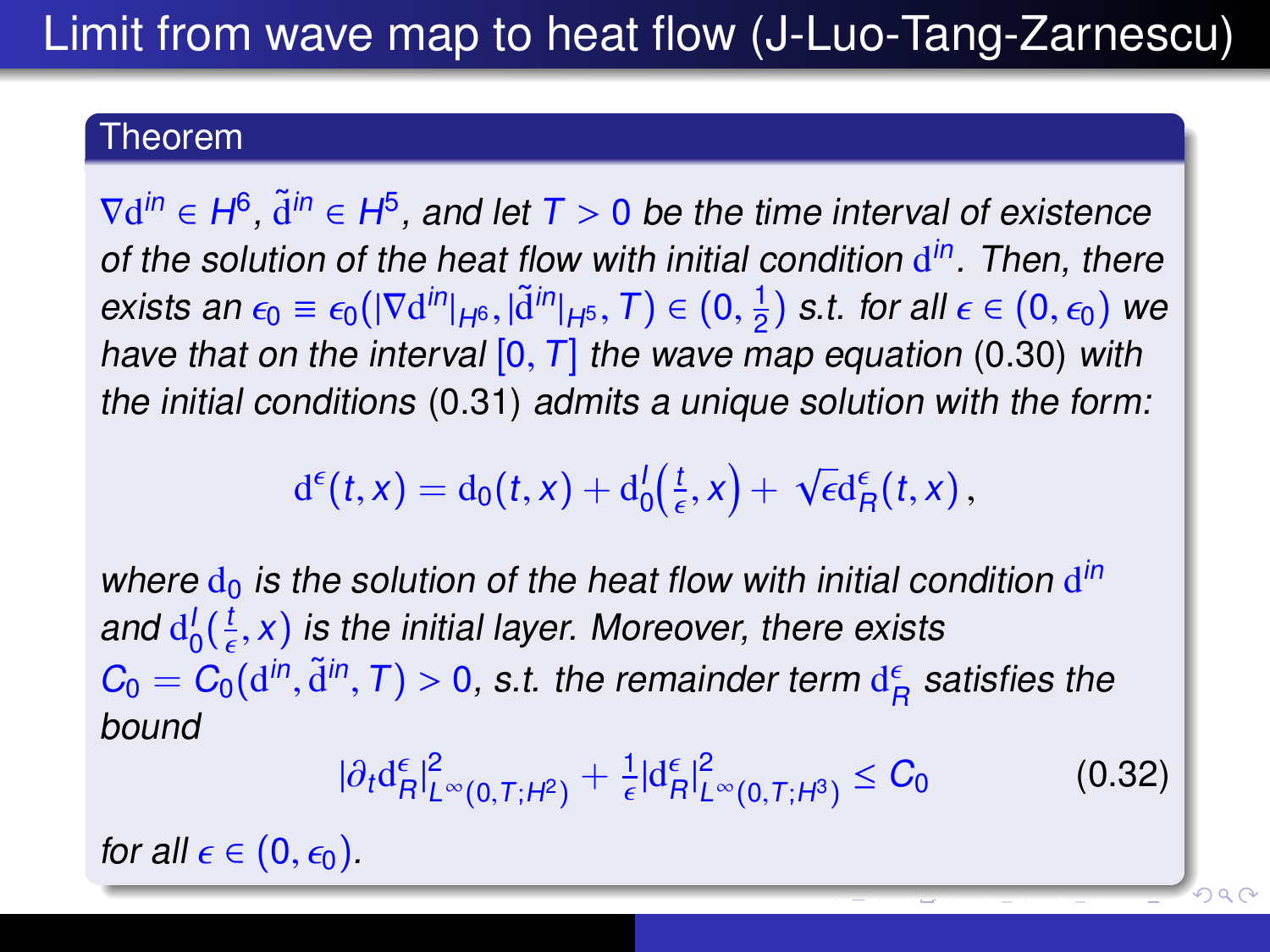### General hyperbolic E-L

<span id="page-42-0"></span>
$$
\begin{cases}\n\partial_t u^{\epsilon} + u^{\epsilon} \cdot \nabla u^{\epsilon} - \frac{1}{2} \mu_4 \Delta u^{\epsilon} + \nabla p^{\epsilon} = -\text{div}(\nabla d^{\epsilon} \odot \nabla d^{\epsilon}) + \text{div} \sigma^{\epsilon}, \\
\epsilon D_{u^{\epsilon}}^2 d^{\epsilon} = \Delta d^{\epsilon} + \gamma^{\epsilon} d^{\epsilon} + \lambda_1 (D_{u^{\epsilon}} d^{\epsilon} + B^{\epsilon} d^{\epsilon}) + \lambda_2 A^{\epsilon} d^{\epsilon}, \\
|d^{\epsilon}| = 1, \\
\end{cases}
$$
\n(0.33)

(0.33)

where  $D_{u^{\epsilon}}d^{\epsilon} = \partial_{t}d^{\epsilon} + u^{\epsilon}\cdot \nabla d^{\epsilon}$ , and Lagrangian multiplier and stress

$$
\gamma^{\epsilon} = -\epsilon |D_{u^{\epsilon}} d^{\epsilon}|^{2} + |\nabla d^{\epsilon}|^{2} - \lambda_{2} A^{\epsilon} : d^{\epsilon} \otimes d^{\epsilon},
$$

$$
\sigma^{\epsilon} = \mu_{1} (A^{\epsilon} : d^{\epsilon} \otimes d^{\epsilon}) d^{\epsilon} \otimes d^{\epsilon} + \mu_{2} (D_{u^{\epsilon}} d^{\epsilon} + B^{\epsilon} d^{\epsilon}) \otimes d^{\epsilon}
$$

$$
+ \mu_{3} d^{\epsilon} \otimes (D_{u^{\epsilon}} d^{\epsilon} + B^{\epsilon} d^{\epsilon}) + \mu_{5} (A^{\epsilon} d^{\epsilon}) \otimes d^{\epsilon} + \mu_{6} d^{\epsilon} \otimes (A^{\epsilon} d^{\epsilon}).
$$
the initial data

$$
u^{\epsilon}|_{t=0} = u^{in}
$$
,  $d^{\epsilon}|_{t=0} = d^{in}$ ,  $(D_{u^{\epsilon}}d^{\epsilon})|_{t=0} = \tilde{d}^{in}$ 

with the compatibilities

$$
\mathsf{divu}^{in}=0\,,\,\mathrm{d}^{in}\cdot\tilde{\mathrm{d}}^{in}=0\,.
$$

∍  $2Q$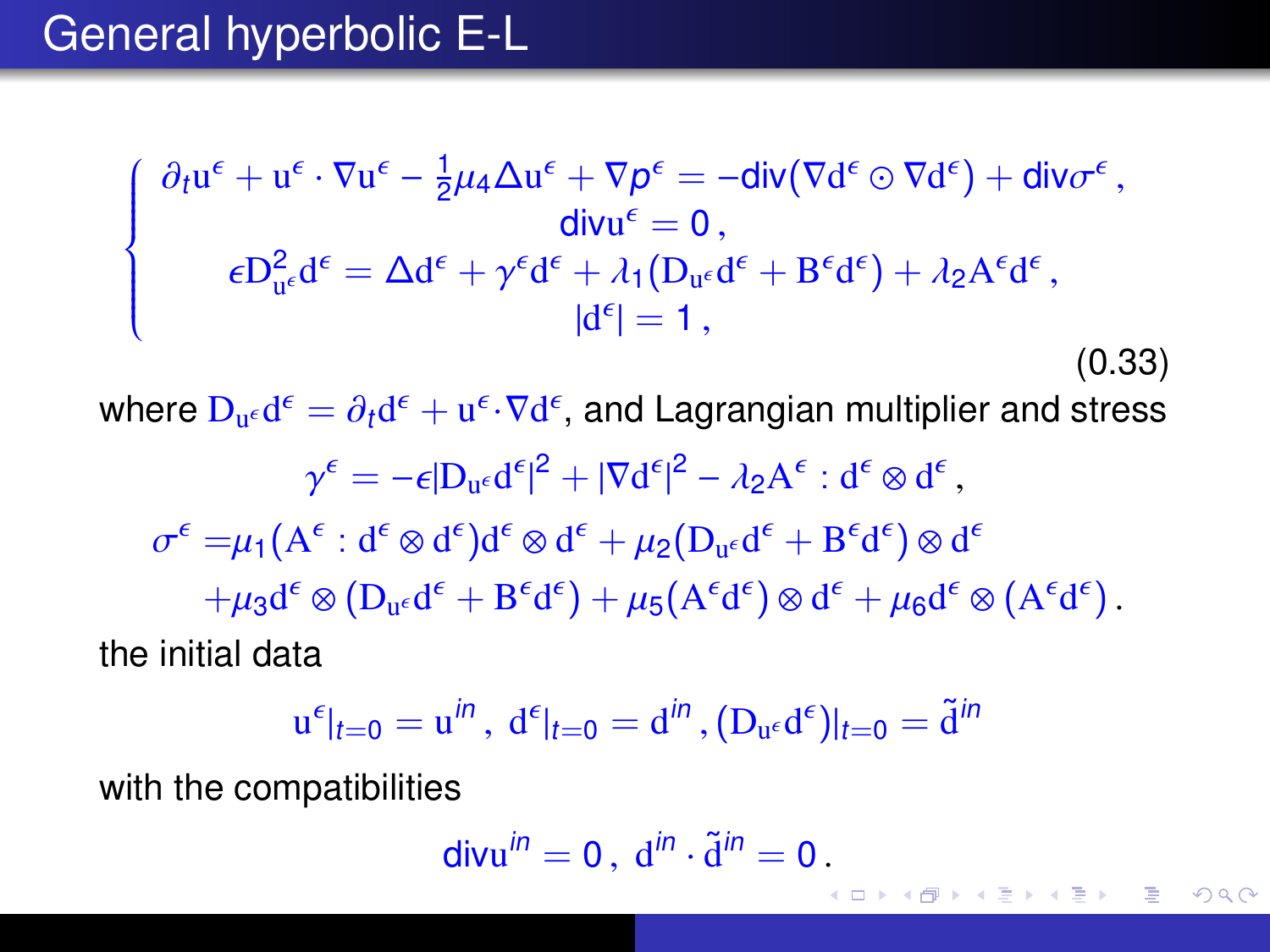### General parabolic E-L

 $\sqrt{ }$  $\left\{\right.$ 

Formally  $u^{\epsilon} \to u$  and  $d^{\epsilon} \to d$  as  $\epsilon \to 0$ , the hyperbolic liquid crystal<br>system converges to the parabolic liquid crystal model system converges to the parabolic liquid crystal model

$$
\partial_t \mathbf{u} + \mathbf{u} \cdot \nabla \mathbf{u} - \frac{1}{2} \mu_4 \Delta \mathbf{u} + \nabla p = -\text{div}(\nabla \mathbf{d} \odot \nabla \mathbf{d}) + \text{div}\sigma,
$$
  
\ndivu = 0,  
\n
$$
-\lambda_1 (\mathbf{D}_\mathbf{u} \mathbf{d}_0 + \mathbf{B} \mathbf{d}) = \Delta \mathbf{d} + \gamma \mathbf{d} + \lambda_2 \mathbf{A} \mathbf{d},
$$
  
\n
$$
|\mathbf{d}| = 1,
$$

where the Lagrangian multiplier  $\gamma$  is

$$
\gamma=|\nabla d|^2-\lambda_2A:d\otimes d\,,
$$

with initial data  $u|_{t=0} = u^{in}$  ,  $d|_{t=0} = d^{in}$  . Again, because of the<br>disparity between the initial conditions, an initial layer is neede disparity between the initial conditions, an initial layer is needed. The ansatz

$$
u^{\epsilon}(t,x) = u_0(t,x) + \sqrt{\epsilon}u^{\epsilon}_R(t,x),
$$
  
\n
$$
d^{\epsilon}(t,x) = d_0(t,x) + \epsilon^{\beta}d_I(\frac{t}{\epsilon^{\beta}},x) + \sqrt{\epsilon}d^{\epsilon}_R(t,x)
$$
\n(0.34)

for a fixed  $\beta > 0$  to be determined.

イロト イ母 トイヨ トイヨ トー  $QQ$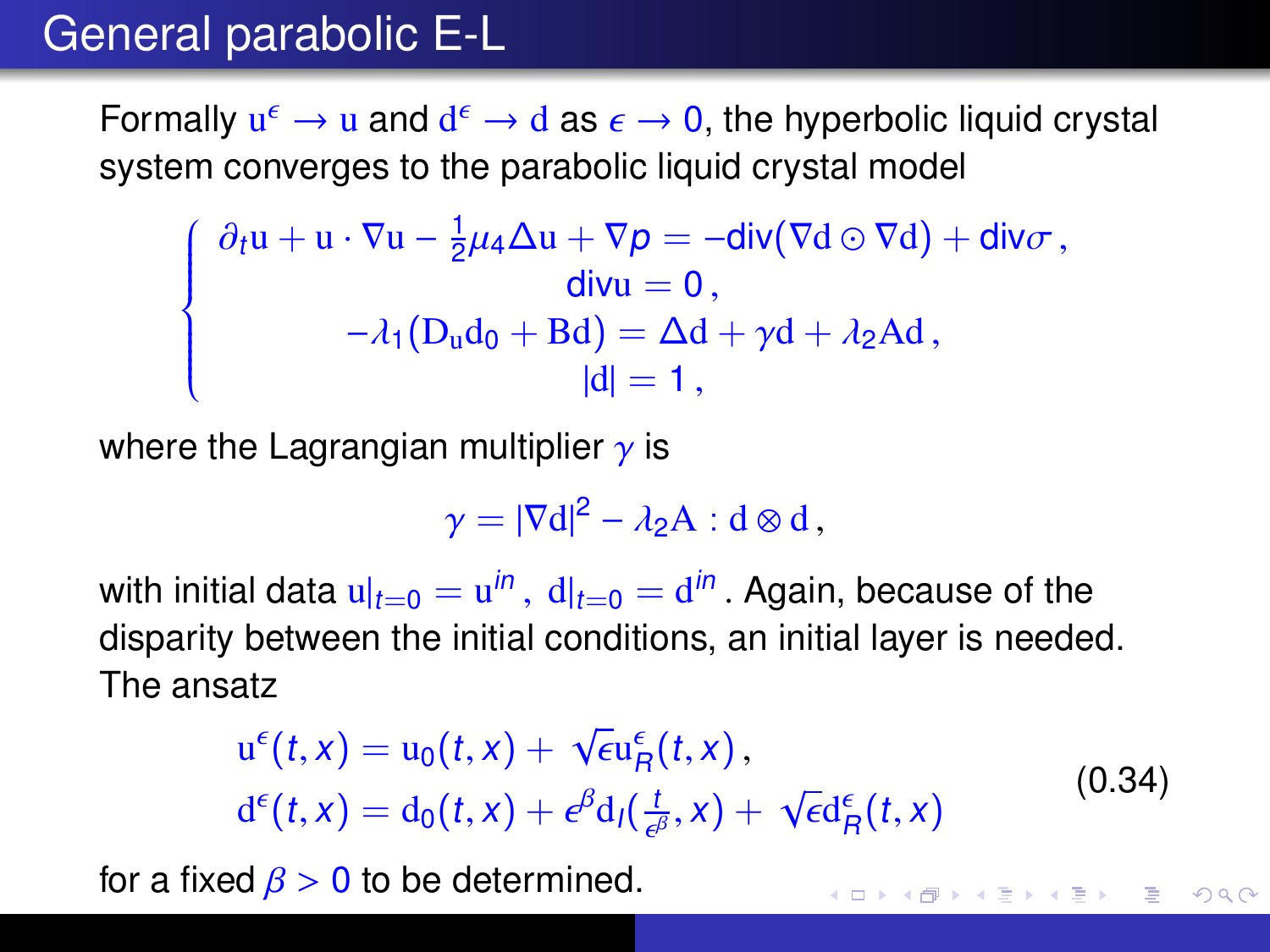### Initial layer

Define  $\tau = \frac{t}{\epsilon^{\beta}}$ , and the disparity

 ${\rm D}^{in}=\tilde{\rm d}^{in}-{\rm D}_{\rm u_0}{\rm d}_0|_{t=0}=\tilde{\rm d}^{in}+{\rm B}^{in}{\rm d}^{in}+\frac{1}{\lambda^2}$ λ1  $(\Delta d^{in} + \gamma_0^{in} d^{in} + \lambda_2 A^{in} d^{in})$ .

<span id="page-44-0"></span>
$$
\begin{cases}\n\frac{\partial_{\tau\tau}^2 d_I + \frac{-\lambda_1}{\epsilon^{1-\beta}} \partial_{\tau} d_I = \epsilon^{2\beta - 1} \Delta d_I, \\
d_I(\infty, x) = \lim_{\tau \to \infty} d_I(\tau, x) = 0, \\
\frac{\partial_{\tau} d_I(0, x) = D^{in}(x)}{(\cos \theta)}.\n\end{cases}
$$
\n(0.35)

If  $\beta > \frac{1}{2}$ ,  $\epsilon^{2\beta - 1} \Delta d_l$  is a higher order term. Solve [\(0.35\)](#page-44-0),

$$
\epsilon^{\beta} d_{1}(\frac{t}{\epsilon^{\beta}}, x) = \epsilon D_{1}^{\epsilon}(t, x)
$$
  
=  $2\epsilon \left(\lambda_{1} - \sqrt{\lambda_{1}^{2} + 4\epsilon \Delta}\right)^{-1} \exp\left(\frac{\lambda_{1} - \sqrt{\lambda_{1}^{2} + 4\epsilon \Delta}}{2\epsilon}t\right) D^{\beta n}(x).$  (0.36)

So in the ansatz, indeed,  $\beta = 1$ .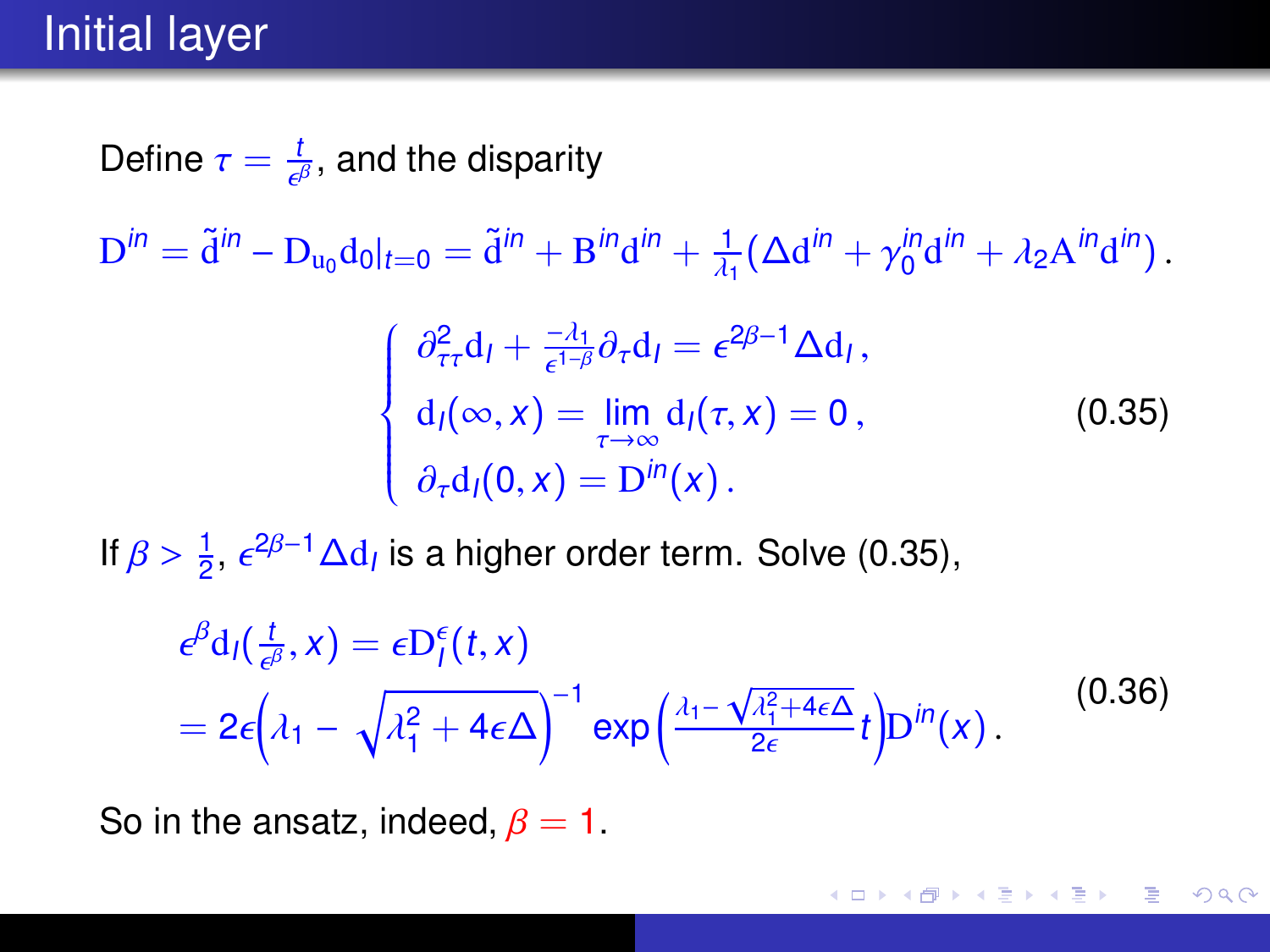## Main Theorem (J-Luo, 2019)

#### Theorem

 $u^{in}$ ,  $\tilde{d}^{in}$ ,  $\nabla d^{in} \in H^{2S_N}$ ,  $\mu_4 > 0$ ,  $\lambda_1 < 0$ ,  $\mu_1 \ge 0$ ,  $\mu_5 + \mu_6 + \frac{\lambda_2^2}{\lambda_1^2}$ <br>and there exist  $\epsilon_2$ ,  $\xi_2 \in (0, 1]$ , s t λ1 ≥ 0, and there exist  $\epsilon_0, \xi_0 \in (0, 1]$ , s.t.

 $E^{in} \stackrel{\Delta}{=} \|u^{in}\|_L^2$  $\frac{2}{H^{2S_N}} + ||\tilde{d}^{in}||_F^2$  $_{H^{2S_{_{\rm N}}}}^2+\|\nabla \mathrm{d}^{in}\|_F^2$  $\frac{2}{H^2}S_N \leq \xi_0$ (0.37) for all  $\epsilon \in (0, \epsilon_0]$ , then system [\(0.33\)](#page-42-0) admits a unique solution  $u^{\epsilon}$ ,  $\nabla d^{\epsilon}$ ,  $D_{u^{\epsilon}}d^{\epsilon} \in L^{\infty}(\mathbb{R}^{+}; H^{N})$ ,  $\nabla u^{\epsilon} \in L^{2}(\mathbb{R}^{+}; H^{N})$  $(0.38)$ 

Moreover, the solution  $(u^{\epsilon}, d^{\epsilon})$  is of the form

 $\left\{ \right.$  $\overline{\mathcal{L}}$  $u^{\epsilon}(t,x) = u_0(t,x) + \sqrt{\epsilon}u^{\epsilon}_R(t,x),$  $d^{\epsilon}(t,x) = d_0(t,x) + \epsilon D^{\epsilon}_{I}(t,x) + \sqrt{\epsilon}d^{\epsilon}_{R}(t,x),$ (0.39)

 $\cap$ a $\cap$ 

where  $(u_0, d_0)$  is the solution to parabolic E-L.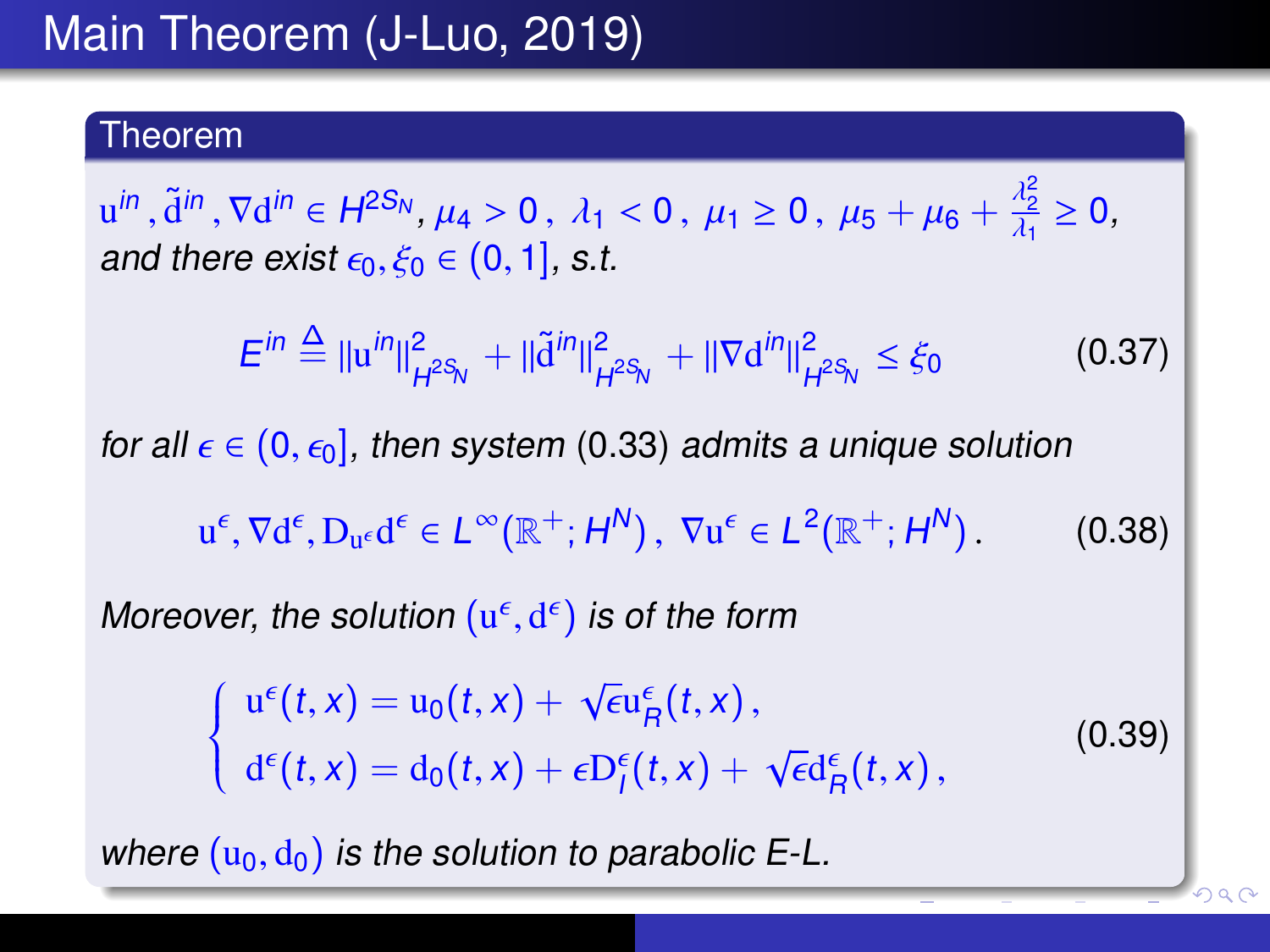### The remainder equations

the remainder  $(\mathrm{u}_R^\epsilon, \mathrm{d}_R^\epsilon)$  satisfies the following system

$$
\left\{\begin{array}{c} \partial_t u^{\epsilon}_{\mathsf{H}} - \frac{1}{2}\mu_4 \Delta u^{\epsilon}_{\mathsf{H}} + \nabla p^{\epsilon}_{\mathsf{H}} = \mu_1 \mathsf{div}\Big[ (A^{\epsilon}_{\mathsf{H}} : d_0 \otimes d_0) d_0 \otimes d_0\Big] \\ \quad + \mathcal{K}_u + \mathsf{div}(C_u + \mathcal{T}_u + \sqrt{\epsilon}\mathcal{R}_u) + \epsilon \mathsf{div}\mathcal{Q}_u(D_l) \, , \\ \mathsf{div} u^{\epsilon}_{\mathsf{H}} = 0 \, , \\ D^2_{u_0 + \sqrt{\epsilon} u^{\epsilon}_{\mathsf{H}}} d^{\epsilon}_{\mathsf{H}} + \frac{-\lambda_1}{\epsilon} D_{u_0 + \sqrt{\epsilon} u^{\epsilon}_{\mathsf{H}}} d^{\epsilon}_{\mathsf{H}} - \frac{1}{\epsilon} \Delta d^{\epsilon}_{\mathsf{H}} + \partial_t (u^{\epsilon}_{\mathsf{H}} \cdot \nabla d_0 + \sqrt{\epsilon} u^{\epsilon}_{\mathsf{H}} \cdot \nabla D^{\epsilon}_{l} ) \\ = \frac{1}{\epsilon} C_d + \frac{1}{\epsilon} S^1_d + \frac{1}{\sqrt{\epsilon}} S^2_d + \mathcal{R}_d + \mathcal{Q}_d(D_l) \end{array} \right.
$$

with the constraint

<span id="page-46-0"></span>
$$
2d_0\cdot(d_R^{\epsilon}+\sqrt{\epsilon}D_f^{\epsilon})+\sqrt{\epsilon}|d_R^{\epsilon}+\sqrt{\epsilon}D_f^{\epsilon}|^2=0,
$$

with initial data

$$
\begin{cases}\n u^{\epsilon}_{R}(0,x) = 0, \\
 d^{\epsilon}_{R}(0,x) = -\sqrt{\epsilon}D^{\epsilon}_{f}(0,x) = -\sqrt{\epsilon}\widetilde{D}^{in}_{\epsilon}(x), \\
 (D_{u_{0}+\sqrt{\epsilon}u^{\epsilon}_{R}}d^{\epsilon}_{R})(0,x) = -\sqrt{\epsilon}(u_{0}\cdot\nabla D^{\epsilon}_{f})(0,x) = -\sqrt{\epsilon}(u^{in}\cdot\nabla \widetilde{D}^{in}_{\epsilon})(x).\n\end{cases}
$$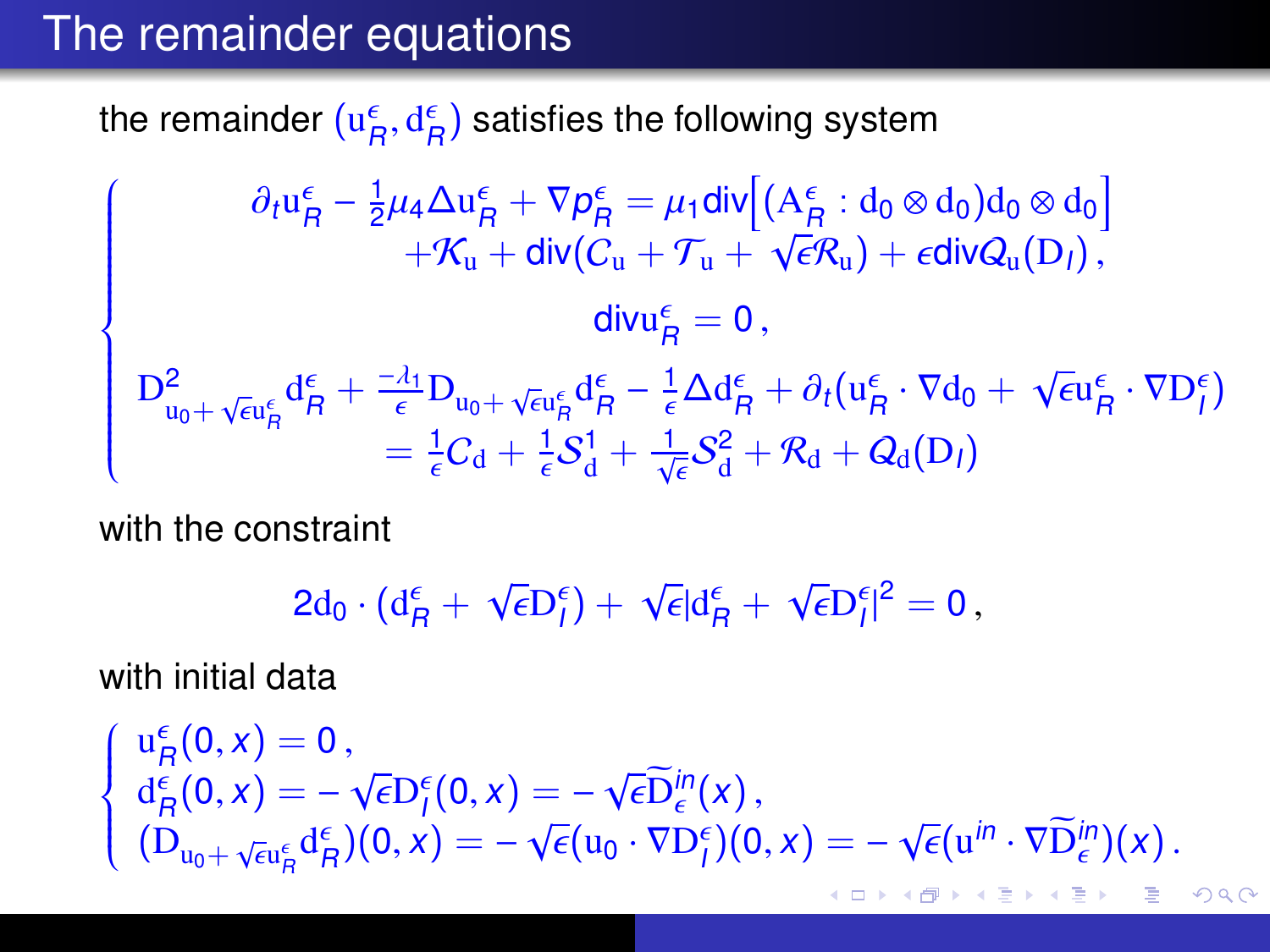The key of this work is to prove the existence for the system of  $(\mathrm{u}_R^\epsilon, \mathrm{d}_R^\epsilon)$ , furthermore, they satisfy the uniform bound

$$
\left(\frac{1}{\epsilon}||u_{R}^{\epsilon}||_{H^{N}}^{2}+||D_{u_{0}+\sqrt{\epsilon}u_{R}^{\epsilon}}d_{R}^{\epsilon}||_{H^{N}}^{2}+\frac{1}{\epsilon}||d_{R}^{\epsilon}||_{H^{N+1}}^{2}\right)(t) + \frac{1}{\epsilon}\int_{0}^{t}||\nabla u_{R}^{\epsilon}||_{H^{N}}^{2}(\tau)d\tau \leq C\xi_{0}
$$
\n(0.40)

for all  $t \ge 0$ ,  $\epsilon \in (0, \epsilon_0]$  and for some constant  $C > 0$ , independent of  $\epsilon$  and  $t$ .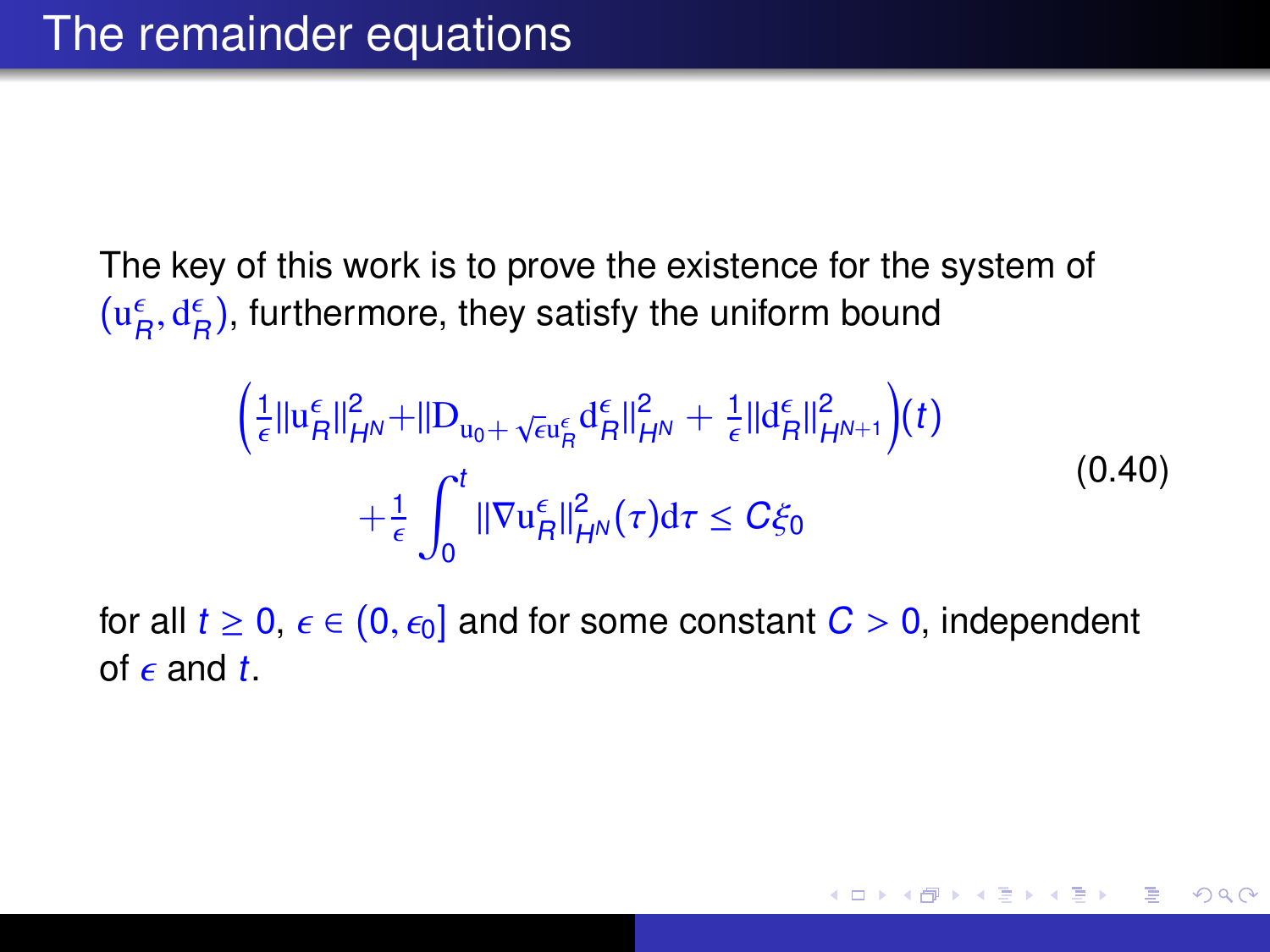### Energy and energy-dissipation functionals-1

We now introduce the following energy functional  $\mathcal{E}_{N,\epsilon}(t)$ 

$$
\mathcal{E}_{N,\epsilon}(t) = \frac{1}{\epsilon} ||u_{R}^{\epsilon}||_{H^{N}}^{2} + (1 - \delta)||D_{u_{0} + \sqrt{\epsilon}u_{R}^{\epsilon}} d_{R}^{\epsilon}||_{H^{N}}^{2} + \frac{1}{\epsilon} ||\nabla d_{R}^{\epsilon}||_{H^{N}}^{2} \n+ (\frac{-\delta\lambda_{1}}{\epsilon} - \frac{5}{4}\delta)||d_{R}^{\epsilon}||_{H^{N}}^{2} + ||u_{R}^{\epsilon} \cdot \nabla d_{0} + \frac{\delta}{2}d_{R}^{\epsilon}||_{H^{N}}^{2} \n+ \delta||D_{u_{0} + \sqrt{\epsilon}u_{R}^{\epsilon}} d_{R}^{\epsilon} + d_{R}^{\epsilon}||_{H^{N}}^{2} + 2 \sum_{|m| \leq N} \langle \partial^{m}(u_{R}^{\epsilon} \cdot \nabla d_{0}), \partial^{m}D_{u_{0} + \sqrt{\epsilon}u_{R}^{\epsilon}} d_{R}^{\epsilon} \rangle
$$

and the energy dissipative rate  $\mathcal{D}_{N,\epsilon}(t)$ 

$$
\begin{aligned} &\mathcal{D}_{N,\epsilon}(t)=\tfrac{3\mu_4}{8\epsilon}\|\nabla \mathrm{u}_R^\epsilon\|_{H^N}^2+\tfrac{\delta}{2\epsilon}\|\nabla \mathrm{d}_R^\epsilon\|_{H^N}^2-\delta\|\mathrm{D}_{\mathrm{u}_0+\sqrt{\epsilon}\mathrm{u}_R^\epsilon}\mathrm{d}_R^\epsilon\|_{H^N}^2\\&+\tfrac{\mu_1}{\epsilon}\sum_{|m|\leq N}\|(\partial^mA_R^\epsilon): \mathrm{d}_0\otimes \mathrm{d}_0\|_{L^2}^2+\tfrac{1}{\epsilon}(\mu_5+\mu_6+\tfrac{\lambda_2^2}{\lambda_1})\sum_{|m|\leq N}\|(\partial^mA_R^\epsilon)\mathrm{d}_0\|_{L^2}^2\\&+\tfrac{-\lambda_1}{\epsilon}\sum_{|m|\leq N}\|\partial^m\mathrm{D}_{\mathrm{u}_0+\sqrt{\epsilon}\mathrm{u}_R^\epsilon}\mathrm{d}_R^\epsilon+(\partial^m\mathrm{B}_R^\epsilon)\mathrm{d}_0+\tfrac{\lambda_2}{\lambda_1}(\partial^mA_R^\epsilon)\mathrm{d}_0\|_{L^2}^2\,, \end{aligned}
$$

where  $\delta \in (0, \frac{1}{2})$  $\frac{1}{2}$ ] is a fixed constant, depending only on  $\lambda_1$ ,  $\lambda_2$  and N.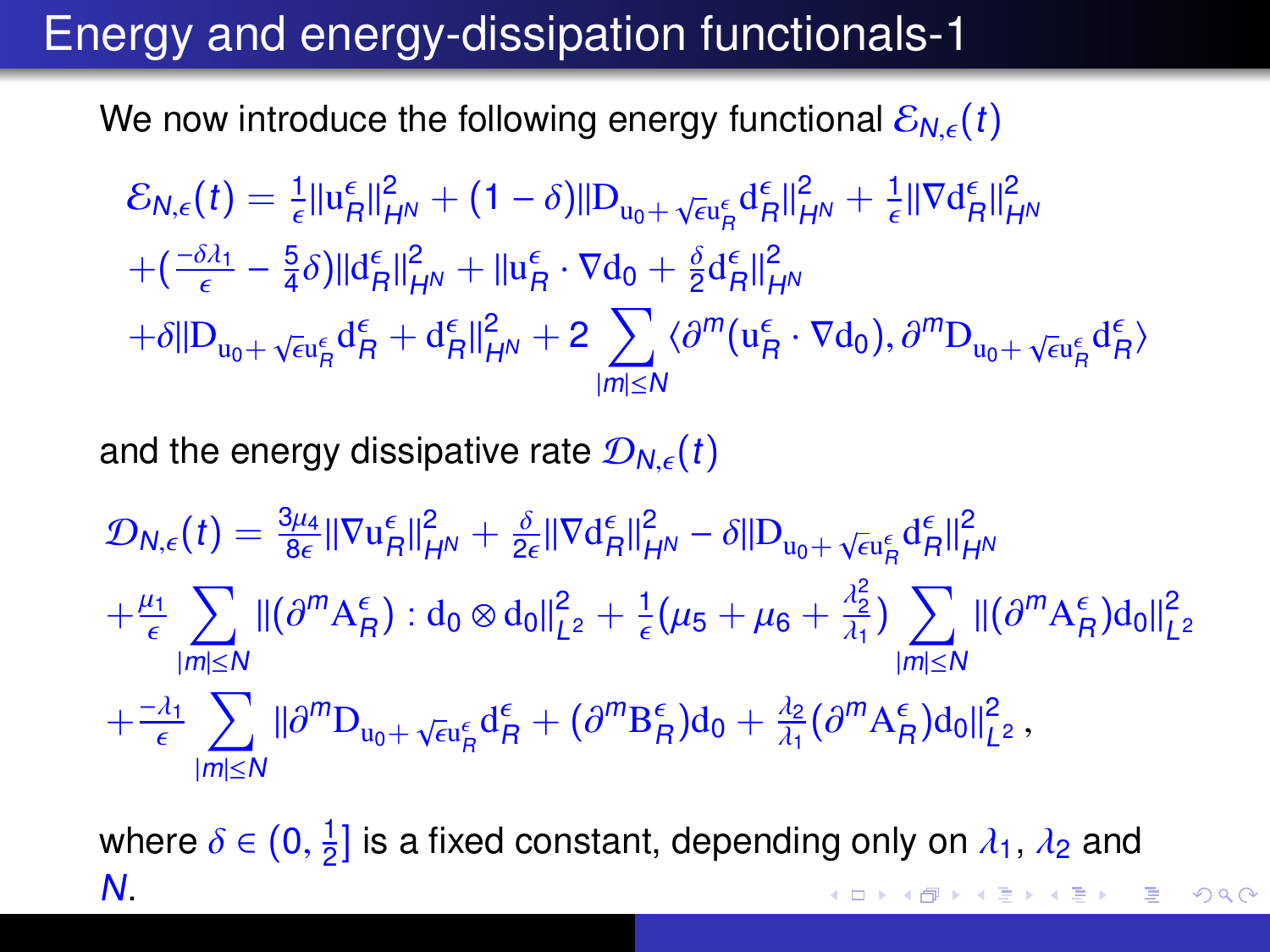## Energy and energy-dissipation functionals-2

#### Lemma

There is a small  $\epsilon_0 > 0$ , such that the energy  $\mathcal{E}_{N,\epsilon}(t)$  and the energy dissipative rate  $\mathcal{D}_{N,\epsilon}(t)$  are both nonnegative for any  $\epsilon \in (0, \epsilon_0)$ . Moreover, for all  $\epsilon \in (0, \epsilon_0)$ , we have

 $\mathcal{E}_{N,\epsilon}(t) \sim \frac{1}{\epsilon} ||u_R^{\epsilon}||_{H^N}^2 + ||D_{u_0+\sqrt{\epsilon}u_R^{\epsilon}}d_R^{\epsilon}||_{H^N}^2 + \frac{1}{\epsilon} ||\nabla d_R^{\epsilon}||_{H^N}^2 + \frac{1}{\epsilon} ||d_R^{\epsilon}||_{H^N}^2$ 

#### and

$$
\mathcal{D}_{N,\epsilon}(t) \sim \frac{1}{\epsilon} ||\nabla \mathrm{u}_R^{\epsilon}||_{H^N}^2 + \frac{1}{\epsilon} ||\nabla \mathrm{d}_R^{\epsilon}||_{H^N}^2 + ||\mathrm{D}_{\mathrm{u}_0 + \sqrt{\epsilon} \mathrm{u}_R^{\epsilon}} \mathrm{d}_R^{\epsilon}||_{H^N}^2 \n+ \frac{1}{\epsilon} \sum_{|m| \leq N} ||\partial^m \mathrm{D}_{\mathrm{u}_0 + \sqrt{\epsilon} \mathrm{u}_R^{\epsilon}} \mathrm{d}_R^{\epsilon} + (\partial^m \mathrm{B}_R^{\epsilon}) \mathrm{d}_0 + (\partial^m \mathrm{A}_R^{\epsilon}) \mathrm{d}_0 ||_{L^2}^2.
$$

Here the small positive constant  $\beta_{S_N,0}$  is needed in requirement of the initial data of the existence of ( $\mu_0$  de) the initial data of the existence of  $(u_0, d_0)$ .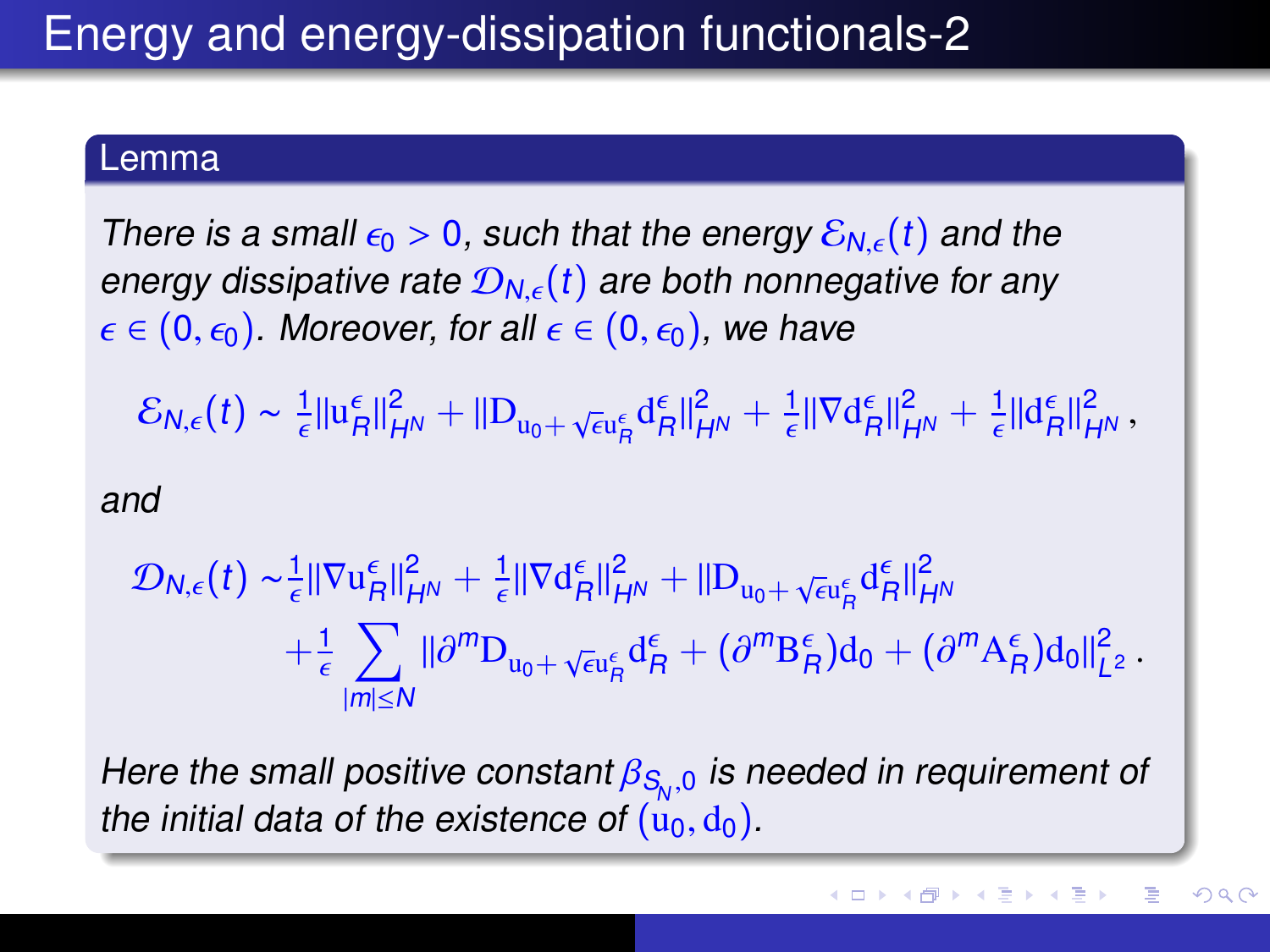#### Lemma

Let  $(u_f^{\epsilon}, d_f^{\epsilon})$  be a sufficiently smooth solution to the remainder<br>system on [0, T]. Then there are constants C > 0, and  $\theta_0 \gg 1$ . system on  $[0, T]$ . Then there are constants  $C > 0$  and  $\theta_0 \gg 1$ , depending only on the Leslie coefficients and  $\beta_{S_{\nu},0}$ , such that

$$
\frac{\frac{d}{dt}\left[\mathcal{E}_{N,\epsilon}(t)+\theta_0\mathcal{E}_{S_N,0}(t)\right]+\mathcal{D}_{N,\epsilon}(t)+\frac{\theta_0}{2}\mathcal{D}_{S_N,0}(t)}{\leq C\left[\mathcal{E}_{N,\epsilon}^2(t)+\mathcal{E}_{N,\epsilon}^{\frac{1}{2}}(t)+\mathcal{E}_{S_N,\epsilon}^{\frac{1}{2}}(t)\right]\left[\mathcal{D}_{N,\epsilon}(t)+\frac{\theta_0}{2}\mathcal{D}_{S_N,0}(t)\right]}
$$

holds for all  $t \in [0, T]$  and  $\epsilon \in (0, \epsilon_0]$ , where the small positive constant  $\epsilon_0$  is mentioned in the last Lemma.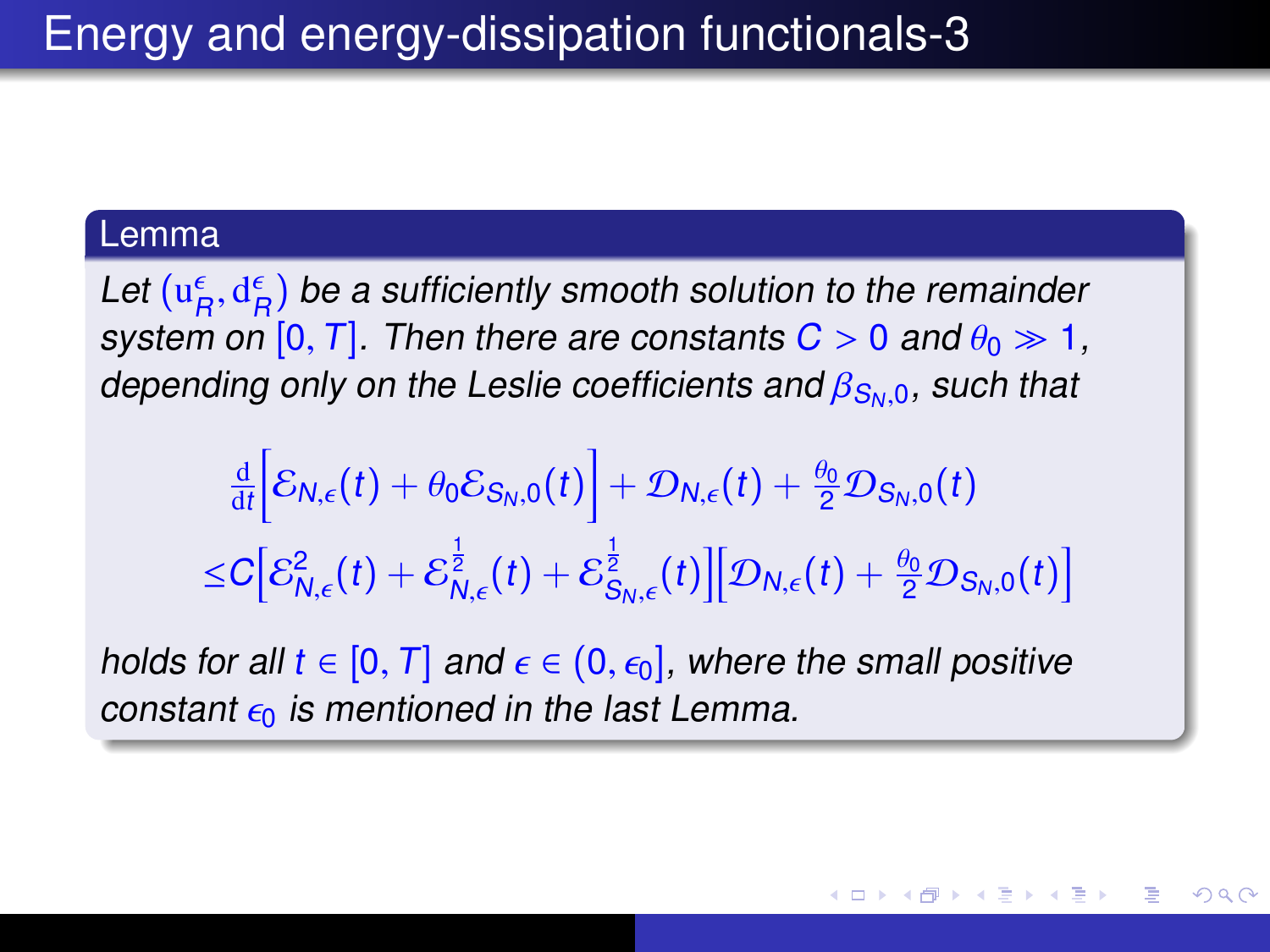#### Part III, Low Mach number limit (with Guo-Li-Luo-Tang)

 $QQ$ 

₹

すロト (御) すきトすきト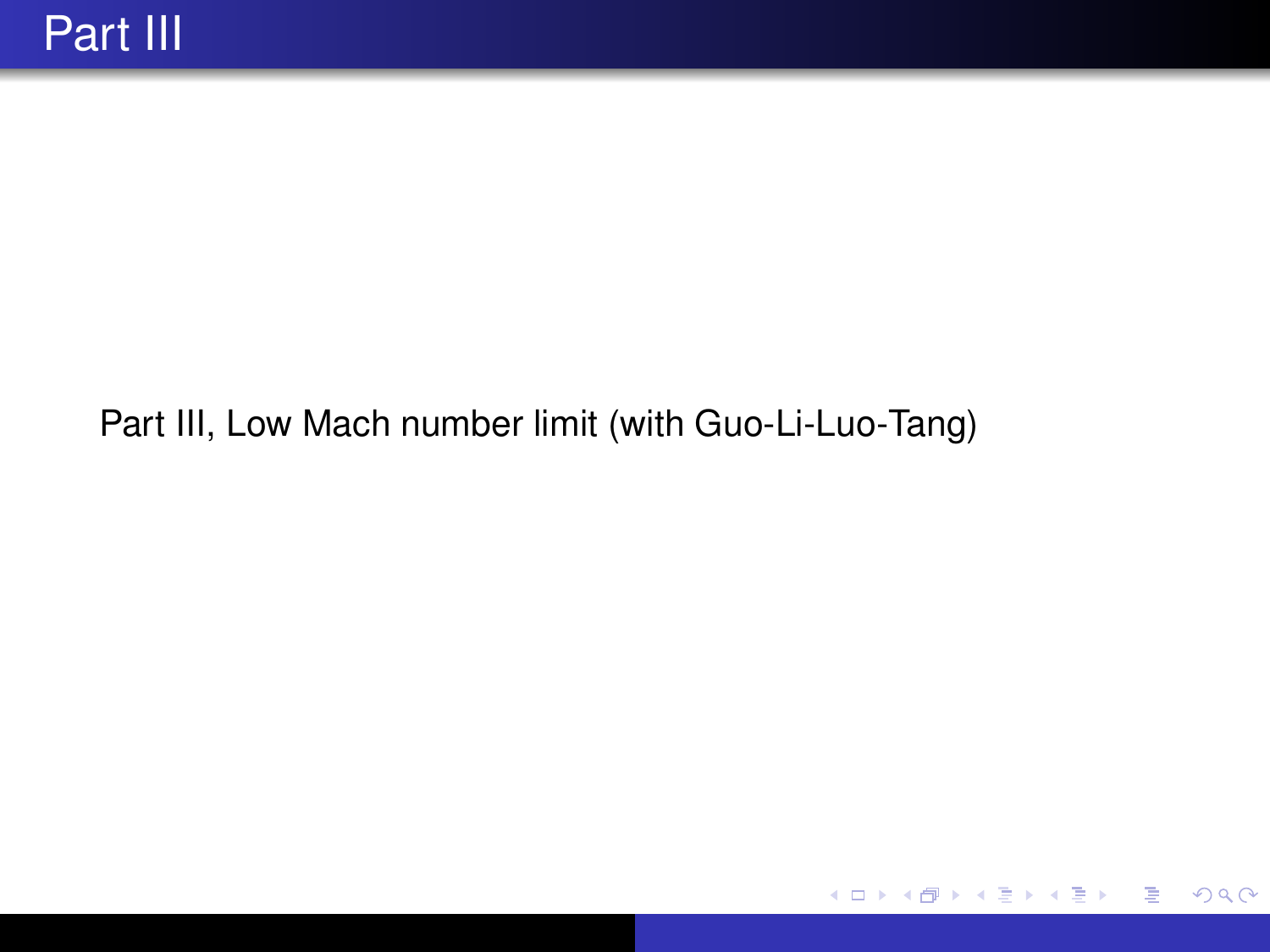### Low Mach number limit: scaling

- $\bullet$  L<sub>∗</sub>,  $T_*$ ,  $U_*$ : the units for (macroscopic) length, time and bulk velocity, respectively, where  $U_* = L_*/T_*$ .<br>●  $\rho_*$ ,  $c_*$  and  $\mu_*$ : the units of density, sound speed and viscosity.
- $ρ_*, c_*$  and  $μ_*$ : the units of density, sound speed and viscosity,<br>and let  $κ = K/l^2$  be the unit of Frank constant, where K is th and let  $\kappa_* = K/l^2$  be the unit of Frank constant, where K is the so-called elastic constant so-called elastic constant.
- $\bullet$  I: the averaged length of the rod-like nematic liquid crystal molecular.
- Set

$$
x = L_*\hat{x}
$$
,  $t = T_*\hat{t}$ ,  $u = U_*\hat{u}$ ,  $\rho = \rho_*\hat{\rho}$ ,  $p = \rho_* c_*^2 \hat{\rho}$ ,  $d = l\hat{d}$ ,  
\n $\kappa = \kappa_*\hat{\kappa}$ ,  $\mu_4 = \mu_*\hat{\mu}_4$ ,  $\mu_1 = \frac{\mu_*}{\mu}\hat{\mu}_1$ ,  $\mu_i = \frac{\mu_*}{\rho}\hat{\mu}_i$  for  $i = 2, 3, 5, 6$ .

• Define the following dimensionless constants:

$$
\mathrm{Ma}=\tfrac{U_*}{c_*},\quad \mathrm{Re}=\tfrac{\rho_*L_*U_*}{\mu_*},\quad \mathrm{Er}=\tfrac{\mu_*L_*U_*}{\kappa_* l^2},\quad \chi=\tfrac{\rho_*U_*^2}{\kappa_*}.
$$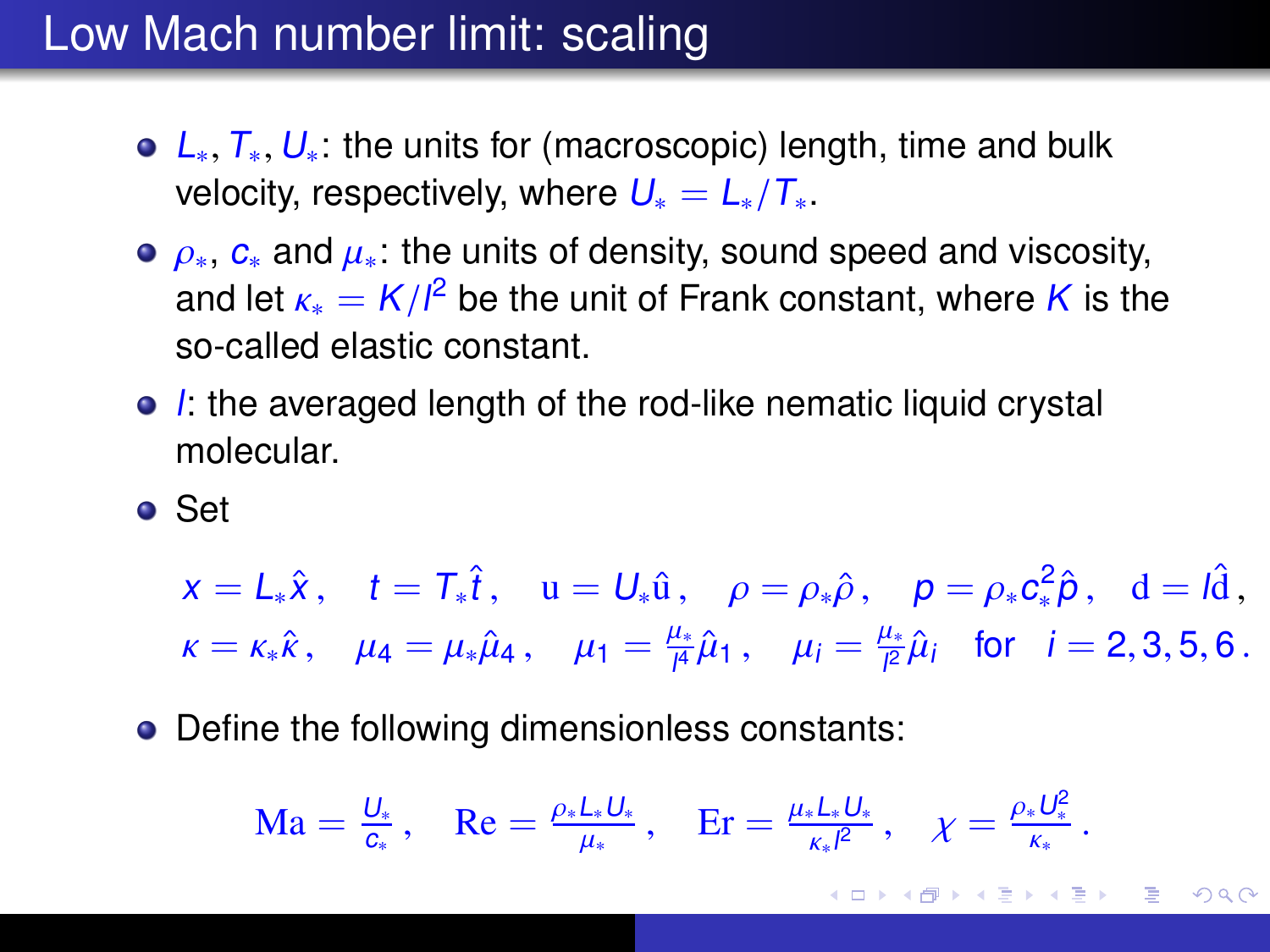### Low Mach number limit: scaling

 $\left\{\right.$ 

 $\overline{\mathcal{L}}$ 

• Dimensionless form (delete all the hats):

 $\partial_t \rho + \text{div}(\rho \mathbf{u}) = 0$ ,<br> $\partial_t (\rho \mathbf{u}) + \text{div}(\rho \mathbf{u} \otimes \mathbf{u})$  $\partial_t(\rho \mathbf{u}) + \text{div}(\rho \mathbf{u} \otimes \mathbf{u}) + \frac{1}{\text{Ma}^2} \nabla p = \frac{1}{\text{Re}} \text{div} \Sigma_1 + \frac{1}{\text{Re} \text{Er}} \text{div} \Sigma_2 + \frac{1}{\text{Re}} \text{div} \Sigma_3,$ <br>  $\frac{\chi}{\text{Er}} \rho \ddot{\mathbf{d}} = \frac{\kappa}{\text{Er}} \Delta \mathbf{d} + \Gamma \mathbf{d} + \lambda_1 (\dot{\mathbf{d}} + \text{B} \mathbf{d}) + \lambda_2 \text{Ad},$ 

where  $\Gamma = -\frac{\chi}{\mathrm{Er}}\rho |\dot{\mathbf{d}}|^2 + \frac{\kappa}{\mathrm{Er}}|\nabla \mathbf{d}|^2 - \lambda_2 \mathbf{d}^\top \mathbf{A} \mathbf{d}$ .

- Many asymptotic behavior problem can be considered here:  $\chi \to 0$  (Zero inertia limit),  $Re \to \infty$  (inviscid limit),  $Er \to \infty$ (large Ericksen number limit), etc. (for example: Wu-Xu-Zarnescu studied  $Re\&Er \rightarrow \infty$  for parabolic Q-tensor model.)
- Here, we consider the low Mach number limit:  $Ma = \epsilon \rightarrow 0$ :

 $\left\{\rule{0cm}{0.15cm}\right.$  $\overline{\mathcal{L}}$  $\partial_t \rho^{\epsilon} + \text{div}(\rho^{\epsilon} \mathbf{u}^{\epsilon}) = 0,$ <br>  $\partial_t (\rho^{\epsilon} \mathbf{u}^{\epsilon}) + \text{div}(\rho^{\epsilon} \mathbf{u}^{\epsilon} \otimes$  $\partial_t(\rho^\epsilon \mathbf{u}^\epsilon) + \text{div}(\rho^\epsilon \mathbf{u}^\epsilon \otimes \mathbf{u}^\epsilon) + \frac{1}{\epsilon^2}$  $\frac{1}{\epsilon^2}\nabla p(\rho^{\epsilon}) = \text{div}(\Sigma_1^{\epsilon} + \Sigma_2^{\epsilon} + \Sigma_3^{\epsilon}),$ <br> $\epsilon + \text{Re}\{\rho^{\epsilon}\} + \lambda_0\Lambda^{\epsilon}\rho^{\epsilon}.$  $\rho^{\epsilon} \ddot{\mathrm{d}}^{\epsilon} = \kappa \Delta \mathrm{d}^{\epsilon} + \Gamma^{\epsilon} \mathrm{d}^{\epsilon} + \lambda_1 (\dot{\mathrm{d}}^{\epsilon} + \mathrm{B}^{\epsilon} \mathrm{d}^{\epsilon}) + \lambda_2 \mathrm{A}^{\epsilon} \mathrm{d}^{\epsilon}$ [.](#page-0-0)<br>한 사람 사람 시 분 수 있다.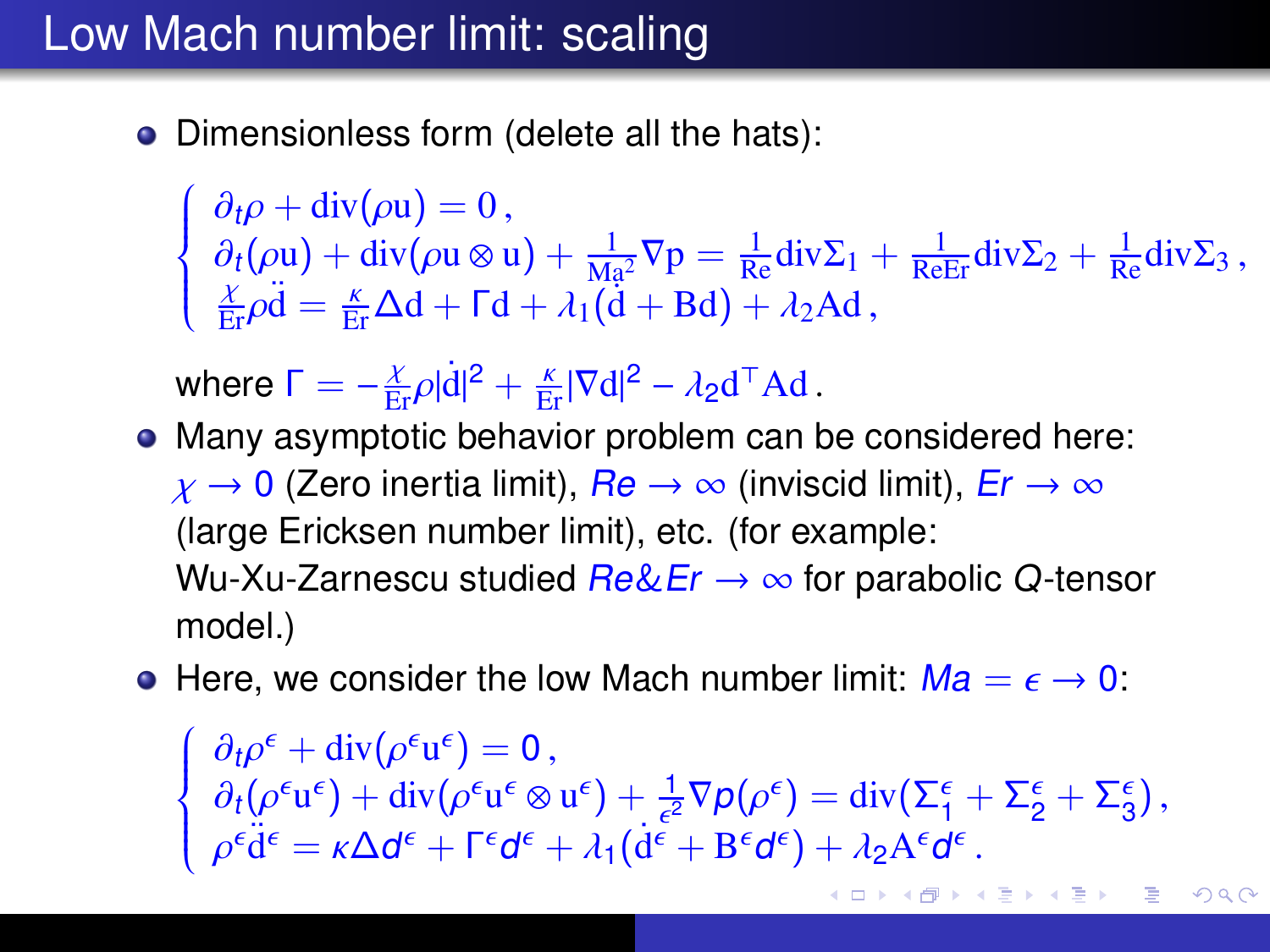### Low Mach number limit

Formally, supposing that the limit  $(\rho^{\epsilon}, u^{\epsilon}, d^{\epsilon}) \rightarrow (1, u, d)$  exists and<br>initially  $\rho^{\epsilon} = 1 + \epsilon d^{\epsilon} \rightarrow 1, u^{\epsilon} \rightarrow u_0, d^{\epsilon} \rightarrow d_0, d^{\epsilon} \rightarrow d_0$  as  $\epsilon \rightarrow 0$ . initially  $\rho_0^{\epsilon} = 1 + \epsilon \phi_0^{\epsilon} \to 1$ ,  $u_0^{\epsilon} \to u_0$ ,  $d_0^{\epsilon} \to d_0$ ,  $d_0^{\epsilon} \to d_0$  as  $\epsilon \to 0$ ,<br>then the limiting system will be then the limiting system will be

 $\left\{\right.$  $\overline{\mathcal{L}}$  $div u = 0,$ <br> $du + (u, v)$  $\frac{\partial_t u}{\partial x^i} + (u \cdot \nabla) u - \frac{1}{2}$  $\frac{1}{2}\mu_4\Delta u + \nabla \pi = -\kappa \text{div}(\nabla d \odot \nabla d) + \text{div}\tilde{\sigma}_{\mu}(u, d),$  $\ddot{\mathbf{d}} = \kappa \Delta \mathbf{d} + \widehat{\mathsf{\Gamma}} \mathbf{d} + \lambda_1 (\dot{\mathbf{d}} + \mathbf{B} \mathbf{d}) + \lambda_2 \mathbf{A} \mathbf{d}$ ,

where  $\nabla \pi$  is the "limit" of  $\frac{1}{\epsilon^2} \frac{a}{\rho^{\epsilon}} \nabla \left[ (\rho^{\epsilon})^{\gamma} - 1 \right] - \kappa \frac{1}{\rho^{\epsilon}} \nabla \left( \frac{|\nabla \partial|^2}{2} \right)$  $\frac{a_{\Gamma}}{2}$ ), and  $\Gamma$  is the formal limit of  $\mathsf{\Gamma}^{\epsilon}$ :

 $\widehat{\Gamma} = -|\dot{d}|^2 + \kappa |\nabla d|^2 - \lambda_2 d^\top A d$ .

Moreover, the system is endowed with the initial data:

$$
(u, d, d)|_{t=0} = (u_0, d_0, \widetilde{d}_0) \in R^n \times \mathbb{S}^{n-1} \times R^n, \tag{0.41}
$$

and the boundary condition at infinity

<span id="page-54-0"></span> $(u, d) \rightarrow (0, \bar{d}), \quad \text{as } |x| \rightarrow \infty.$  $(u, d) \rightarrow (0, \bar{d}), \quad \text{as } |x| \rightarrow \infty.$  (0.42)  $QQQ$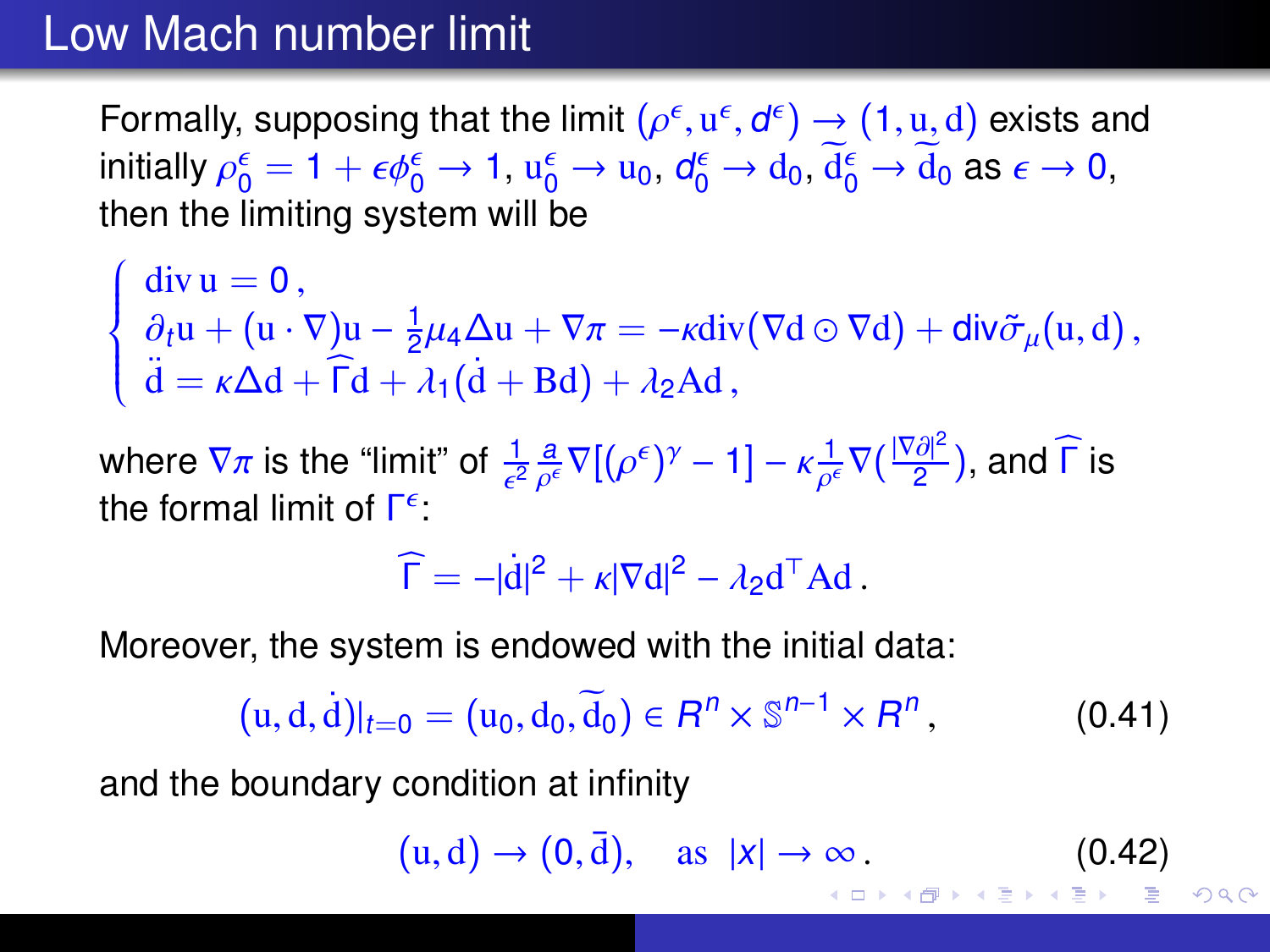#### Main Theorem 1

Let  $0 < \epsilon \le 1$  and integer  $s > \frac{n}{2} + 1$  with  $n = 2, 3$ . Let the initial data (46 m of  $\overline{A^{\epsilon}}$ )  $\epsilon \mathbb{R} \times \mathbb{R}^n \times \mathbb{R}^{n-1} \times \mathbb{R}^n$  action of  $\overline{A^{\epsilon}}$  on  $\overline{A^{\epsilon}}$ data  $\left(\phi_0^\epsilon,u_0,d_0,\widetilde{d}_0^\epsilon\right)\in \mathbb{R}\times \mathbb{R}^n\times \mathbb{S}^{n-1}\times \mathbb{R}^n$  satisfy  $d_0\cdot \widetilde{d}_0^\epsilon=0$  , and φ  $\|\phi_0^{\epsilon}\|_{L^{\infty}} \leq \frac{1}{2}$  $\frac{1}{2}$ ,  $\phi_0^{\epsilon} \in H_p^{\epsilon}$  $p'(\rho_0^{\epsilon})$ ,  $u_0, d_0^{\epsilon} \in H_{\rho}^{\epsilon}$  $\rho_0^{\varepsilon}$ ,  $\nabla d_0 \in H^{\varepsilon}$  $(0.43)$ where  $\rho_0^\epsilon=1+\epsilon\phi_0^\epsilon.$  We further assume  $\kappa > 0, \mu_1 \ge 0, \mu_4 > 0, \frac{1}{2}$  $\frac{1}{2}\mu_4 + \xi \ge 0$ ,  $\lambda_1 < 0$ ,  $\mu_5 + \mu_6 + \frac{\lambda_2^2}{\lambda_1}$  $\frac{\lambda_2}{\lambda_1}\geq 0$ . Then (1): If there is a small  $\delta > 0$ , independent of  $\epsilon \in (0, 1]$ , s.t.  $\|\phi_0^\epsilon\|_F^2$  $\frac{2}{H^s_{p'(\rho_0^\epsilon)}} + ||u_0||^2_P$ H s ρ  $\frac{1}{6} + ||\widetilde{d}_0^{\epsilon}||_F^2$ H s ρ  $\frac{\epsilon}{\delta} + \kappa \|\nabla d_0\|_{H^s}^2 \le \delta$ , (0.44)

<span id="page-55-1"></span>then the Cauchy problem admits a unique global solution

 $\phi^{\epsilon} \in L^{\infty}(\mathbb{R}^{+}; H_{\rho}^{\mathbf{s}})$  $p'(\rho^{\epsilon})$ ,  $u^{\epsilon}, \dot{d}^{\epsilon} \in L^{\infty}(R^+; H^s_{\rho^{\epsilon}})$ ,  $\nabla u^{\epsilon} \in L^2(R^+; H^s)$ , ρ  $\nabla d^{\epsilon} \in L^{\infty}(R^+; H^s),$ 

<span id="page-55-0"></span>**KOD KAD KED KED E YOUR** 

where  $\rho^{\epsilon} = 1 + \epsilon \phi^{\epsilon}$ .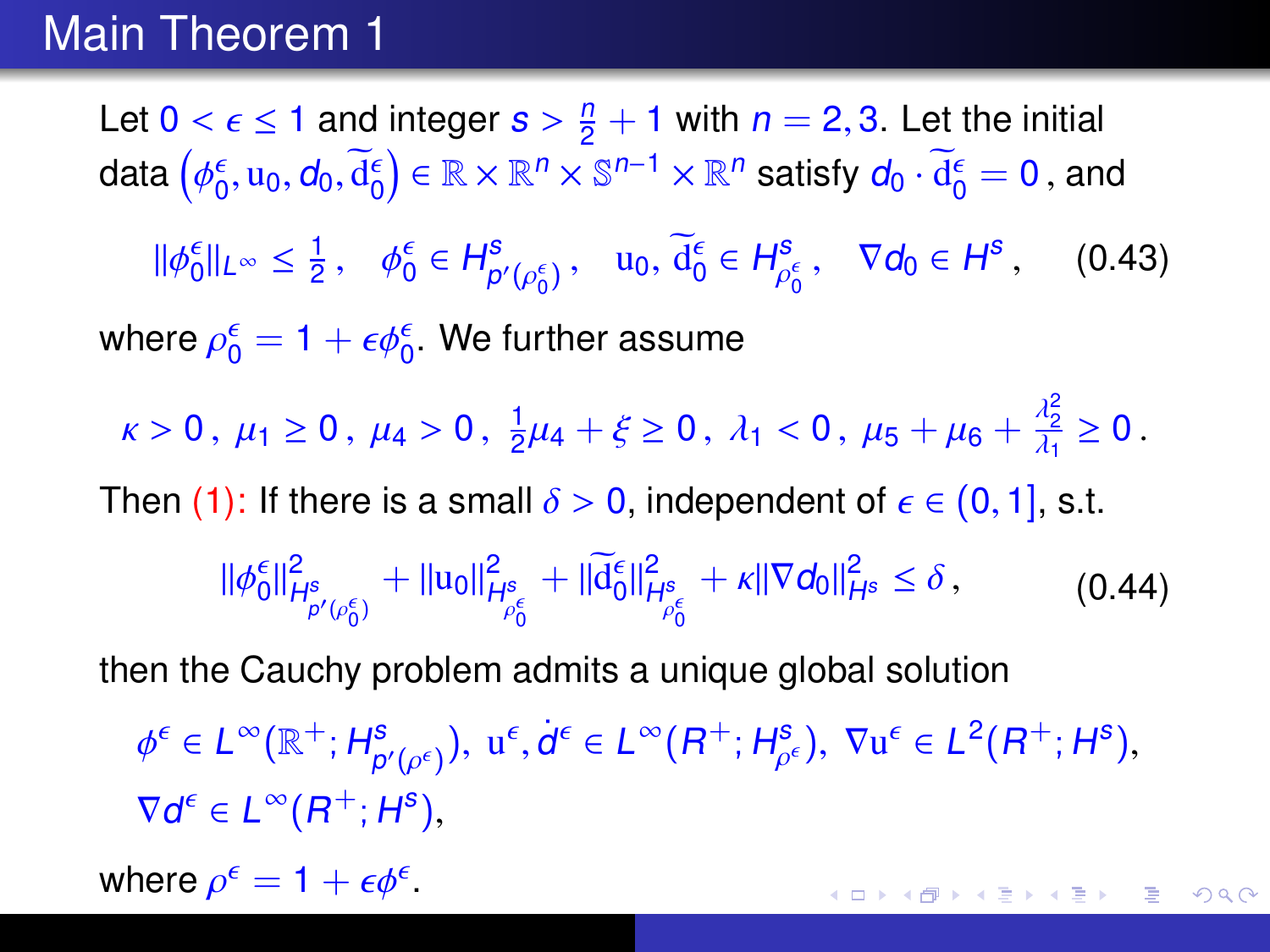Moreover, the following uniform (in  $\epsilon \in (0, 1]$ ) energy bounds hold:

$$
\begin{split} \|\phi^{\epsilon}\|_{L^{\infty}(R^+;H^s_{p'(\rho^{\epsilon})})}^2 + \|u^{\epsilon}\|_{L^{\infty}(R^+;H^s_{\rho^{\epsilon}})}^2 + \|\dot{d}^{\epsilon}\|_{L^{\infty}(R^+;H^s_{\rho^{\epsilon}})}^2 \\ + \kappa \|\nabla d^{\epsilon}\|_{L^{\infty}(R^+;H^s)}^2 + \frac{1}{2}\mu_4 \|\nabla u^{\epsilon}\|_{L^2(R^+;H^s)}^2 \leq \delta \,, \end{split}
$$

$$
\|\rho^{\epsilon}\|_{L^{\infty}(R^+;L^{\infty})}=\|1+\epsilon\phi^{\epsilon}\|_{L^{\infty}(R^+;L^{\infty})}\approx 1,
$$

and

$$
\|\partial_t \dot{d}^\epsilon\|^2_{L^\infty(R^+;H^{s-1})} + \|\partial_t d^\epsilon\|^2_{L^\infty(\mathbb{R}^+;H^s)} \leq C_d\,,
$$

where the constant  $C_d > 0$  is independent of  $\epsilon$ .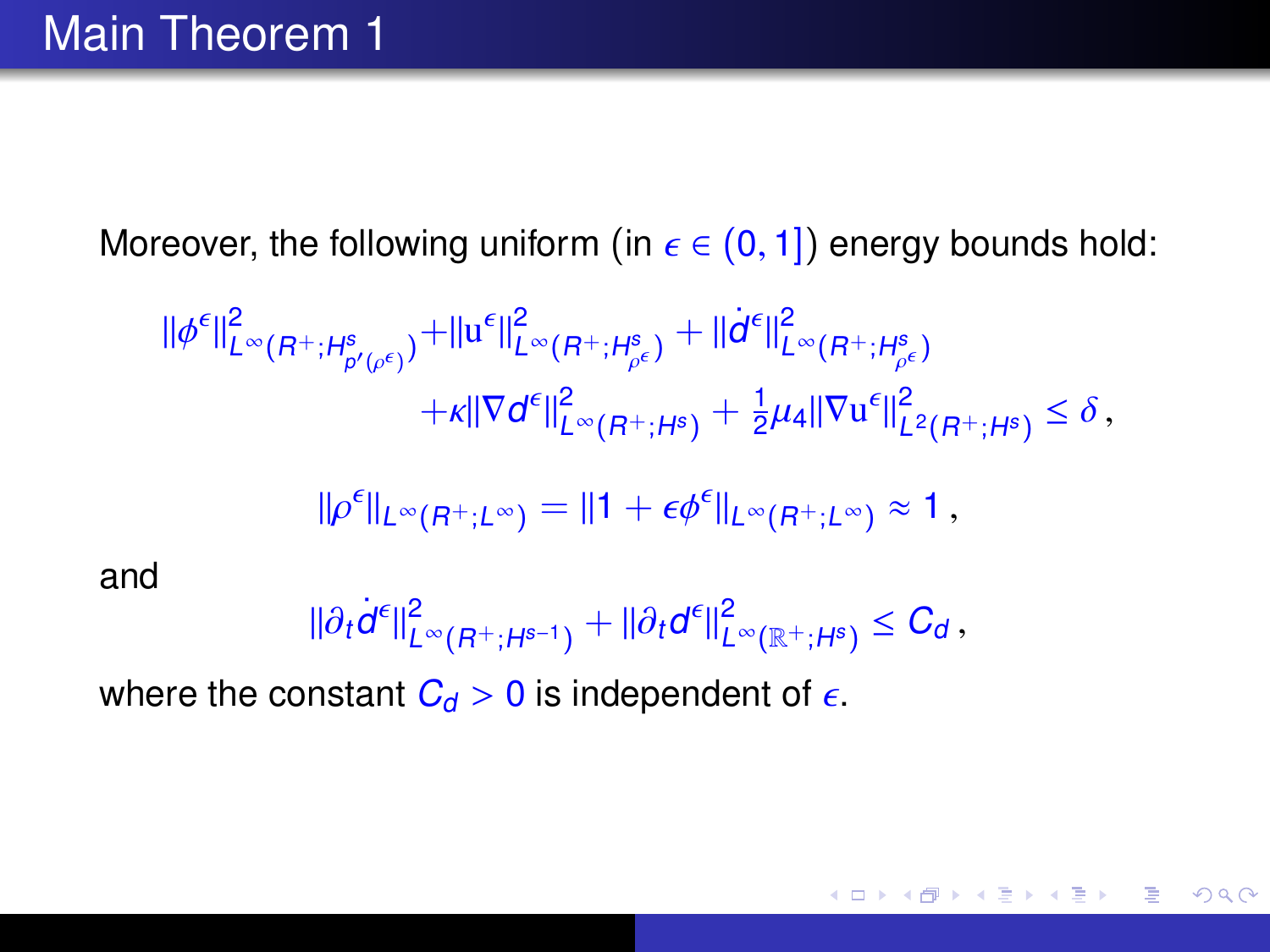### Main Theorem 1

(2): If besides the smallness condition [\(0.44\)](#page-55-1), the initial data are "well-prepared", i.e.  $\phi_0^\epsilon$  and  $\mathrm{u}_0^\epsilon$  further satisfy

 $\|\phi_0^{\epsilon}\|_{H^s} \leq C_{\phi} \epsilon$  and  $\|\text{div} \mathbf{u}_0^{\epsilon}\|_{H^{s-2}} \leq C_{\mathbf{u}} \epsilon$ 

for some  $\epsilon$ -independent constants  $C_\phi, C_\mathrm{u} > 0$ , then,  $\phi^\epsilon$  and  $\mathrm{u}^\epsilon$  have<br>better requierity i.e. for any  $T > 0$ better regularity, i.e. for any  $T > 0$ ,

$$
\|\partial_t \phi^{\epsilon}\|^2_{L^{\infty}(0,T;H^{s-2}_{p'(p^{\epsilon})})} + \|\partial_t u^{\epsilon}\|^2_{L^{\infty}(0,T;H^{s-2}_{p^{\epsilon}})} \leq C_{\phi u}(\mathcal{T})
$$

and

 $\frac{1}{\epsilon}$ ||div $\mathrm{u}^{\epsilon}$ || $L^{\infty}(0;T;H^{s-2}) + \frac{1}{\epsilon}$ || $p'(\rho^{\epsilon})\nabla\phi^{\epsilon}$ || $L^{\infty}(0,T;H^{s-2}) \leq C'_{\phi}$  $C'_{\phi u}(T)$  ,

where the constants  $C_{\phi u}(T)$ ,  $C'_{\phi}$  $\psi'_{\phi\mu}(\mathcal{T})>0$  are all independent of  $\epsilon \in (0, 1]$ .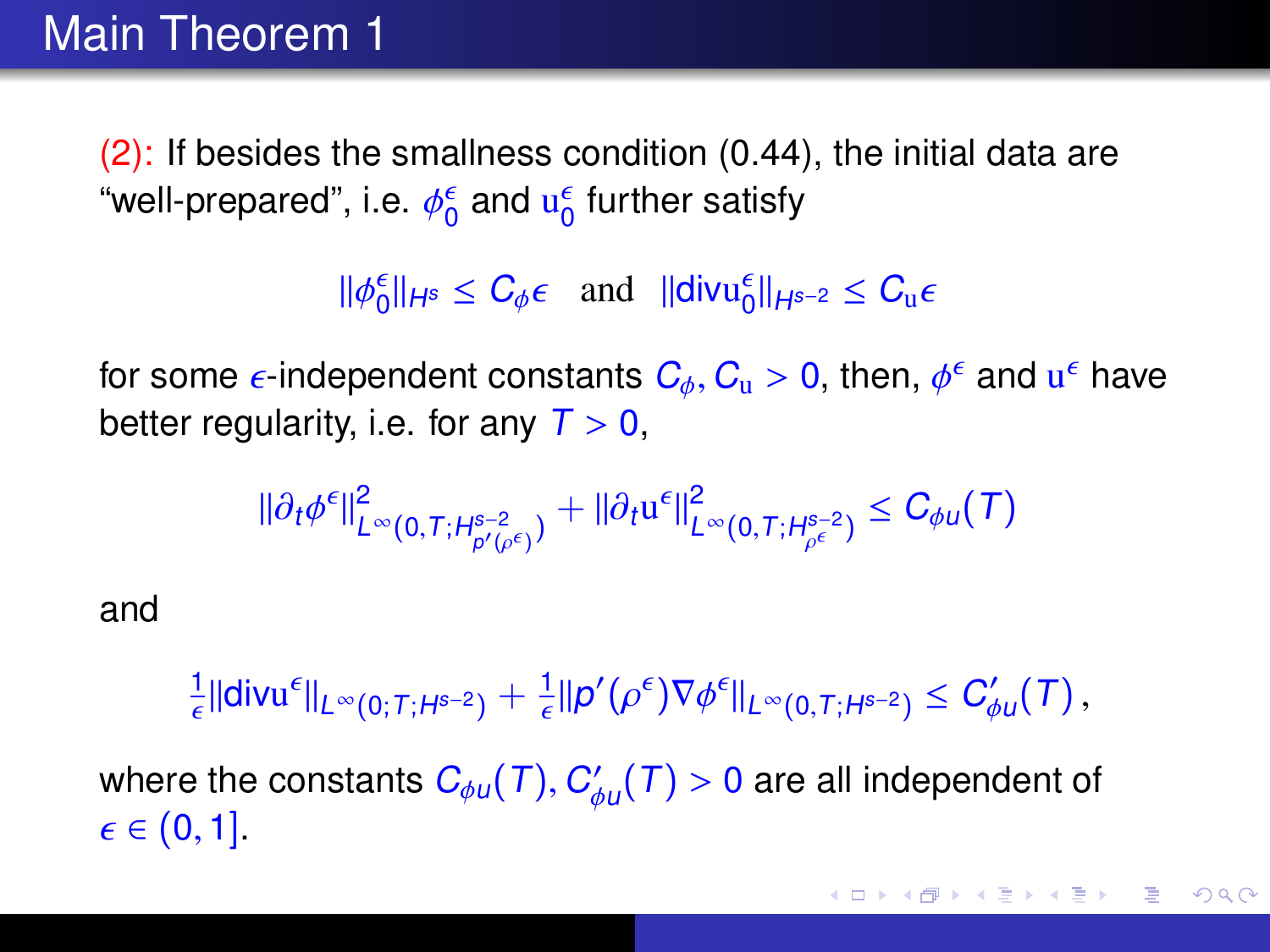#### Main Theorem 2

Under the same assumptions as in Theorem 1, we further assume that there exist  $u_0, \overline{d}_0 \in R^n$  and  $d_0 \in \mathbb{S}^{n-1}$  with  $u_0, \nabla d_0 \in H^s$ , such that  $d_0 \cdot \overline{d}_0 = 0$  divide  $-$  0 llds  $-$  delles  $\rightarrow 0$  and that  $d_0 \cdot d_0 = 0$ , div $u_0 = 0$ ,  $||d_0 - d_0||_{L^2} \rightarrow 0$  and

 $\left(u_0^{\epsilon}, \overline{d}_0^{\epsilon}, \nabla d_0^{\epsilon}\right) \rightarrow \left(u_0, \overline{d}_0, \nabla d_0\right)$  strongly in  $H^s$ 

as  $\epsilon \to 0$ . Let  $(\rho^{\epsilon} = 1 + \epsilon \phi^{\epsilon}, u^{\epsilon}, d^{\epsilon})$  be the family of solutions constructed in Theorem 1. Then there exist  $u \in B^n$ ,  $\pi \in B$  and constructed in Theorem 1. Then there exist  $u \in R^n$ ,  $\pi \in R$  and  $d \in \mathbb{S}^{n-1}$  with  $u \, d \nabla d \in L^\infty(R^+, H^s) \cap C(R^+, H^{s-1})$ d ∈  $\mathbb{S}^{n-1}$  with u, d,  $\nabla$ d ∈  $L^{\infty}(R^+; H^s) \cap C(R^+; H^{s-1})$ ,<br> $\nabla$ u ∈  $L^2(R^+; H^s)$  and  $\pi$  ∈  $L^{\infty}(R^+; H^{s-1})$ , such that  $\ell$  $\nabla u \in L^2(R^+; H^s)$  and  $\pi \in L^\infty(R^+; H^{s-1})$ , such that (in the sense of subsequences)

 $\frac{1}{\epsilon^2}p(\rho^{\epsilon})-\frac{1}{2}$  $\epsilon \to 1$  strongly in  $L^{\infty}(R^+; H^s)$ ,  $\frac{1}{2}$  $\kappa |\nabla d|^2 \to \pi$  weakly-  $\star$  for  $t > 0$ , weakly in  $H^{s-1}$ 

as  $\epsilon \rightarrow 0$ .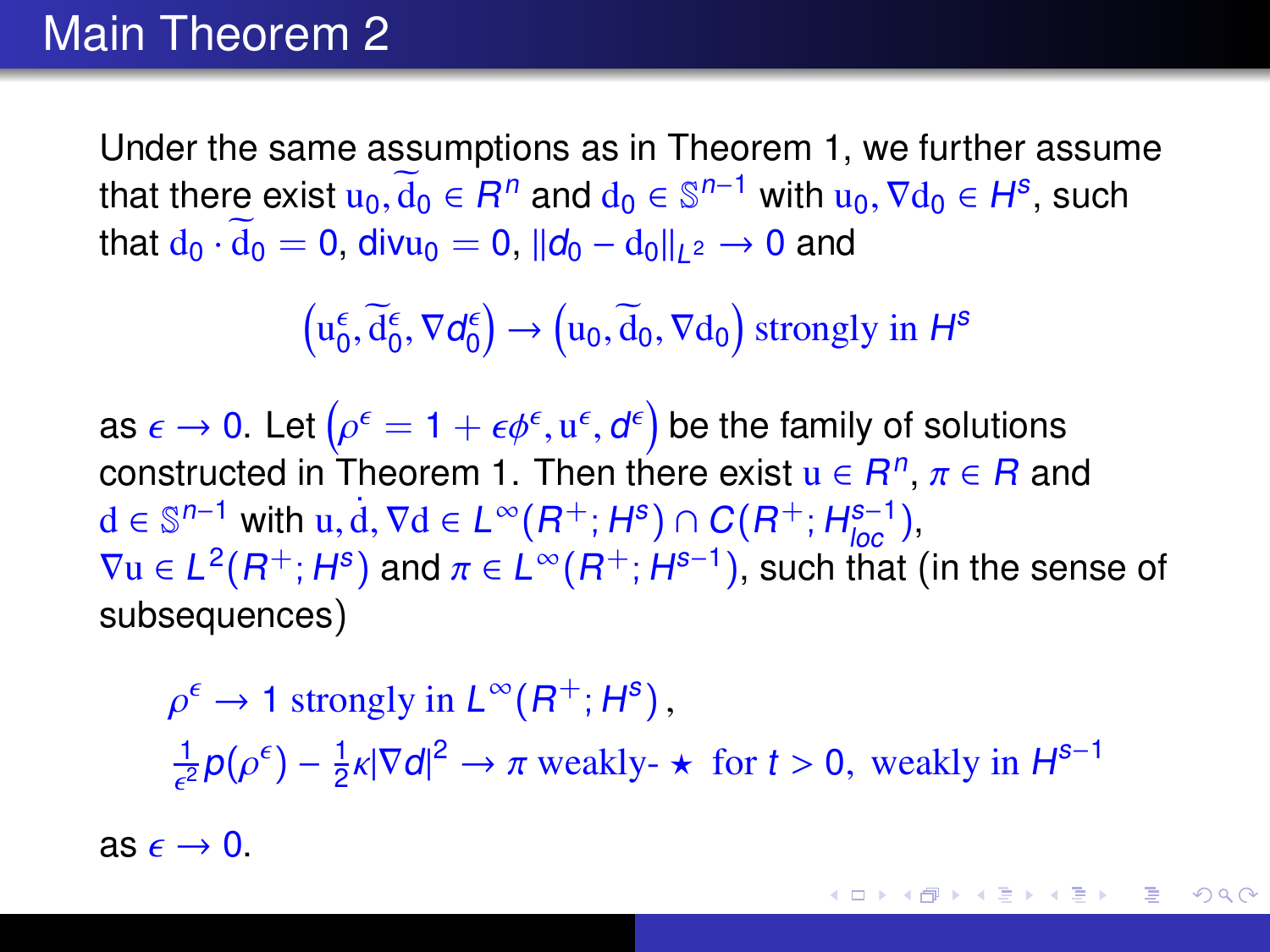Furthermore,

$$
\left(u^{\epsilon}, \nabla d^{\epsilon}, \dot{d}^{\epsilon}\right) \rightarrow \left(u, \nabla d, \dot{d}\right)
$$

weakly- $\star$  for  $t > 0$ , weakly in  $H^s$  and strongly in  $C(R^+; H^{s-1}_{loc})$  as<br> $\epsilon \to 0$  . Here  $(u, \pi, d)$  is the solution to the Ericksen-Leslie  $\epsilon \to 0$ . Here  $(u, \pi, d)$  is the solution to the Ericksen-Leslie hyperbolic liquid crystal model in incompressible flow. Moreover, the following global energy bound holds:

$$
\begin{aligned} ||u||^2_{L^{\infty}(R^+;H^s)} + ||\dot{d}||^2_{L^{\infty}(R^+;H^s)} + ||\nabla d||^2_{L^{\infty}(R^+;H^s)} \\ &+ \frac{1}{2}\mu_4||\nabla u||^2_{L^2(R^+;H^s)} + ||\pi||^2_{L^{\infty}(R^+;H^{s-1})} \lesssim \delta \,, \end{aligned}
$$

where  $\delta$  is the small constant in the assumption of Theorem 1.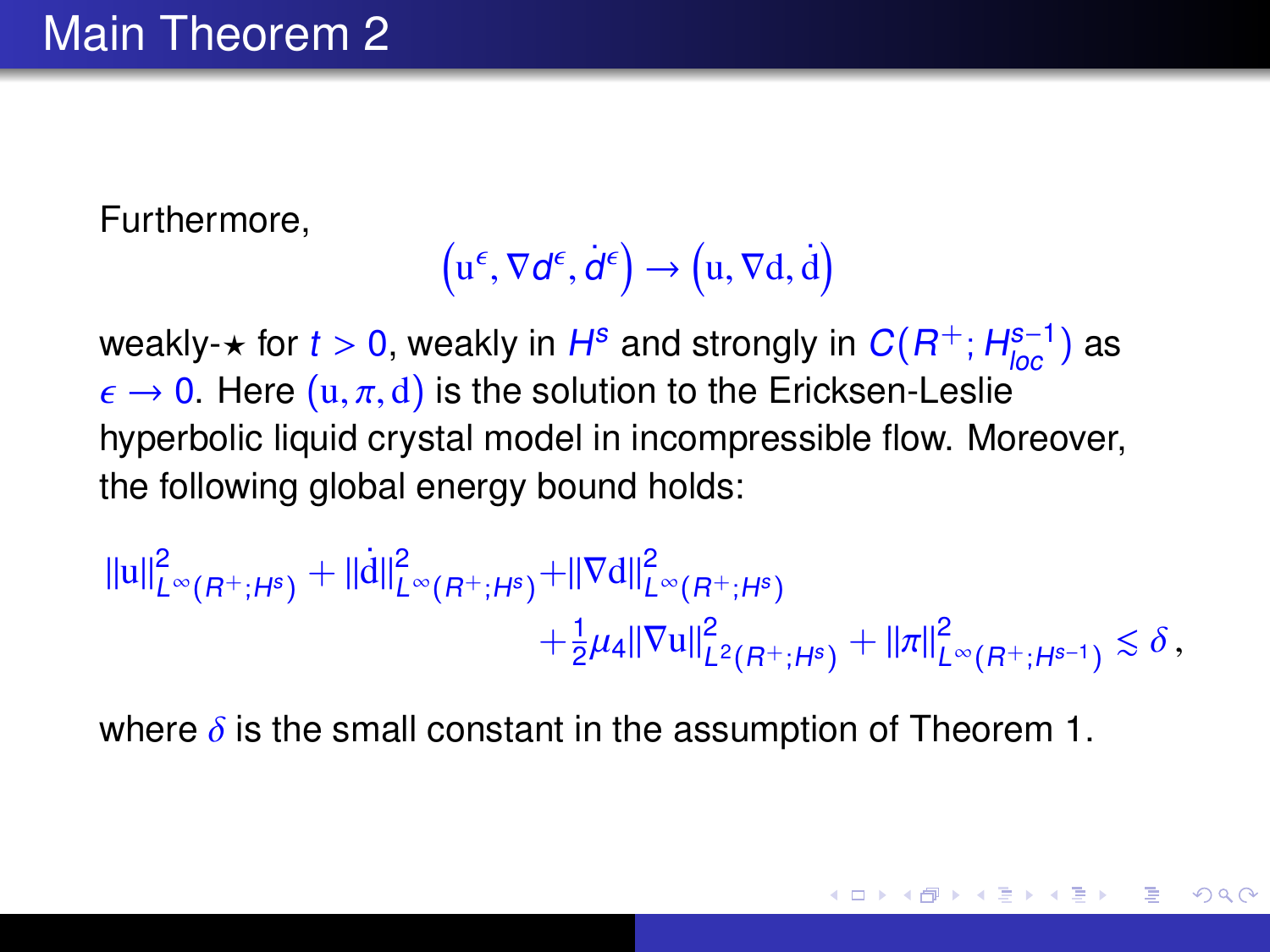### Main Theorem 3

Under the assumptions of the above Theorem, we further assume that

$$
\|\sqrt{\rho_0^\varepsilon}u_0^\varepsilon-u_0^\varepsilon\|_{L^2}^2+\|\sqrt{\rho_0^\varepsilon}\widetilde d_0^\varepsilon-\widetilde d_0^\varepsilon\|_{L^2}^2+\kappa\|\nabla d_0^\varepsilon-\nabla d^\varepsilon\|_{L^2}^2\\+\|d_0^\varepsilon-d^\varepsilon\|_{L^2}^2+\langle \Pi_0^\varepsilon,1\rangle\lesssim \varepsilon^{\alpha_0}
$$

for some constant  $\alpha_0 > 0$ , where  $\Pi_0^\epsilon = \frac{1}{\epsilon^2} \frac{a}{\gamma - 1}$  $((\rho_0^{\epsilon})^{\gamma} - \gamma(\rho_0^{\epsilon}) - 1)$ satisfying

$$
|\sqrt{\rho_0^\epsilon-1}|^2\lesssim |\rho_0^\epsilon-1|^2\textbf{1}_{|\rho_0^\epsilon-1|\leq \tfrac{1}{2}}+|\rho_0^\epsilon-1|^\gamma\textbf{1}_{|\rho_0^\epsilon-1|\geq \tfrac{1}{2}}\lesssim \Pi_0^\epsilon.
$$

Then, for any fixed  $T > 0$ , we have, for  $t \in [0, T]$ ,

<span id="page-60-0"></span>
$$
\|\sqrt{\rho^{\epsilon}}\mathbf{u}^{\epsilon} - \mathbf{u}\|_{L^{2}}^{2} + \|\sqrt{\rho^{\epsilon}}\dot{\mathbf{d}}^{\epsilon} - \dot{\mathbf{d}}\|_{L^{2}}^{2} + \kappa \|\nabla \mathbf{d}^{\epsilon} - \nabla \mathbf{d}\|_{L^{2}}^{2}
$$
  
+
$$
\|\mathbf{d}^{\epsilon} - \mathbf{d}\|_{L^{2}}^{2} + \langle \Pi^{\epsilon}, 1 \rangle \leq C_{\mathcal{T}} \epsilon^{\beta_{0}}
$$

where  $\Pi^{\epsilon} = \frac{1}{\epsilon^2} \frac{a}{\gamma - 1} \left[ (\rho^{\epsilon})^{\gamma} - \gamma (\rho^{\epsilon} - 1) - 1 \right]$ , and  $\frac{1}{\epsilon^2}$   $\frac{\gamma-1}{\gamma-1}$  $\beta_0 = \min\{2, \alpha_0, 1 + \frac{\alpha_0}{2}\} > 0$  $\beta_0 = \min\{2, \alpha_0, 1 + \frac{\alpha_0}{2}\} > 0$  $\beta_0 = \min\{2, \alpha_0, 1 + \frac{\alpha_0}{2}\} > 0$  and  $C_T = C(1 + T) \exp(CT) > 0$  for some positive constant C independent of  $\epsilon$ some positive constant C, independent of  $\epsilon$ .  $QQ$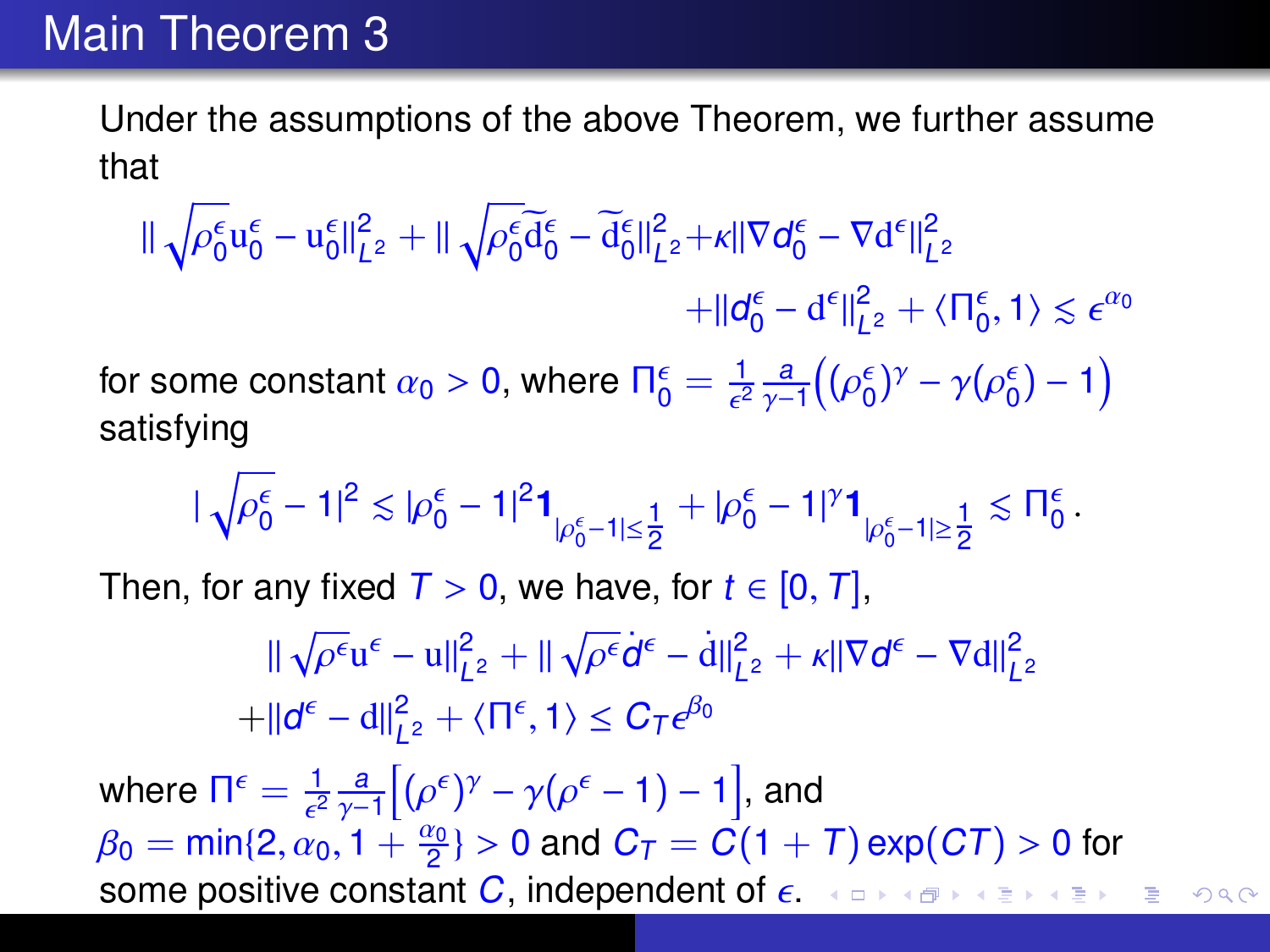## Dissipative solutions (with F. Cheng)

- Weak solutions in the energy space of Ericksen-Leslie system are very hard to obtain, even for *parabolic* case, it is not complete yet. The hyperbolic case is even harder.
- Dissipative solutions was introduced by P.-L. Lions (1995) in 3-D incompressible Euler equations.
	- They exist globally in time for large initial data in the energy space;
	- They coincide with the unique strong solution when the latter exists (this is called weak-strong stability);
	- They allow energy dissipation phenomena occur;
	- It can be rigorously derived from renormalized solutions of Boltzmann equation (by L. Saint-Raymond, ARMA 2003)
	- We consider Ginzburg-Landau approximation:

<span id="page-61-0"></span>
$$
\begin{cases}\n\partial_t \mathbf{u} + \mathbf{u} \cdot \nabla \mathbf{u} - \mu \Delta \mathbf{u} + \nabla p = -\text{div}(\nabla d \odot \nabla d), \\
\text{div}\mathbf{u} = 0, \\
\partial_t \omega + \mathbf{u} \cdot \nabla \omega + \omega = \Delta d - f(d), \\
\omega = \partial_t d + \mathbf{u} \cdot \nabla d,\n\end{cases}
$$

where  $f(d) = \nabla \mathcal{F}(d)$  $f(d) = \nabla \mathcal{F}(d)$  $f(d) = \nabla \mathcal{F}(d)$  $f(d) = \nabla \mathcal{F}(d)$ , with  $\mathcal{F}(d) = \frac{1}{4\kappa^2}(|d|^2 - 1)^2$  $\mathcal{F}(d) = \frac{1}{4\kappa^2}(|d|^2 - 1)^2$  $\mathcal{F}(d) = \frac{1}{4\kappa^2}(|d|^2 - 1)^2$ [.](#page-62-0)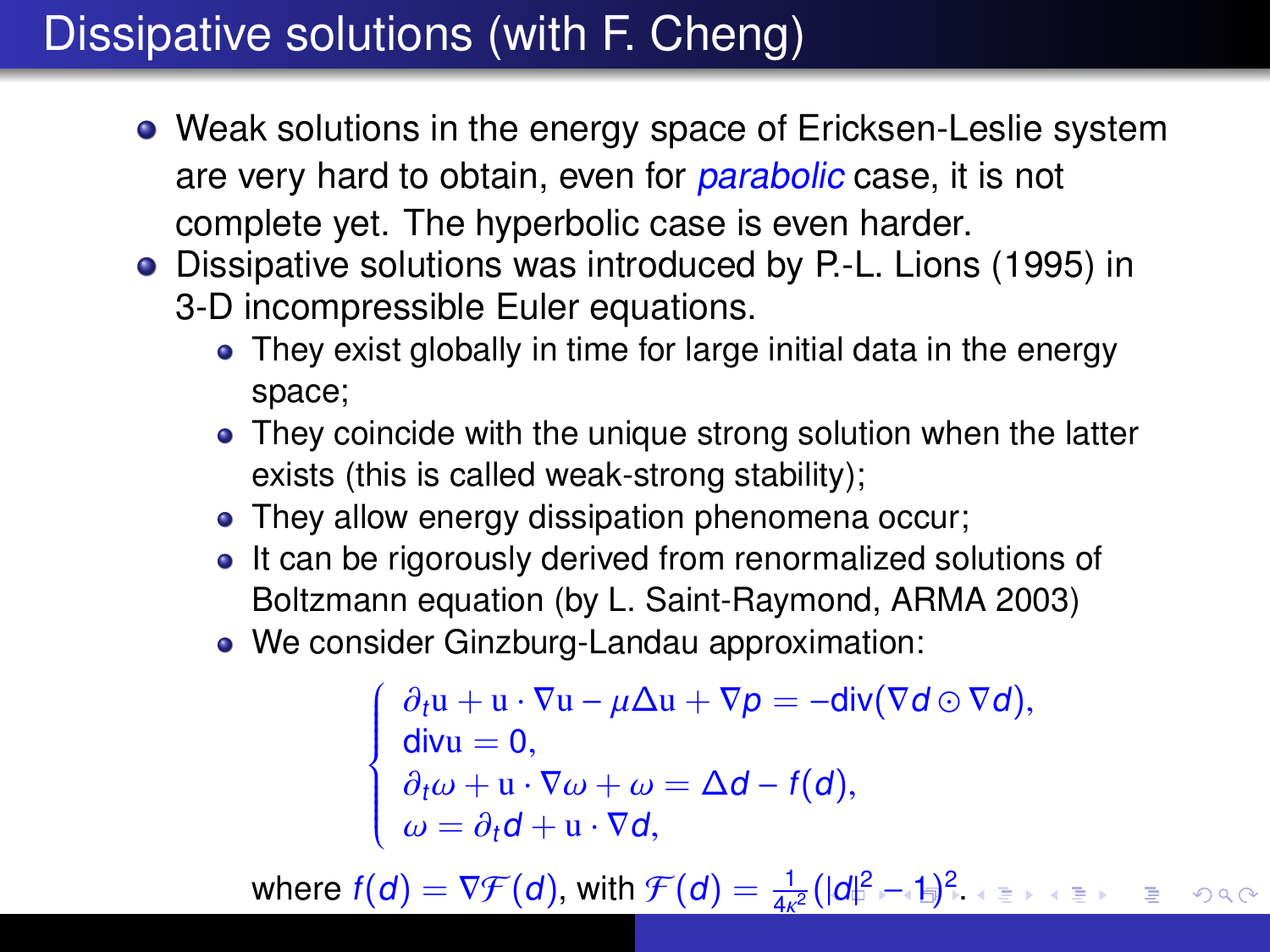### Weak-strong stability inequality

$$
(u, d): \text{ a smooth solution to E-L, test functions}
$$
\n
$$
(\bar{u}, \bar{d}) \in C^{\infty}([0, \infty) \times \Omega) \text{ s.t. } \text{div}\bar{u} = 0, \ \bar{u}(0, x) = \bar{u}_0, \ \bar{d}(0, x) = \bar{d}_0
$$
\n
$$
A(\bar{u}, \bar{d}) = \begin{pmatrix} A_1(\bar{u}, \bar{d}) \\ A_2(\bar{u}, \bar{d}) \end{pmatrix} = \begin{pmatrix} -\partial_t \bar{u} - \mathbb{P}(\bar{u} \cdot \nabla \bar{u}) + \frac{1}{2}\mu_4 \Delta \bar{u} - \mathbb{P} \text{div}(\nabla \bar{d} \odot \nabla \bar{d}) \\ -\partial_t \bar{\omega} - \bar{u} \cdot \nabla \bar{\omega} - \bar{\omega} + \Delta \bar{d} - f(\bar{d}) \end{pmatrix}
$$

where P is Leray projection and  $\bar{\omega} = \partial_t \bar{d} + \bar{u} \cdot \nabla \bar{d}$ . Growth rate:

$$
\lambda(t) = 2C\|\nabla \bar{u}\|_{L^{\infty}} + \|\nabla \bar{\omega}\|_{L^{\infty}} + \|\Delta \bar{d}\|_{L^{\infty}} + \frac{6C}{\mu}\|\nabla \bar{d}\|_{L^{\infty}}^2 + 2C\|\bar{\omega}\|_{L^3} + C(1 + \|\nabla u\|_{L^2}^2 + \|\nabla \bar{u}\|_{L^2}^2 + \|\nabla d\|_{L^2}^2 + \|\nabla \bar{d}\|_{L^2}^2 + \|\nabla \bar{d}\|_{L^6}^2 + \|\bar{d}|^2\|_{L^3}),
$$

Then, one has the following *stability inequality* 

<span id="page-62-0"></span>
$$
\delta \mathcal{E}(t) + \frac{1}{4} \int_0^t \delta \mathcal{D}(s) e^{\int_s^t \lambda(\sigma) d\sigma} ds
$$
  
\$\leq \delta \mathcal{E}(0) e^{\int\_0^t \lambda(s) ds} + \int\_0^t \left[ A(\bar{u}, \bar{d}) \cdot \left( \begin{array}{c} u - \bar{u} \\ \omega - \bar{\omega} \end{array} \right) \right] (s) e^{\int\_s^t \lambda(\sigma) d\sigma} ds\$,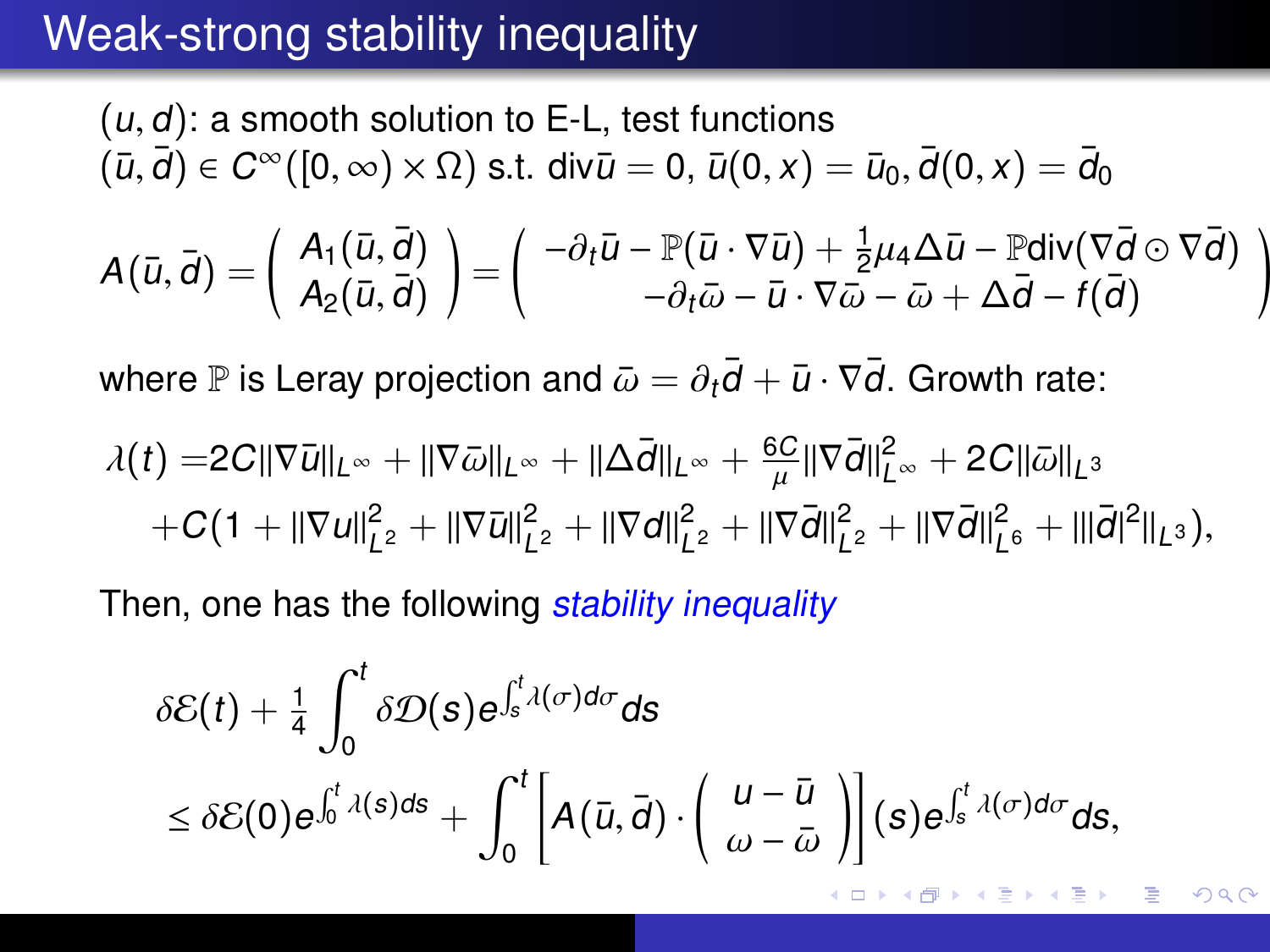### Weak-strong stability

the modulated energy  $\delta \mathcal{E}(t)$  and energy dissipation  $\delta \mathcal{D}(t)$ :

$$
\delta \mathcal{E}(t) = \frac{1}{2} ||(u - \bar{u})(t)||_{L^2}^2 + \frac{1}{2} ||\nabla (d - \bar{d})(t)||_{L^2}^2 + \frac{1}{2} ||(\omega - \bar{\omega})(t)||_{L^2}^2 + \frac{1}{4} ||d - \bar{d}|^2 ||_{L^2}^2,
$$
  

$$
\delta \mathcal{D}(t) = \mu ||\nabla (u - \bar{u})(t)||_{L^2}^2 + ||(\omega - \bar{\omega})(t)||_{L^2}^2.
$$

By analogy with Lions' dissipative solution to the incompressible Euler system, we define dissipative solution for E-L:

#### **Definition**

For any  $T > 0$ , we say  $(u, \nabla d) \in L^{\infty}(0, T; L^{2}(\Omega)) \cap C(0, T; w\text{-}L^{2}(\Omega), \text{s.t.} \text{div}u = 0 \text{ is a})$ dissipative solution of E-L, if  $u(0) = u_0, d(0) = d_0, \omega(0) = \omega_0$ satisfy div $u_0 = 0$  and the stability inequality holds for any test functions  $(\bar{u}, \bar{d}, \bar{\omega}) \in C_c^{\infty}([0, \infty) \times \Omega)$  such that div $\bar{u} = 0$ .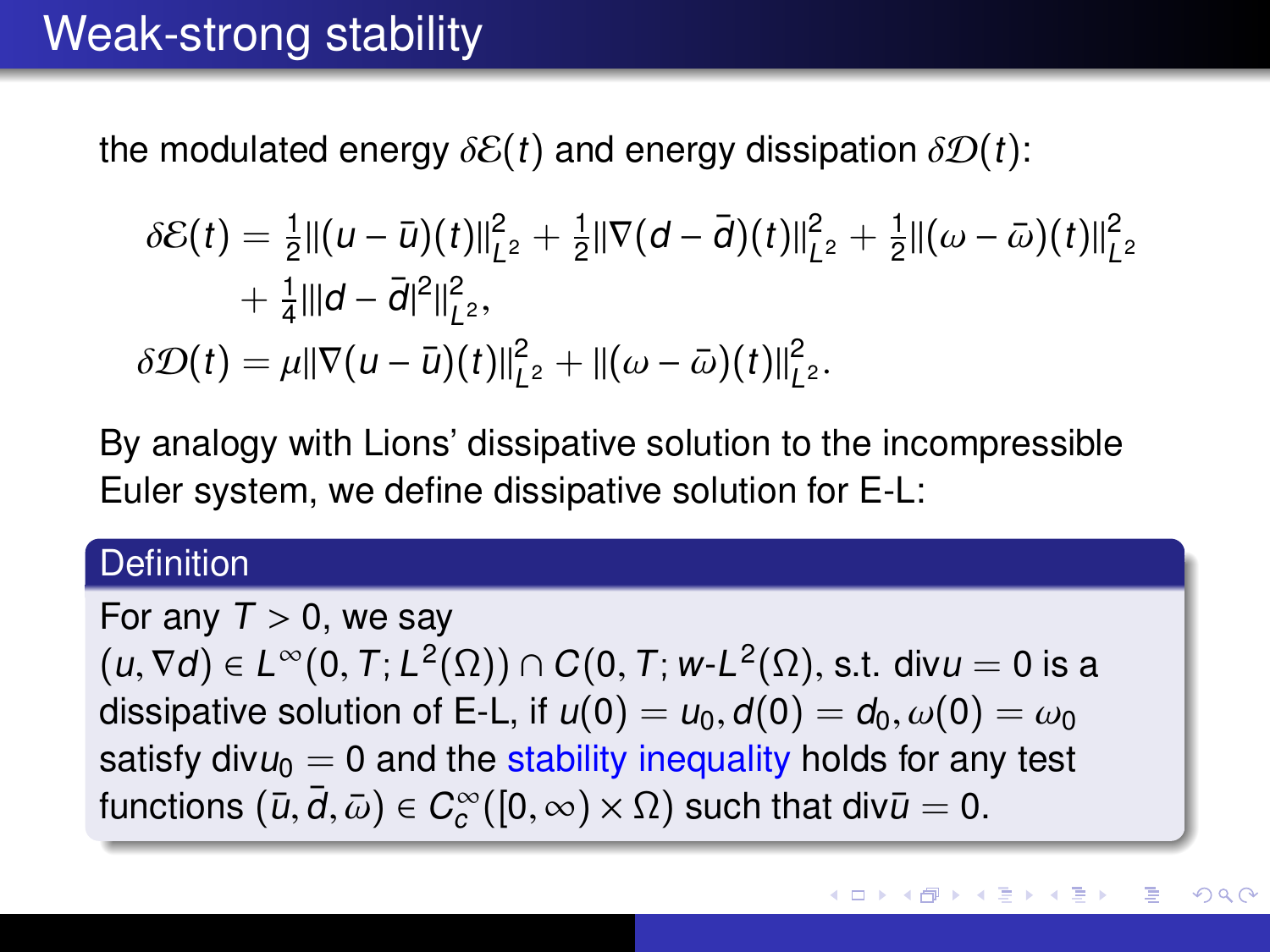The regularized system

$$
\begin{cases} \n\partial_t \mathbf{u}^{\epsilon} + \mathbf{u}^{\epsilon} \cdot \nabla \mathbf{u}^{\epsilon} + \nabla p^{\epsilon} - \mu \Delta \mathbf{u}^{\epsilon} = -\text{div}(\nabla d^{\epsilon} \odot \nabla d^{\epsilon}),\\ \n\text{div}\mathbf{u}^{\epsilon} = 0,\\ \n\partial_t \omega^{\epsilon} + \mathbf{u}^{\epsilon} \cdot \nabla \omega^{\epsilon} + \omega^{\epsilon} = \Delta d^{\epsilon} - f(d^{\epsilon}),\\ \n\omega^{\epsilon} = \partial_t d^{\epsilon} + \mathbf{u}^{\epsilon} \cdot \nabla d^{\epsilon} - \epsilon \Delta d^{\epsilon}, \n\end{cases}
$$

Formally, let  $\epsilon = 0$  in the above system, it then reduces to E-L. It is supplemented with the following initial data

$$
\mathbf{u}^{\epsilon}|_{t=0} = \mathbf{u}_0, \quad \mathbf{d}^{\epsilon}|_{t=0} = \mathbf{d}_0, \quad \omega^{\epsilon} + \epsilon \Delta \mathbf{d}^{\epsilon}|_{t=0} = \omega_0,
$$

イロト イ母 トイヨ トイヨト

つのへ

where of course divu<sub>0</sub> = 0.